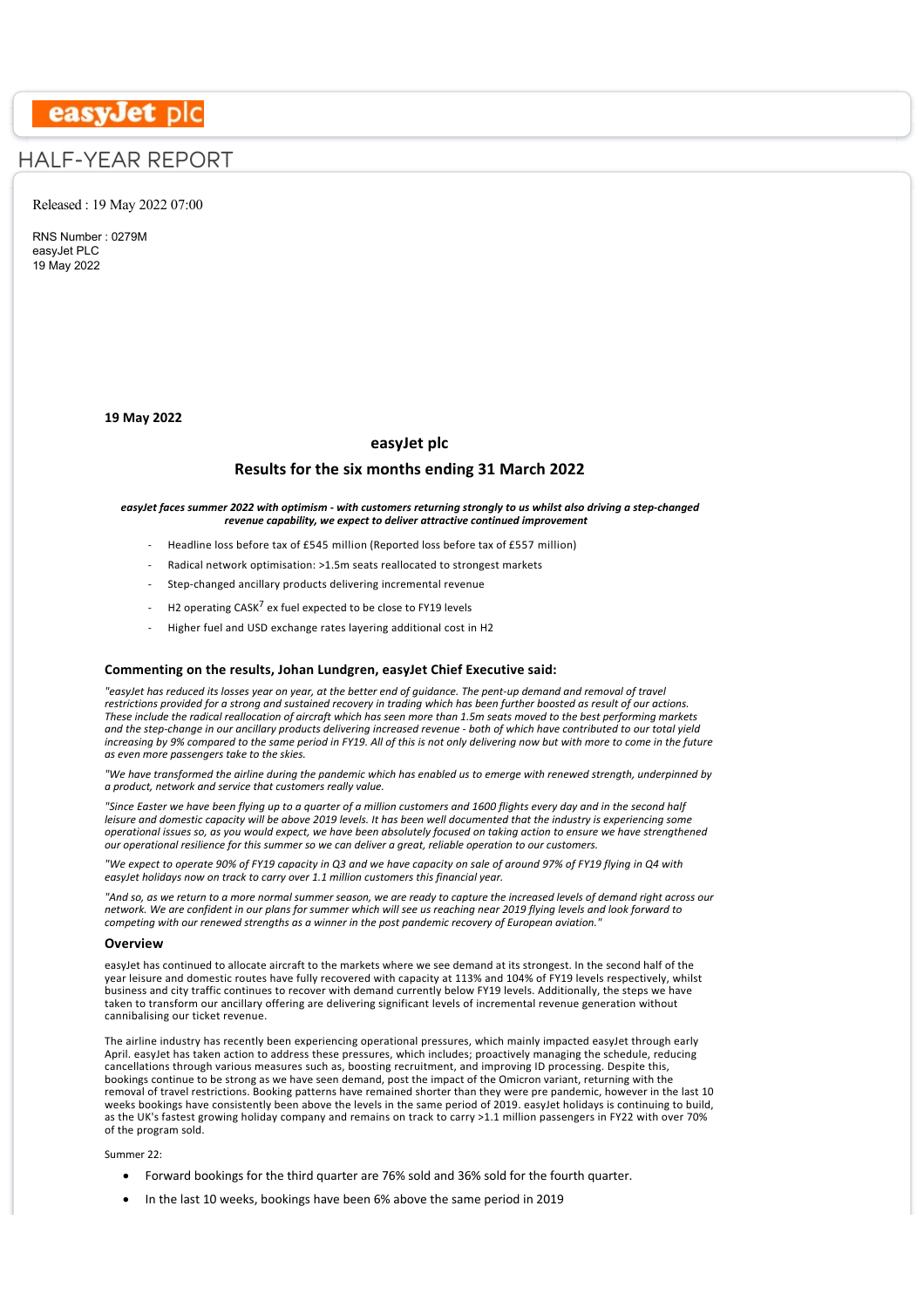- · Easter holidays saw load factors of 90%
- · Q4 Sold ticket yields are currently 15% above 2019 and load factors expected to be >90%
- Capacity recovery:
	- o H2 Leisure capacity at 113% of FY19
	- o H2 Domestic capacity at 104% of FY19
- · Holidays >70% sold and on track to deliver medium term target of £100m+ PBT

Capacity:

- · Q3 Capacity expected to be c.90% of FY19
- · Q4 Capacity on sale is c.97% of FY19

Hedging

- easyJet is currently c.71% hedged for fuel in H2 of FY22 at c.US\$619 per metric tonne, c.49% hedged for H1 FY23 at c.US\$701 and c.20% hedged for H2 FY23 at c.US\$807. The spot price on 17 May 2022 was around US\$1,225.
- · Carbon obligation for CY'22 100% covered at €19/MT

# **Financial Summary**

- · Headline loss before tax of £545 million (H1 2021: £701 million loss)
	- o Total revenue increased by 524% to £1,498 million (H1 2021: £240 million) predominantly due to the increase in capacity flown and ancillary products continuing to deliver incremental revenue.
	- o Group headline costs increased by 117% to £2,043 million (H1 2021: £941 million), primarily due to the increase in flown capacity.
- Reported loss before tax of £557 million (H1 2021: £645 million loss).
	- o Non‐headline loss of £12 million (H1 2021: £56 million gain). Non‐headline items consist of losses from the sale and leaseback of aircraft partially offset by restructuring provision releases.

|                                                                                | H1 2022 | H1 2021  | Change<br>favourable/(adverse) |
|--------------------------------------------------------------------------------|---------|----------|--------------------------------|
| Capacity <sup>1</sup> (millions of seats)                                      | 30.3    | 6.4      | 373.4%                         |
| Passengers <sup>3</sup> (millions)                                             | 23.4    | 4.1      | 470.7%                         |
| Load factor <sup>2</sup> (%)                                                   | 77.3    | 63.7     | 13.6ppts                       |
| Average sector length (km)                                                     | 1,131   | 1,261    | (10.3%)                        |
| Total revenue (£ million)                                                      | 1,498   | 240      | 524.2%                         |
| Headline EBITDAR (£ million)                                                   | (208)   | (469)    | 55.7%                          |
| Headline loss before tax (£ million)                                           | (545)   | (701)    | 22.3%                          |
| Reported loss before tax (£ million)                                           | (557)   | (645)    | 13.6%                          |
| Airline revenue per seat (£)                                                   | 47.61   | 36.93    | 28.9%                          |
| Airline revenue per seat at constant currency <sup>4</sup> (£)                 | 49.06   | 36.93    | 32.8%                          |
| Airline EBITDAR cost ex fuel per seat (£)                                      | (42.45) | (94.09)  | 54.9%                          |
| Airline EBITDAR cost ex fuel per seat at constant currency <sup>4</sup><br>(f) | (43.58) | (94.09)  | 53.7%                          |
| Airline headline loss before tax per seat                                      | (17.80) | (108.07) | 83.5%                          |
| Holidays contribution                                                          | (5.5)   | (8.1)    | 32.1%                          |
| Headline EBITDAR Margin                                                        | (14.0%) | (195.8%) | 181.8ppts                      |
| <b>Headline ROCE</b>                                                           | (12.0%) | (16.8%)  | 4.8ppts                        |

# **For further details please contact easyJet plc:**

Institutional investors and analysts: Investor Relations +44 (0)7985 890 939

Media:<br>Anna Knowles

Anna Knowles Corporate Communications +44 (0)7985 873 313

+44 (0)7947 740 551 / (0)207 251 3801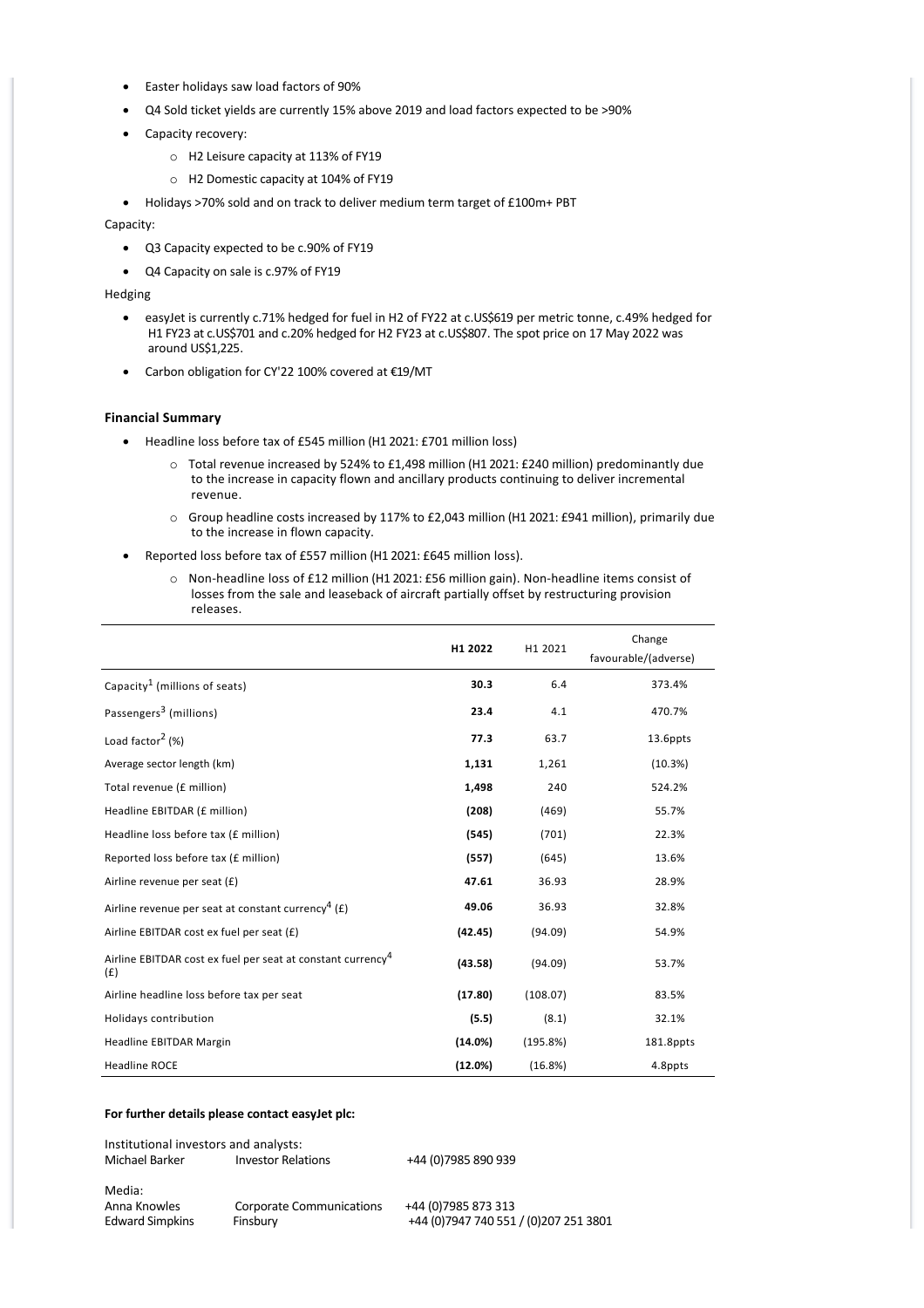#### **Conference call**

There will be an analyst presentation at 09:00am GMT on 19 May 2022 at Nomura, One Angel Lane, London, EC4R 3AB.

Alternatively, a webcast of the presentation will be available both live and for replay (please register on the following link): <https://stream.brrmedia.co.uk/broadcast/6274ee558eb4f178d1ef92ad>

Alternatively dial in details are as follows: 0800 279 6877/+44 (0)330 165 4012

#### **Revenue**

Total revenue increased by 524.2% to £1,498 million (H1 2021: £240 million) in line with capacity increasing to 30.3 million seats (H1 2021: 6.4 million) because of pandemic‐related travel restrictions being more relaxed than they were in the same six months last year.

Passenger revenue increased by 479.4% to £985 million (H1 2021: £170 million) as we flew increased levels of capacity compared to the same period last year. Passenger RPS increased by 22.7% to £32.49 (H1 2021: £26.47) due to demand returning as travel restrictions eased in the early part of H1 as customers enjoyed the late summer season before a temporary pause in December and January as a result of the Omicron variant. Trading strengthened again in February and March as restrictions were removed.

Group ancillary revenue increased by 632.9% to £513 million (H1 2021: £70 million) as capacity increased. Airline ancillary revenue per seat also increased by 44.6% to £15.12 (H1 2021: £10.46) as we continue to see incremental benefits from the new ancillary products which have been launched since H1 of FY21.

#### **Costs**

Group headline costs excluding fuel and FX gains increased by 94.2% to £1,684 million (H1 2021: £867 million), driven by an increase in capacity flown as easyJet continues to ramp up capacity.

easyJet recorded a £2 million gain from foreign exchange (H1 2021: £24 million gain), related to the impact of stronger Sterling on our net foreign currency‐denominated liabilities.

The cost per seat performance continues to be impacted by volume. Airline headline cost per seat at constant currency decreased by 55.0% to £66.81 (H1 2021: £148.59). Headline Airline cost per seat excluding fuel at constant currency decreased by 59.0% to £54.71 (H1 2021: £133.51).

### **Non‐Headline Items**

Non‐headline items are those where, in management's opinion, their separate reporting provides a better understanding to users of the financial statements of easyJet's underlying trading performance, and which are significant by virtue of their size and/or nature. These costs are separately disclosed and further detail can be found in the notes to the accounts. A Group non-headline loss before tax of £12 million (H1 2021: £56 million gain) was recognised in the first half. The significant items consisted of a £21 million loss as a result of the sale and leaseback of 10 aircraft and an £8m release from restructuring provisions.

# **Balance Sheet**

During H1 easyJet repaid £300 million of commercial paper, clearing the final balance under the CCFF scheme. easyJet has no other debt maturities until the 2023 financial year. As at 31 March 2022 our net debt position was £0.6 billion (30 September 2021: £0.9 billion) including cash and cash equivalents and money market deposits of c.£3.5 billion.

#### **Strategy Update**

easyJet has prioritised six strategic initiatives that will continue to build on our structural advantages in the European aviation market and enable us to lead the recovery as travel returns.

- · Network strategy
- · Customer excellence
- · Product portfolio evolution
- · easyJet holidays
- · Cost focus
- · Sustainability

These initiatives, underpinned by operational and digital safety and a continued focus on our people, should result in strong shareholder returns being delivered.

#### **Network Strategy**

easyJet has a strong network of leading number one and number two positions in primary airports, which has proven to be amongst the highest yielding in the market. This enables us to be efficient with our network choices, with an emphasis on maximising returns.

easyJet continues to optimise its network to ensure capacity is deployed in the markets where we see the strongest demand. This has been done this summer through our network optimisation, where over 1.5 million seats have been reallocated across the network. This enables us to serve our customers in the markets where demand is the strongest.

We will seek to strengthen our position in key markets as the competitive landscape evolves. This has been demonstrated at London Gatwick where we are increasing our market share after reallocating aircraft to this high yielding base along with the addition of new slots. As well as growing in Gatwick, an extra five aircraft worth of slots have been added into the Greek Islands, where easyJet will now be the largest carrier this summer.

Our focused network strategy can be summarised as follows:

1. Lead in our Core Markets

easyJet prioritises slot-constrained airports as these are where customers want to fly to and from. In our core markets, we are able to achieve cost leadership and preserve scale. We provide a balanced network portfolio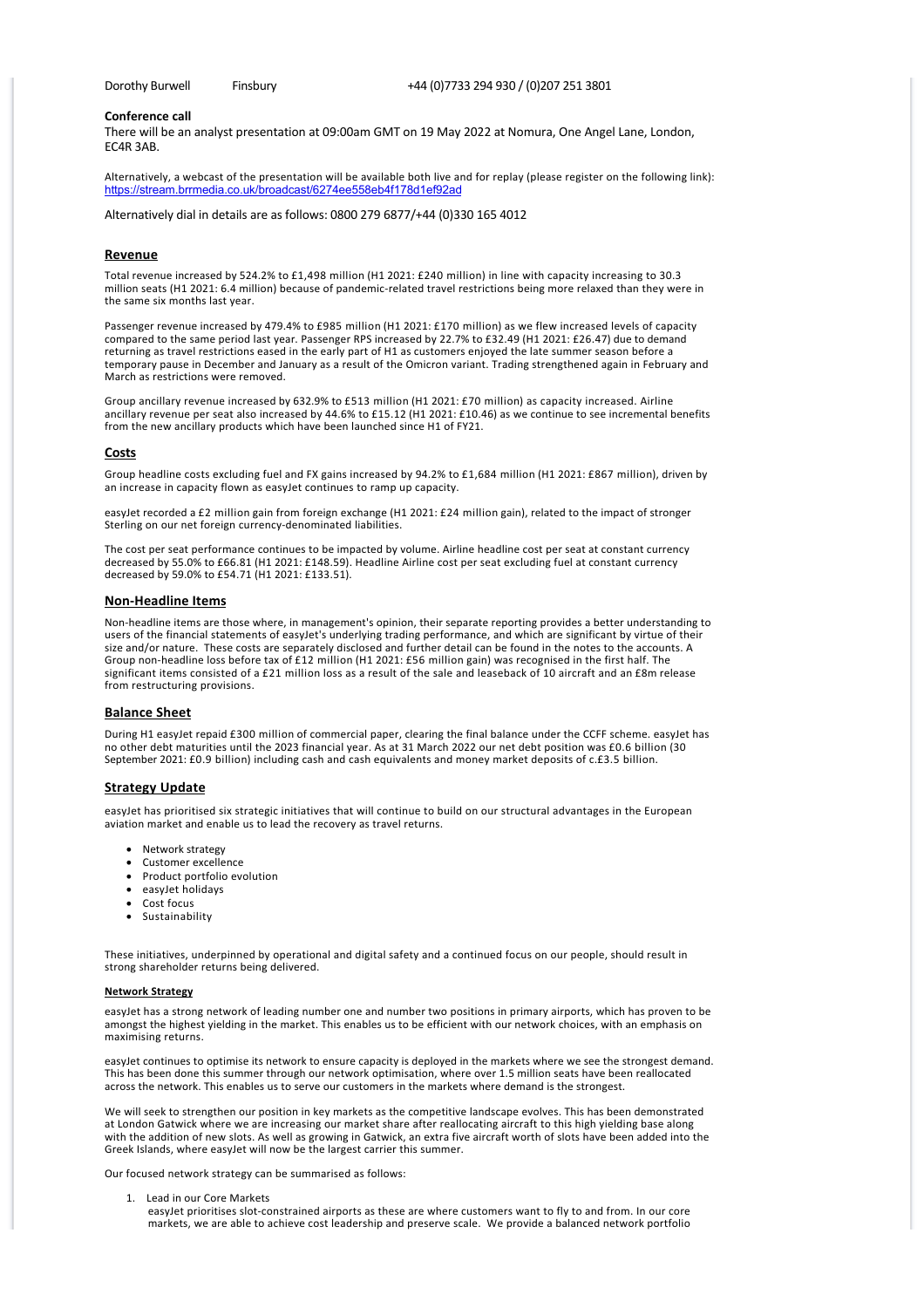across domestic, city and leisure destinations. Our scale enables us to provide market leading networks and schedules. We are maintaining our focus on country leadership in the UK, France and Switzerland and our city focus in the Netherlands, Italy and Germany.

2. Accelerate investment in Destination Leaders

We will build on our existing leading positions in Western Europe's top leisure destinations to provide network breadth and flexibility. This will also unlock cost benefits, enabling us to manage seasonality and support the growth of easyJet holidays. It also ensures that easyJet remains top of mind for customers and is seen as the 'local airline' for governments and hoteliers.

3. Build our network in Focus Cities easyJet is building a network of key cities, broadening our presence across Europe. This is a low‐risk way of serving large origin markets. We will base assets in Focus Cities where it makes sense from a cost perspective.

#### **Customer Excellence**

Despite the rise in living costs, consumer research suggests there is still strong appetite to travel due to pent up demand and people topping up savings during the pandemic. 1 in 2 respondents in the UK say limited opportunities to travel during the pandemic has made their holidays more important to them than before (ABTA travel in 2022).

The continuous removal of restrictions has benefitted business travel, specifically SMEs who were able to set the pace of recovery while large corporates migrated to hybrid working. We have begun to see the return of business travellers and easyJet is well placed to provide business segments with the network, schedule, product & value to enable growth.

We launched our nextGen brand campaign, highlighting environmental and inclusivity initiatives as well as our continued focus on delivering great value European travel.

easyJet aims to deliver a seamless and digitally enabled customer journey at every stage:

- · **Prior to travel:** our 'direct is best' strategy is led by our digital channels, with an app/mobile‐first mindset which makes travel easy for our customers. Confirmation and check‐in summary pages now dynamically display the cabin bag allowance of a specific booking, enabling our customers to more easily understand their specific cabin bag allowance.
- · **In airport:** moving customers from kerb to aircraft without the need for human interaction. This involves improving boarding in order to improve CSAT<sup>8</sup> and reduce queuing, which our cabin bag policy continues to help with. With the easing of travel restrictions, we're returning towards pre‐pandemic policies, e.g. removing face mask requirement on‐board.
- · **In flight:** our warm welcome and personal service to get you to your destination on time. We are committed to delivering On‐Time Performance (OTP) ‐ on time, every time. This is done by managing suppliers, empowering crew, ATC planning and carrying out base operating reviews. We are also continuing to improve our inflight offering with the launch of inflight retail.
- · **Support:** we aim to give customers the digital tools to easily self‐serve when things do not go to plan, or to engage after their flight. We are continuing to look after our customers with our Self‐Service Disruption Portal (SSDP) significantly reducing customer request time when using SSDM rather than the contact centre.

Our customer satisfaction has returned to pre‐pandemic levels at 77%.

Despite the significant ramp up in activity in H1 2022, on time performance has remained broadly in line with 2019- with performance in the prior year driven by lower levels of capacity. This reflects the strides we are taking towards leaving 'on time, every time'. This is crucially important for our operational efficiency, as well as customer satisfaction.

| OTP % arrivals within 15 minutes <sup>(5)</sup> | Ο1  | 02  | Η1  |
|-------------------------------------------------|-----|-----|-----|
| 2022 Network                                    | 87% | 86% | 86% |
| 2021 Network                                    | 94% | 91% | 94% |

#### **Product Portfolio Evolution**

easyJet recognises that the continued evolution of our product portfolio represents a significant opportunity to increase revenue per seat and margins in the coming years. We are continuing to see a strong performance from the products which have been launched recently, including cabin bags and our new leisure fare (Essentials) bundle. In the first half of 2022 these have added an incremental £3.14 to ancillary yields compared to the same period last year.

The Directors believe that the continued evolution of the Group's product portfolio provides the opportunity to build on spend per customer, delivering enhanced sustainable returns.

At the end of the first half, inflight retail, our new retail brand & proposition has been launched. This has resulted in direct sourcing and contracting for our on‐board retail offering and is tailoring the product offering to our customers. We have partnered with dnata to improve our customer proposition, as we see an opportunity to grow conversion, spend per customer and profit per seat.

#### **easyJet holidays**

easyJet holidays continues its rapid growth to becoming a major player within the sector, having seen over 500% increase in Summer 2022 bookings versus the previous 2019 model, which now confirms easyJet holidays as the UK's fastest growing holiday company.

Our holidays business is well on track to deliver over 1.1m passengers in 2022 and has already sold over 70% of that planned volume, at significantly higher margins versus 2019 and lower acquisition costs compared to our competitors, having 88% of the visitors to our website coming through unpaid channels, the majority of which are from customers visiting easyjet.com.

As a digital first business we are proud to have been recognised for our award‐winning website and technology and see significant opportunity to fast track our growth to £100m PBT in the medium term. We offer the most competitively priced holidays in the market, being cheaper c.75% of the time on a like for like basis versus our competitors. This coupled with our direct hotel contracting and low fixed cost base provides easyJet holidays with a strong business model to accelerate our growth and deliver sustainable returns.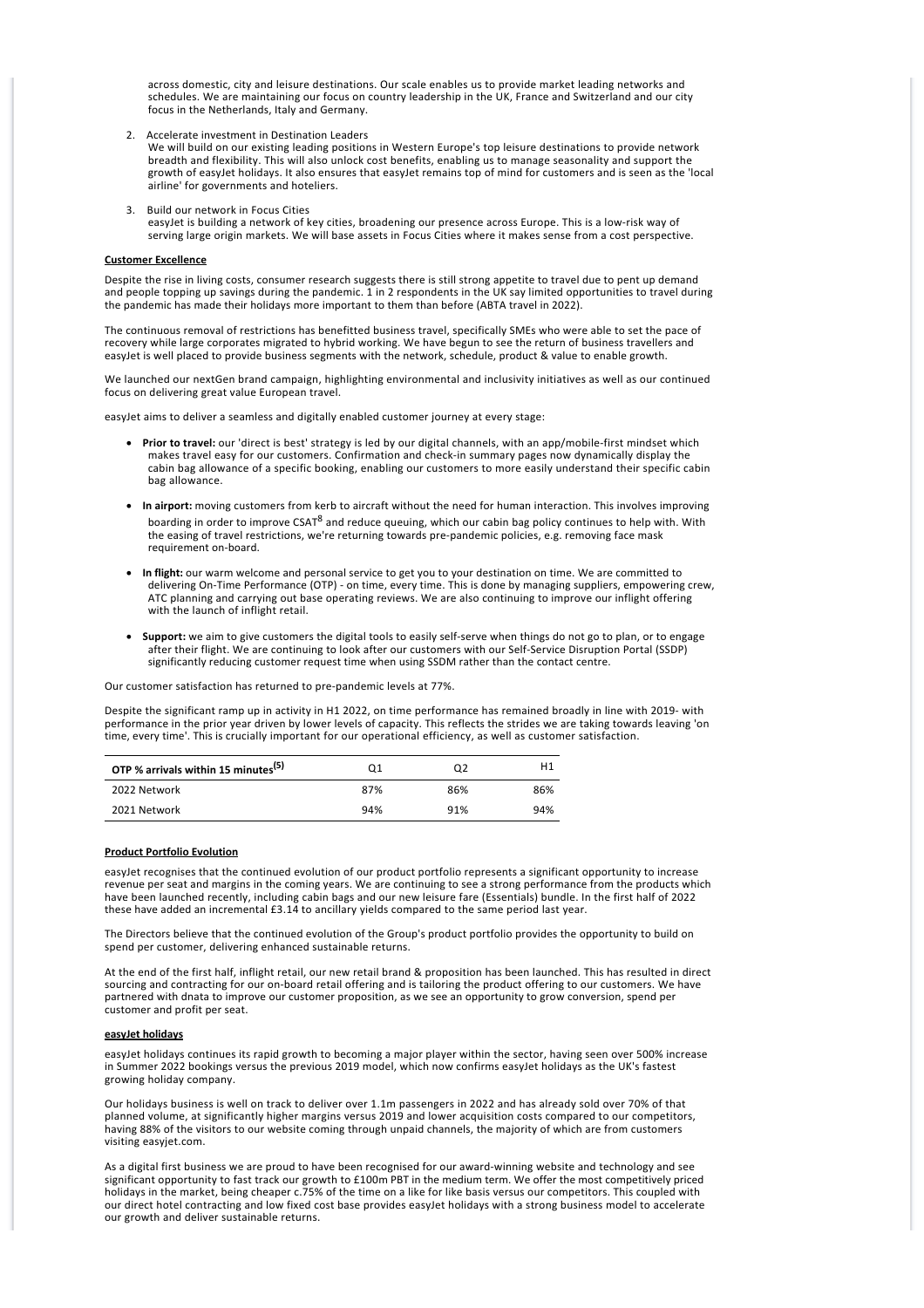#### **Cost focus**

easyJet has a cost advantage over its major competitors on our primary airport network. Actions have been taken to deliver cost savings, and as a result of these actions, easyJet expects that its operating CASK<sup>7</sup> excluding fuel in the second half of FY22 will be close to H2 2019 levels. This demonstrates the work that has been done and is based on ASKs<sup>9</sup> increasing c. 2% on H2 2019.

Examples of these cost actions are;

- · Self Service disruption management, where we have reduced the need for manual processing by 69% when dealing with customer refunds and vouchers (since go-live Aug 2019). This is improving our customer satisfaction, but also delivers cost savings as we are having less calls to our contact centres.
- · Crew agreements on seasonal contracts have been achieved as a result of constructive relationships with our trade union partners and our people. Improvements have also been made to productivity.
- · Line maintenance insourced at LGW, BER, GLA, EDI, BRS. This action is delivering cost savings but also ensures the best quality as we carry out the line maintenance in house.

### **Sustainability**

Today easyJet has announced our interim science‐based target following our commitment to the initiative. This will see us reduce our carbon intensive emissions by 35% by FY35 using FY20 as a baseline.

We plan to achieve this ambitious target through a combination of four business actions:

- · **Fleet renewal:** All of the aircraft deliveries that we receive between FY22 and FY28 will be Aircraft NEO Aircraft. These NEO aircraft offer 15‐25% more fuel efficiency and provide a 50% reduction in noise, compared to the aircraft they will replace. This is in addition to upgauging our seat capacity and, offering both revenue and cost benefits.
- · **Operational improvements and efficiencies:** We will continue to operate our aircraft as efficiently as possible and are always looking for efficiency improvements. This includes adjusting standard operating procedures, which helps to reduce fuel usage and therefore carbon emissions, for example single‐engine taxiing on arrival and departure.
- · **Airspace modernisation:** In the immediate term, airspace modernisation is the most achievable source of significant carbon emission reductions, as more direct flight paths lead to shorter flying times. We are working with stakeholders and public authorities to promote the modernisation of airspace, including projects such as the Single European Sky which is predicted to deliver 10% CO2 emissions savings on easyJet's network.
- · **Sustainable Aviation Fuel:** We will use SAF at scale in the interim in order to achieve material lifecycle carbon emissions reductions in comparison to kerosene.

easyJet plans to publish its net-zero pathway, where we will set out our carbon emission reduction goals.

easyJet's sustainability strategy has evolved to reflect our ambition to pioneer positive change for our planet, communities & people while getting one step closer to net‐zero every day. It is focussed on three pillars, and underpinned by Governance.

- · **Reducing our impact today for a better tomorrow**: We achieved IATA Environmental Assessment programme (IEnvA) stage 1 accreditation, for an ISO14001‐compliant Environmental Management System (EMS). This makes us the only Low‐Cost Carrier operating in the UK with an IEnvA Stage 1 verified EMS and the first non‐IATA member to participate in the IEnvA accreditation process.
- · **Pioneering future travel**: Our partnerships with various industry leaders work towards the acceleration of zero carbon emission technologies and the required infrastructures for these to be present in the aviation industry. Our partnerships include, amongst others, GKN Aerospace and Cranfield Aerospace Solutions where we are supporting projects focusing on hydrogen combustion and fuel cell technology, and the development of a hydrogen fuel cell propulsion system. We are championing zero emission flying through the development of a zero emissions aircraft to decarbonise aviation.
- · **Driving positive change in society**: We are working to positively impact our people, customers, and communities with the aim of maximising the positive social and economic benefits of travel and tourism. This has included launching an onboard appeal in support of our charity partner UNICEF to help children and their families affected by the conflict in Ukraine.

Our sustainability strategy is underpinned by strong sustainability governance and monitoring at board level to make sure the strategy is delivered. In December 2021, we received a B rating from CDP<sup>6</sup> for 2021, an improvement on the previous year. We have also published an ESG supplement on our website, to be read alongside our FY21 Annual Report, giving further data and information on ESG topics such as human capital & labour management; safety, quality & governance; business ethics; data privacy & security, and environmental management.

#### **Fleet**

easyJet's total fleet as at 31 March 2022 comprised 322 aircraft (30 September 2021: 308 aircraft with 12 held on zero rent basis) with the increase driven principally by the cessation of free rental period aircraft, delivery of 5 new A320 family aircraft, and lease additions to the fleet. The average gauge of the fleet is now 179 seats per aircraft, compared to 178 seats at 30 September 2021. The average age of the fleet increased slightly to 8.9 years (30 September 2021: 8.6 years).

Fleet as at 31 March 2022:

|      | Owned | Leased | Total | % of<br>fleet | Changes<br>since Sep-<br>21 | Future<br>deliveries | Purchase<br>options | Purchase<br>rights       |
|------|-------|--------|-------|---------------|-----------------------------|----------------------|---------------------|--------------------------|
| A319 | 35    | 64     | 99    | 31%           |                             | ٠                    | ۰                   |                          |
| A320 | 105   | 62     | 167   | 51%           |                             | ٠                    | ۰                   | $\overline{\phantom{a}}$ |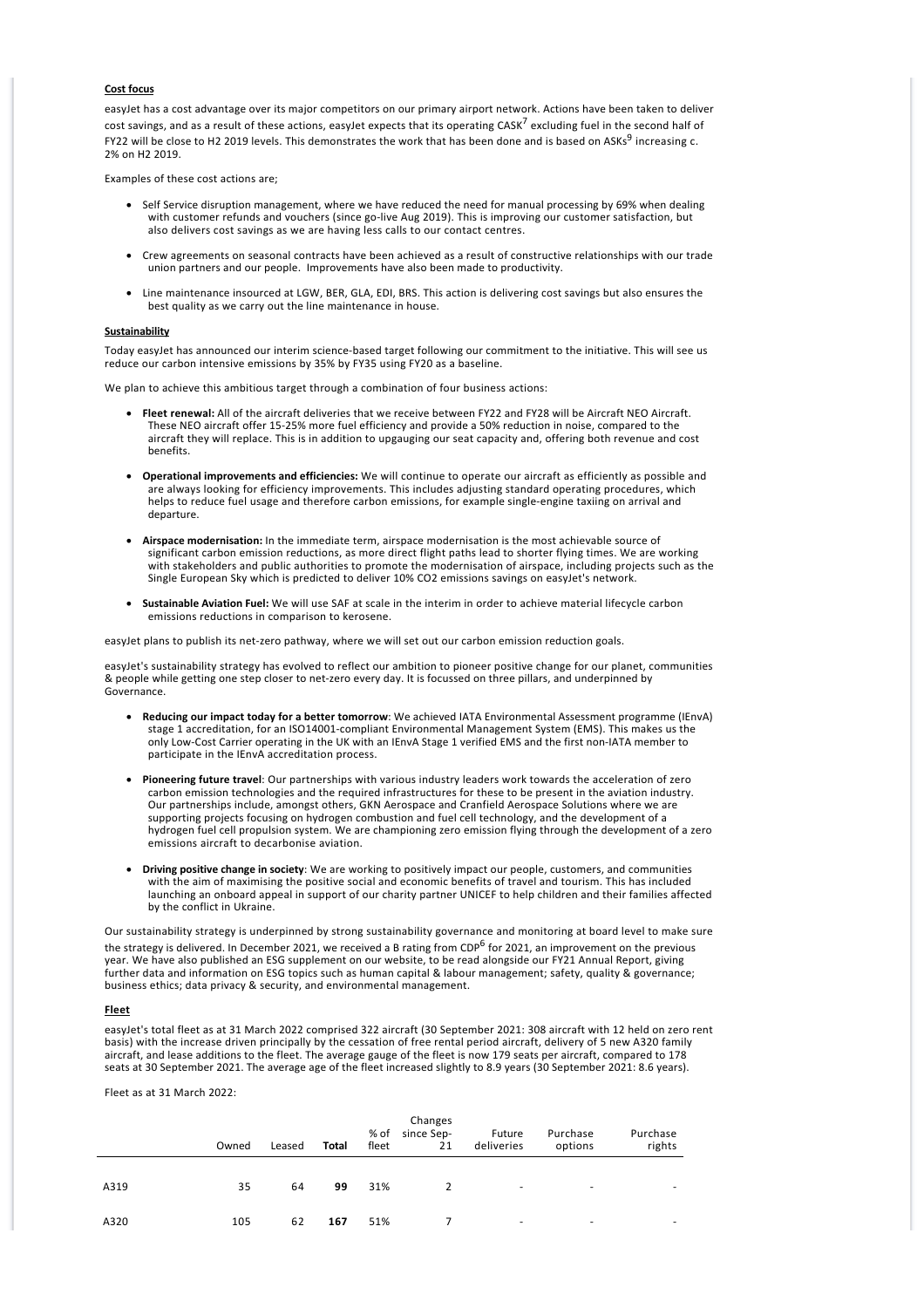| A320 neo      | 34             | $\overline{7}$ | 41  | 13% | 4  | $100^{1}$ | 6 <sup>1</sup> | $53^{1}$ |
|---------------|----------------|----------------|-----|-----|----|-----------|----------------|----------|
| A321 neo      | $\overline{4}$ | 11             | 15  | 5%  | 1  | $15^{1}$  | ٠              |          |
|               | 178            | 144            | 322 |     | 14 | 115       | 6              | 53       |
| Percentage of | 55%            | 45%            |     |     |    |           |                |          |

*total fleet*

1) easyJet retains the option to alter the aircraft type of future deliveries, subject to providing sufficient notification to the OEM

At 31 March 2022, easyJet was storing two operating leased aircraft on behalf of their respective lessors. These are held at zero rent unless flown and are excluded from the fleet plan. Additionally, easyJet is storing 2 further operating leased aircraft, which have been acquired for future operations. These are held at zero rent and are excluded from the fleet plan.

Our flexible fleet plan allows us to expand or contract the size of the fleet depending upon the demand outlook.

| <b>Number of aircraft</b>   | <b>FY22</b> | <b>FY23</b>              | <b>FY24</b>              | <b>FY25</b>              |
|-----------------------------|-------------|--------------------------|--------------------------|--------------------------|
| Current contractual minimum | -           | 323                      | 306                      | 276                      |
| Base plan                   | 324         | $\overline{\phantom{a}}$ | $\overline{\phantom{a}}$ | $\overline{\phantom{a}}$ |
| Current contractual maximum | ۰           | 332                      | 327                      | 337                      |
| <b>Expected deliveries</b>  | 9           | 6                        | 18                       | 26                       |

### **Capital Expenditure**

Over the next three years easyJet's gross capital expenditure is expected to be as follows:

|                                       | <b>FY22</b> | <b>FY23</b> | <b>FY24</b> | <b>FY25</b> |
|---------------------------------------|-------------|-------------|-------------|-------------|
|                                       |             |             |             |             |
| Gross capital expenditure (£ million) | c.800       | c.1.000     | c.1.300     | c. 1,800    |
|                                       |             |             |             |             |

Capex in FY22 is comprised of new Airbus fleet delivery payments and maintenance related expenditure as well as lease payments. Our capex projections assume nine aircraft deliveries in FY22, six deliveries in FY23, 18 deliveries in FY24 and 26 deliveries in FY25.

#### **Our People**

easyJet continues to have a strong reputation as an employer of choice. Our people are a key source of differentiation compared to our competition, this helps deliver excellent customer experience and loyalty.

Our Glassdoor rating of employee satisfaction is 4.3 (out of 5.0), this is the highest within the travel and hospitality sector, illustrating our market‐leading position in the labour market.

We have constructively worked in partnership with our employee representative bodies across Europe in order to support the operation. We recognise that the wider economic environment of rising inflation has been challenging for a number of our people and continue to work with our Trade Union partners in order to support our crew whilst maintaining control of our cost base.

In FY22 some of the key deliverables include:

- · **Learning and development:** We have introduced a new People Management development programme to help develop our Manager and leader capabilities throughout all First Line Leaders, while continuing to develop our approach to early careers including the re‐launch of our engineering apprenticeships. In addition, we have also utilised our Apprenticeship levy to support a range of head office roles.
- · **Health and Wellbeing**: We have implemented a new UK occupational health provision and mobile enabled support for all employees while also delivering comprehensive mental health awareness training for all employees and managers
- · **Diversity and inclusion**: Implementation of a new Equal Opportunities and Inclusion Policy.

#### **EU Ownership**

As previously announced, easyJet has suspended voting rights in respect of certain shares ('Affected Shares') held by Relevant Persons in accordance with easyJet's articles of association (the 'Articles') so that a majority of the voting rights in easyJet are held by EU Persons. As at 18 May 2022, a majority of the voting rights in easyJet are held by EU persons.

Note: 'EU persons' refers to nationals of EU member states plus Switzerland, Norway, Iceland, Liechtenstein, but excludes the UK. 'Relevant Persons' has the meaning given to it in the Articles. In general terms, 'Relevant Persons' refers to non‐EU nationals. Further information is available on the Company's website at https://corporate.easyjet.com/investors/shareholder-services/eu-share-ownership.

#### **Outlook**

Q3 Capacity expected to be c.90% of FY19 with load factors expected to be >86%.

Q4 Capacity currently on sale is c.97% of FY19 with load factors expected to be >90%.

easyJet is currently c.71% hedged for fuel in H2 of FY22 at c.US\$619 per metric tonne, c.49% hedged for H1 FY23 at c.US\$701 and c.20% hedged for H2 FY23 at c.US\$807. The spot price on 17 May 2022 was around US\$1,225.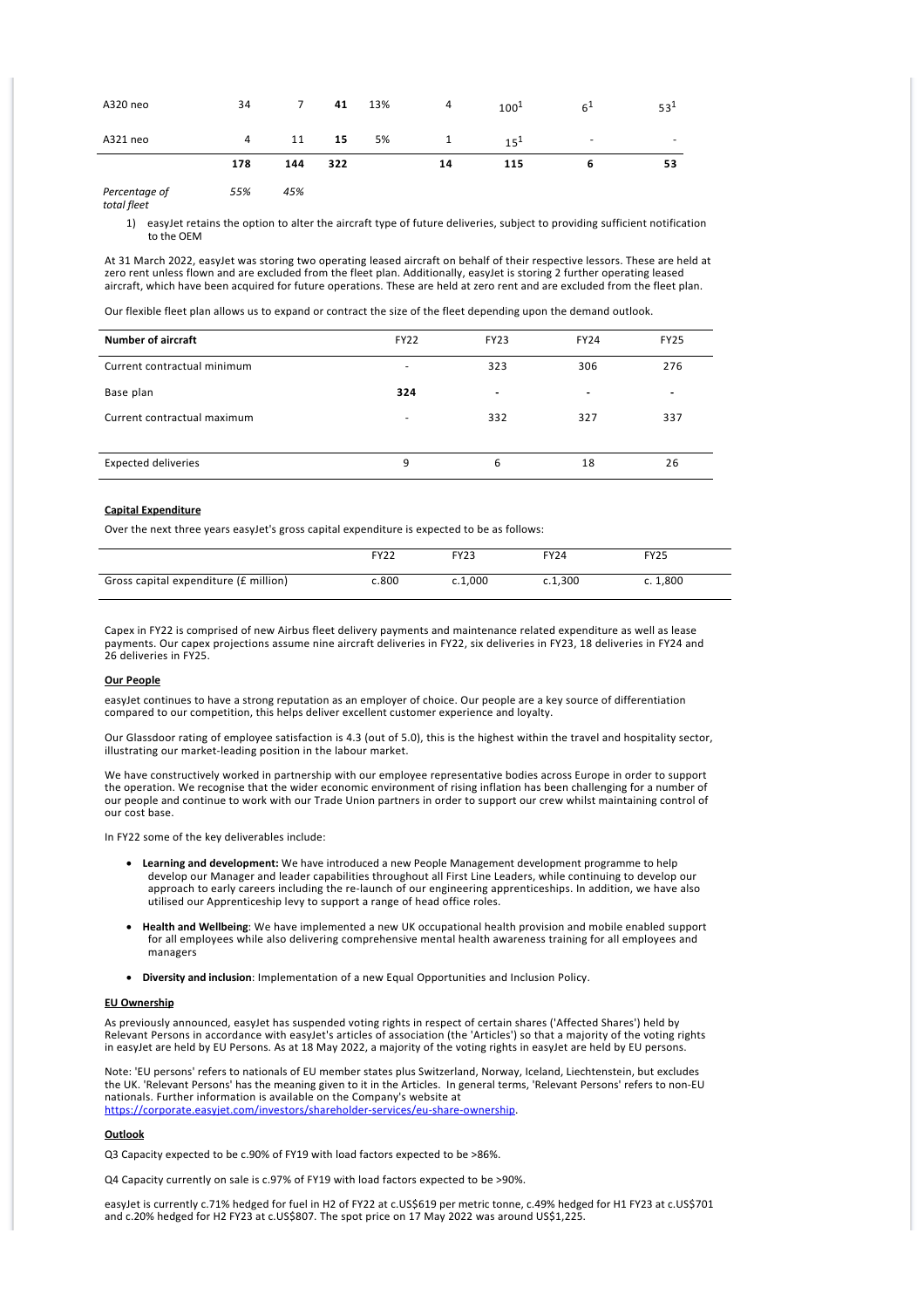The targets easyJet has set are: Grow to pre pandemic capacity by 2023; mid teen EBITDAR margins with low to mid teen ROCE in the medium term; and having a clear roadmap for easyJet holidays to contribute £100 million plus profit before tax to the Group.

At this stage, given the continued level of short-term uncertainty, it would not be appropriate to provide any further financial guidance for the 2022 financial year. Customers are booking closer to departure and visibility remains limited.

#### **Footnotes**

(1) Capacity based on actual number of seats flown.

(2) Represents the number of passengers as a proportion of the number of seats available for passengers. No weighting of the load factor is carried out to recognise the effect of varying flight (or "sector") lengths.

(3) Represents the number of earned seats flown. Earned seats include seats which are flown whether or not the passenger turns up, as easyJet<br>is a no-refund airline and once a flight has departed, a no-show customer is gen seats also include seats provided for promotional purposes and to staff for business travel.

(4) Constant currency is calculated by comparing 2022 financial year performance translated at the 2021 financial year effective exchange rate to the 2021 financial year reported performance, excluding foreign exchange gains and losses on balance sheet revaluations.

(5) On‐time performance is defined as the percentage of flights which arrive within 15 minutes of the scheduled arrival time and is measured by internal easyJet systems

(6) CDP ‐ Carbon Disclosure Project is an independent, non‐profit, global environmental reporting organisation.

(7) Operating CASK ex fuel is our headline cost ex ownership, fuel, and balance sheet revaluations @ constant currency per available seat kilometre

(8) CSAT is a metric of customer satisfaction based on easyJet surveys

(9) Available seat kilometres; taken by multiplying available seats on any given aircraft by the number of kilometres flown on a given fli

# **OUR FINANCIAL RESULTS**

Headline loss before tax decreased from £701 million for the six months ended 31 March 2021 to £545 million for the six months ended 31 March 2022. This was mainly driven by the reduction in Covid‐19 related travel restrictions across Europe which has increased customer confidence to travel again; easyJet flew 23.4 million passengers (H1 2021: 4.1 million), up 471% on the prior period. Similarly, total loss after tax decreased from £549 million for the six months ended 31 March 2021 to £431 million for the six months ended 31 March 2022.

Amounts presented at constant currency throughout this section are an alternative performance measure and are not determined in accordance with International Financial Reporting Standards, but provide relevant and comparative reporting for readers of these financial statements.

#### **FINANCIAL OVERVIEW**

| £ million (Reported) – Group                                     | H <sub>1</sub> 2022 | H1 2021 |
|------------------------------------------------------------------|---------------------|---------|
| Group revenue                                                    | 1,498               | 240     |
| Headline costs excluding fuel, balance sheet FX and<br>ownership | (1, 344)            | (612)   |
| Fuel                                                             | (362)               | (97)    |
| <b>Headline EBITDAR</b>                                          | (208)               | (469)   |
| Balance sheet foreign exchange gain                              | 2                   | 24      |
| Other ownership cost                                             | (339)               | (256)   |
| Group headline loss before tax                                   | (545)               | (701)   |
| Being:                                                           |                     |         |
| Airline headline loss before tax                                 | (540)               | (693)   |
| Holidays headline loss before tax                                | (5)                 | (8)     |
| Headline tax credit                                              | 123                 | 126     |
| Group headline loss after tax                                    | (422)               | (575)   |
| Non-headline items                                               | (12)                | 56      |
| Non-headline tax credit/(charge)                                 | з                   | (30)    |
| Group total loss after tax                                       | (431)               | (549)   |

| £ per seat – Airline only $(1)$                                  | H1 2022 | H <sub>1</sub> 2021 |
|------------------------------------------------------------------|---------|---------------------|
| Airline revenue                                                  | 47.61   | 36.93               |
| Headline costs excluding fuel, balance sheet FX and<br>ownership | (42.45) | (94.09)             |
| Fuel                                                             | (11.94) | (15.08)             |
| <b>Headline EBITDAR</b>                                          | (6.78)  | (72.24)             |
| Balance sheet foreign exchange gain                              | 0.09    | 3.59                |
| Other ownership cost                                             | (11.11) | (39.42)             |
| Airline headline loss before tax                                 | (17.80) | (108.07)            |
| Headline tax credit                                              | 3.94    | 19.68               |
| Airline headline loss after tax                                  | (13.86) | (88.39)             |
| Non-headline items                                               | (0.40)  | 8.77                |
| Non-headline tax credit/(charge)                                 | 0.10    | (4.61)              |
| Airline total loss after tax                                     | (14.16) | (84.23)             |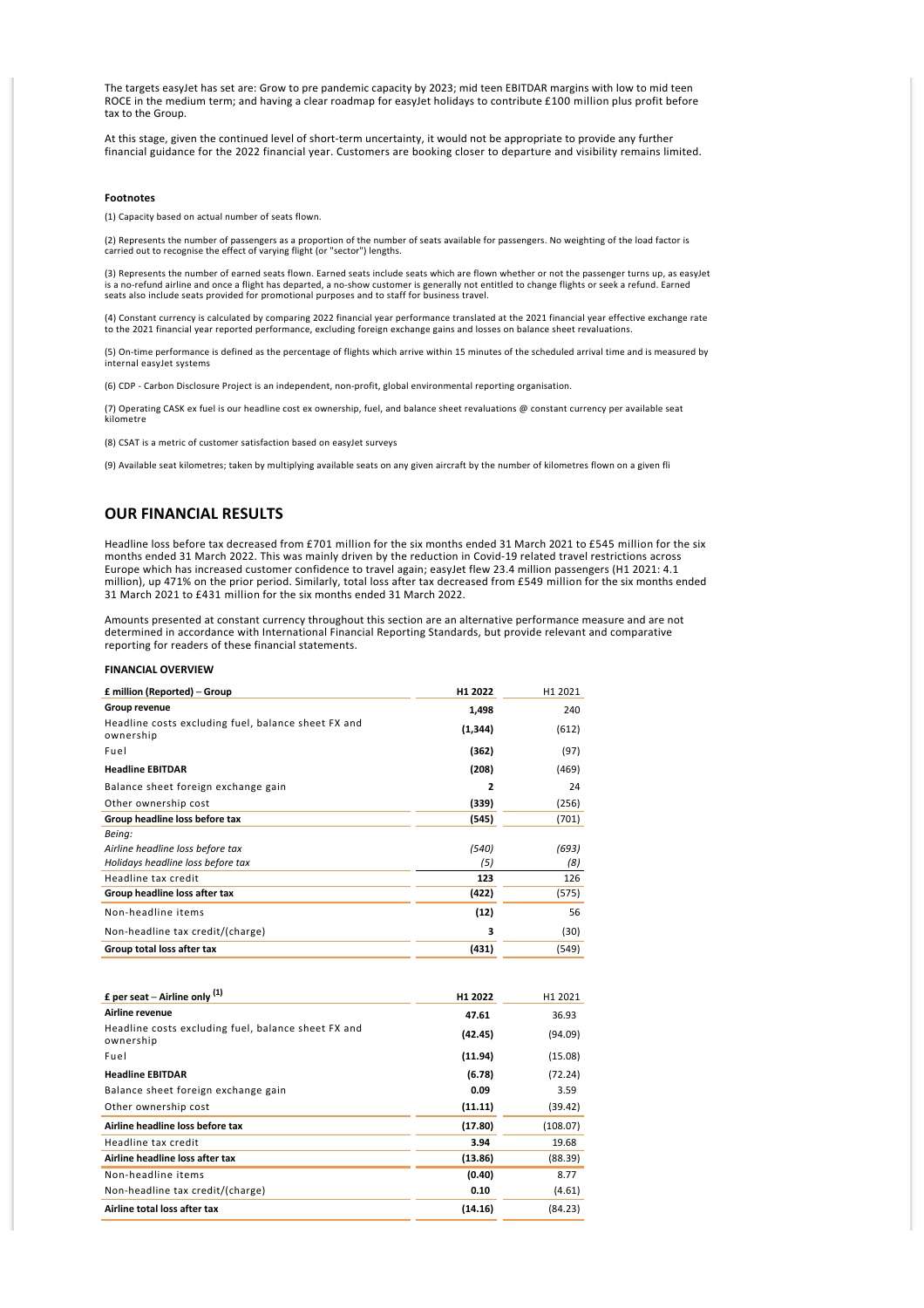(1) All per seat metrics are for the Airline business only, as the inclusion of hotel-related revenue and costs from the holidays business will distort the RPS and<br>CPS metrics as these are not directly correlated to the se

The total number of passengers carried increased by 471% to 23.4 million (H1 2021: 4.1 million), which was driven by a 373% increase in seats flown to 30.3 million seats (H1 2021: 6.4 million seats) and a 13.6 percentage point increase in load factor to 77.3% (H1 2021: 63.7%). This reflects the reduction in travel restrictions across Europe over the period and the associated strengthening in customer demand as the recovery from Covid‐19 continues.

Total revenue increased by 524% to £1,498 million (H1 2021: £240 million) and by 544% at constant currency. Airline revenue per seat increased by 29% to £47.61 (H1 2021: £36.93) and increased by 33% at constant currency. The increase in Airline revenue per seat is a consequence of increased loads, reflecting the continued strengthening in demand driven by the reduction in travel restrictions across Europe, as noted above. In addition, strong performance from both bag and seat initiatives drove an Airline ancillary revenue per seat increase of 44.6% compared to H1 2021.

Headline Airline cost per seat excluding fuel decreased by 59% to £53.48 (H1 2021: £129.92) and 58% at constant currency. This was mainly a result of increased flying, as fixed operating costs are being spread across more flying capacity, combined with easyJet's continued focus on cost which has also contributed to the favourable movement. In addition, there was a release of airport charge accruals of £10 million (H1 2021: £4 million) as the return of activity has reduced some of the uncertainty and risks which were previously being accrued for, and a credit from maintenance discounting of £19 million (H1 2021: credit £22 million) due to the recent increase in US\$ interest rates. The major adverse impact on costs in the period was the significant reduction in furlough schemes as government support has been wound down across the majority of European countries (£8 million support H1 2022 compared to £73 million support H1 2021).

Airline fuel cost per seat decreased by 21% to £11.94 (H1 2021: £15.08) and by 20% at constant currency, as a result of both a reduction in the post hedge fuel price and a reduction in the average sector length compared to the previous period.

A non‐headline charge of £12 million (H1 2021: £56 million gain) was recognised in the period, consisting of a £21 million loss as a result of the sale and leaseback of 10 aircraft (H1 2021: £60 million gain from 35 aircraft) in the period and an £8 million release (H1 2021: £25 million release) in relation to our restructuring provisions. In addition to this, a £1 million net fair value adjustment credit for hedge discontinuation was recognised in the period (H1 2021: £29 million charge).

Corporate tax has been recognised at a statutory effective rate of 22.7% (H1 2021: 14.9%) based on the anticipated tax rate for the full year ending 30 September 2022, resulting in an overall tax credit of £126 million (H1 2021: £96 million credit) during the period. This splits into a tax credit of £123 million on the underlying losses and a tax credit of £3 million on the non-headline items. Whilst the non-headline loss is £12 million, after the necessary tax adjustments the tax adjusted nonheadline items amount to a loss of £14 million, which results in the non-headline tax credit of £3 million for the period.

#### **Loss per share**

|                               | H1 2022            | H1 2021            | Change             |
|-------------------------------|--------------------|--------------------|--------------------|
|                               |                    | restated           |                    |
|                               | pence per<br>share | pence per<br>share | pence per<br>share |
| Basic headline loss per share | (56.0)             | (106.9)            | 50.9               |
| Basic total loss per share    | (57.2)             | (102.0)            | 44.8               |

Basic headline loss per share decreased by 50.9 pence and basic total loss per share decreased by 44.8 pence as a consequence of the lower loss generated during the period.

As a result of the rights issue in September 2021, the comparative loss per share has been restated having applied the relevant bonus factor to the calculator of the weighted average number of shares.

# **Return on Capital Employed (ROCE)**

#### **ROCE Calculation**

| <b>Reported £m</b>                                   | H <sub>1</sub> 2022 | H <sub>1</sub> 2021 |
|------------------------------------------------------|---------------------|---------------------|
| Headline loss before interest and tax                | (486)               | (686)               |
| UK corporation tax rate                              | 19%                 | 19%                 |
| Normalised headline operating loss after tax (NOPAT) | (394)               | (556)               |
|                                                      |                     |                     |
| Average shareholders' equity                         | 2,540               | 1,741               |
| Average net debt                                     | 753                 | 1,570               |
| Average adjusted capital employed                    | 3,293               | 3,311               |
|                                                      |                     |                     |
| Headline Return on capital employed                  | (12.0%)             | (16.8%)             |
| Total Return on capital employed                     | (12.3%)             | (14.7%)             |

ROCE is calculated by taking operating loss/profit, less tax at the prevailing UK corporation tax rate at the end of the period, divided by average capital employed. Capital employed is shareholders' equity plus net debt.

Headline ROCE for the period was (12.0)%, an improvement of 4.8 percentage points on the prior period, driven by the decrease in the loss for the period. Total ROCE for the period was (12.3)%, an improvement of 2.4 percentage points on the prior year. The total ROCE was adverse to the headline ROCE due to non-headline items generating a £12m charge in the income statement, as noted earlier.

#### **SUMMARY NET DEBT RECONCILIATION**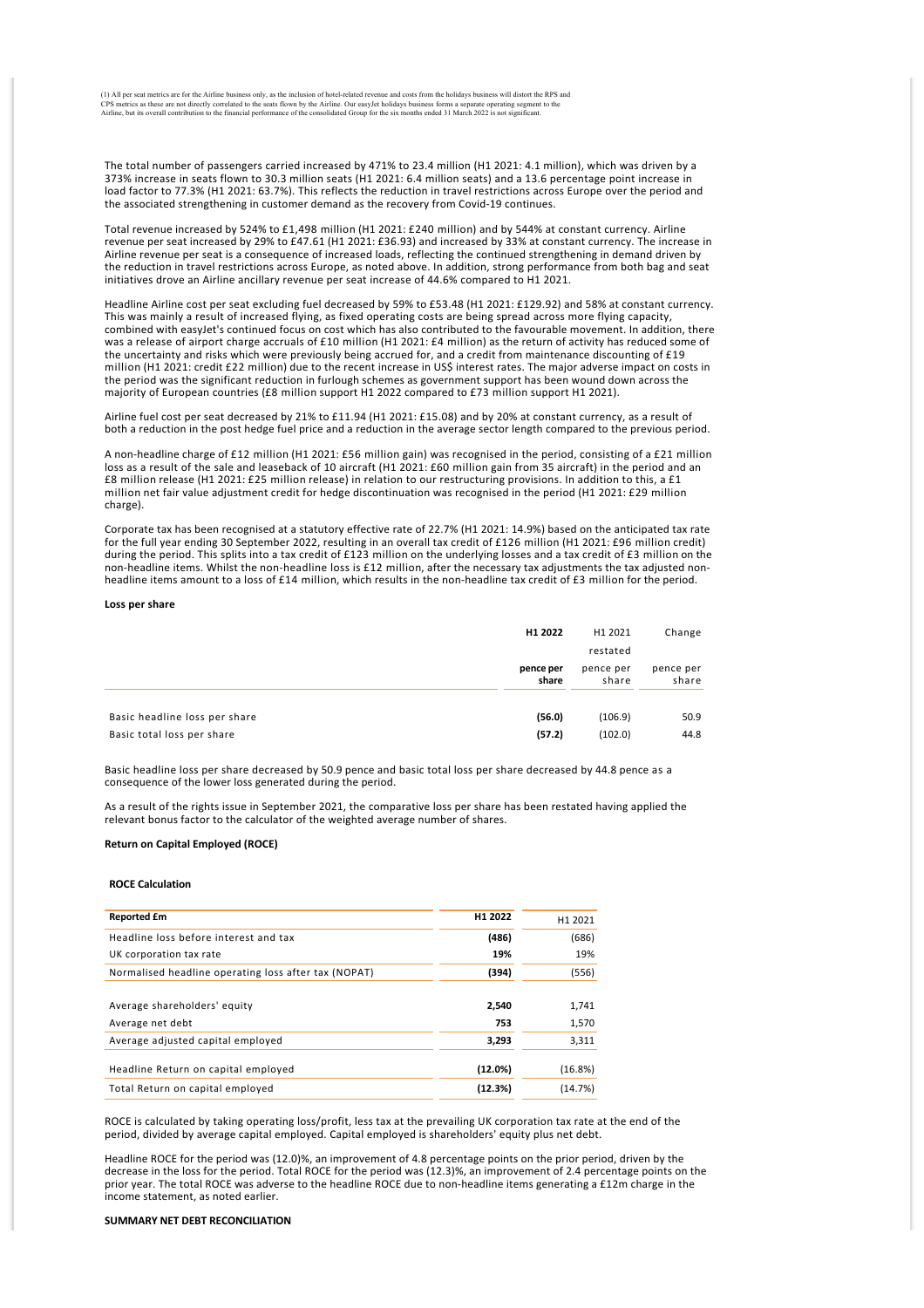The table presents cash flows on a net cash basis. This presentation is different to the GAAP presentation of the statement of cash flows in the condensed financial information as it includes non‐cash movements on debt facilities.

|                                                   | H1 2022   | H1 2021   | Change    |
|---------------------------------------------------|-----------|-----------|-----------|
|                                                   | £ million | £ million | £ million |
| Operating loss                                    | (499)     | (601)     | 102       |
| Depreciation and amortisation                     | 277       | 215       | 62        |
| Increase in unearned revenue                      | 934       | 48        | 886       |
| Other net working capital movement                | (157)     | (731)     | 574       |
| Net tax paid                                      | 1         | (5)       | 6         |
| Net capital expenditure                           | (247)     | (73)      | (174)     |
| Net proceeds from sale and leaseback of aircraft  | 87        | 810       | (723)     |
| Purchase of own shares for employee share schemes | (4)       | (3)       | (1)       |
| Repayment of capital element of leases            | (92)      | (174)     | 82        |
| Foreign exchange impact                           | 21        | (114)     | 135       |
| Net funding activities                            | 97        | (148)     | 245       |
| Other                                             | (104)     | (114)     | 10        |
| Net decrease/(increase) in net debt               | 314       | (890)     | 1,205     |
| Net debt at the beginning of the period           | (910)     | (1, 125)  | 215       |
| Net debt at the end of the period                 | (596)     | (2,015)   | 1,419     |

Net debt as at 31 March 2022 was £596 million (31 March 2021: £2,015 million) and comprised cash and cash equivalents and money market deposits of £3,505 million (31 March 2021: £2,335 million), borrowings of £3,046 million (31 March 2021: £3,323 million) and lease liabilities of £1,055 million (31 March 2021: £1,027 million).

The unearned revenue inflow has increased by £886 million, as a result of the increased customer bookings in response to the removal of Covid-19 travel restrictions. Other working capital outflows have decreased by £574 million compared to the prior period. The prior period saw an unusually large decrease in the trade payables balance as a catch-up effect from the initial lockdown period, when many supplier accounts were put onto phased payment plans as part of our cash protection measures. This year has seen a return to more normal payment patterns.

Net capital expenditure includes pre‐delivery payments relating to aircraft purchases. There were also final delivery payments for the acquisition of 5 aircraft in the period (H1 2021: nil aircraft). The sale and leaseback of 10 aircraft in H1 2022 (H1 2021: 35 aircraft) resulted in a net cash inflow of £87 million (H1 2021: £810 million). Repayment of the capital element of leases has decreased by £82 million as a result of the prior period having additional deferred payments from H2 2020 included. The net funding activities predominantly relate to the final £91 million rights issue receipt.

### **EXCHANGE RATES**

The proportion of revenue and costs denominated in currencies other than Sterling are outlined below:

|                                 |         | Revenue |         | Costs   |
|---------------------------------|---------|---------|---------|---------|
|                                 | H1 2022 | H1 2021 | H1 2022 | H1 2021 |
| Sterling                        | 45%     | 30%     | 37%     | 67%     |
| Euro                            | 45%     | 54%     | 24%     | 5%      |
| US dollar                       | 0%      | 0%      | 33%     | 22%     |
| Other (principally Swiss franc) | 10%     | 16%     | 6%      | 6%      |
|                                 |         |         |         |         |

| Average exchange rates | H <sub>1</sub> 2022 | H <sub>1</sub> 2021 |
|------------------------|---------------------|---------------------|
| Euro                   | €1.19               | €1.10               |
| US dollar              | \$1.35              | \$1.30              |
| Swiss franc            | <b>CHF 1.24</b>     | <b>CHF 1.33</b>     |

The Group's foreign currency risk management policy aims to reduce the impact of fluctuations in exchange rates on future cash flows.

During the period there was a £2 million gain (H1 2021: £24 million gain) arising from the revaluation of balance sheet assets and liabilities which are denominated in foreign currencies. In addition, the change in USD decreased the cost of fuel by £4 million when translated into sterling.

# **FINANCIAL PERFORMANCE**

| Revenue              |         |         |
|----------------------|---------|---------|
| <b>£m Group</b>      | H1 2022 | H1 2021 |
| Passenger revenue    | 985     | 170     |
|                      |         |         |
| Ancillary revenue    | 513     | 70      |
| <b>Total revenue</b> | 1,498   | 240     |
|                      |         |         |
| £ Airline per seat   |         |         |
| Passenger revenue    | 32.49   | 26.47   |
| Ancillary revenue    | 15.12   | 10.46   |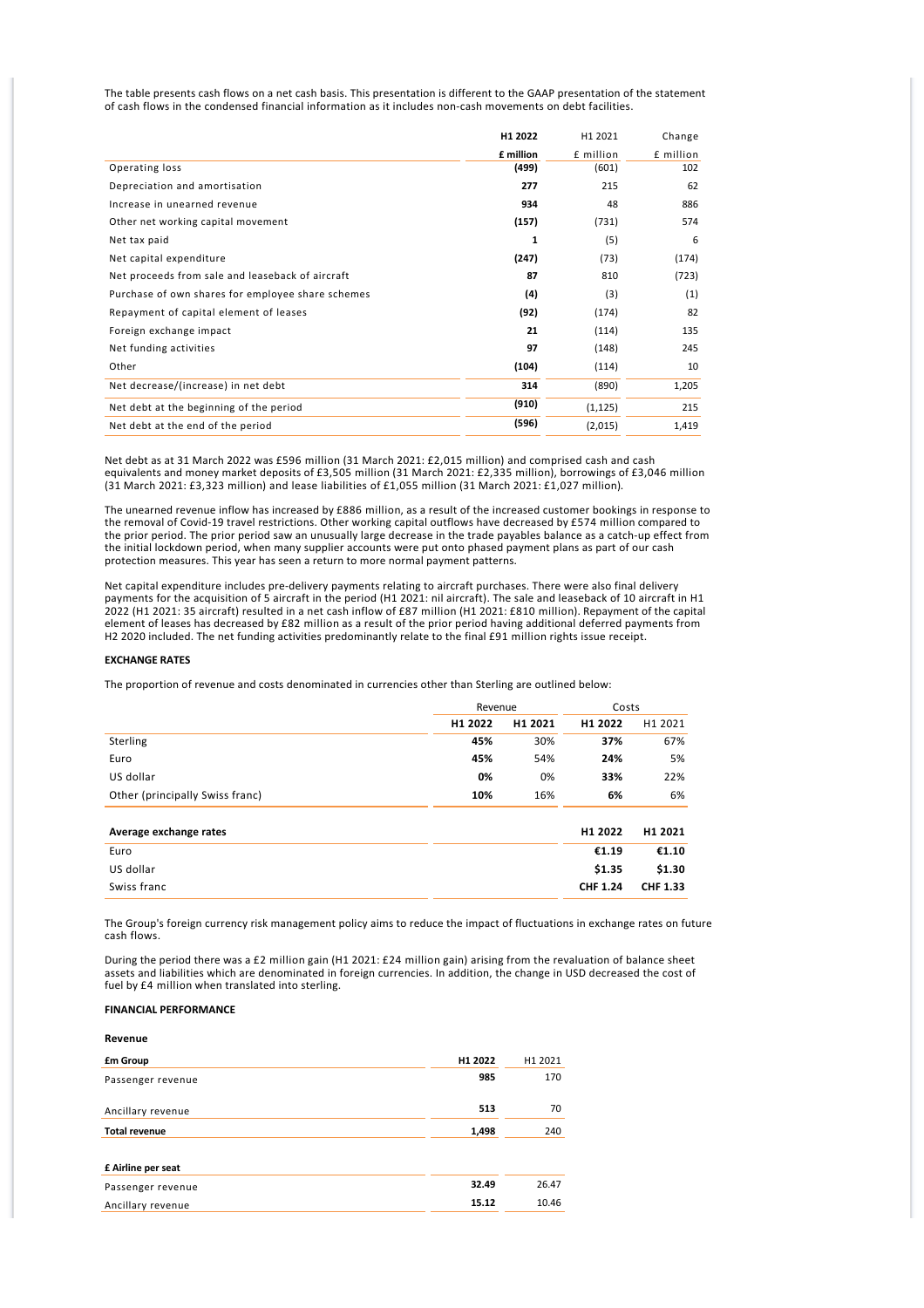Total revenue increased by 524% to £1,498 million (H1 2021: £240 million) and 544% at constant currency, primarily due to an £883 million additional capacity volume impact. H1 capacity finished at 30.3 million seats, which was 373% favourable to last year driven by the reduction in travel restrictions and the associated strengthening of customer demand.

Total Airline revenue per seat of £47.61 was 33% ahead of H1 2021 at constant currency and load factors of 77% were 13.6ppt ahead. Likewise, total yield of £61.59 was 10% favourable when compared against H1 2021 at constant currency, with ticket yields 3% favourable and ancillary yields continuing to perform very strongly at 23% favourable.

Ancillary revenue of £513 million was 658% ahead of H1 2021 at constant currency. This was principally due to a good performance on initiatives with strong attachment across both bags and seats, combined with the increase in passenger numbers compared to H1'21.

# **Headline costs excluding fuel**

|                                                     | H1 2022            |                              | H1 2021            |                       |  |
|-----------------------------------------------------|--------------------|------------------------------|--------------------|-----------------------|--|
|                                                     | Group<br>£ million | <b>Airline</b><br>£ per seat | Group<br>£ million | Airline<br>£ per seat |  |
| Operating costs and income                          |                    |                              |                    |                       |  |
| Airports, ground handling and other operating costs | 514                | 15.65                        | 86                 | 13.14                 |  |
| Crew                                                | 318                | 10.48                        | 224                | 34.87                 |  |
| Navigation                                          | 110                | 3.63                         | 25                 | 3.84                  |  |
| Maintenance                                         | 157                | 5.16                         | 109                | 17.01                 |  |
| Selling and marketing                               | 68                 | 2.03                         | 17                 | 2.54                  |  |
| Other costs                                         | 183                | 5.61                         | 158                | 23.72                 |  |
| Other income                                        | (6)                | (0.11)                       | (7)                | (1.03)                |  |
|                                                     | 1,344              | 42.45                        | 612                | 94.09                 |  |
| <b>Ownership costs</b>                              |                    |                              |                    |                       |  |
| Aircraft dry leasing                                | $\mathbf{1}$       | 0.04                         | $\overline{2}$     | 0.24                  |  |
| Depreciation                                        | 265                | 8.74                         | 204                | 31.80                 |  |
| Amortisation                                        | 12                 | 0.33                         | 11                 | 1.44                  |  |
| Net finance charges                                 | 59                 | 1.92                         | 15                 | 2.35                  |  |
|                                                     | 337                | 11.03                        | 232                | 35.83                 |  |
| Headline costs excluding fuel                       | 1,681              | 53.48                        | 844                | 129.92                |  |

Headline cost per seat excluding fuel for the Airline decreased by 59% to £53.48 (H1 2021: £129.92), and also decreased by 59% at constant currency.

Included within the Group headline costs excluding fuel of £1,681 million, £40 million related to the holidays business.

#### **Operating costs and income**

Group airports, ground handling and other operating costs increased by 498% to £514 million, and Airline cost per seat increased by 19% to £15.65 (H1 2021: £13.14), and by 23.1% at constant currency. Despite overall rate decreases being obtained across several airports, and a release of airport charge accruals of £10 million (H1 2021: £4 million) as the return of activity has reduced some of the uncertainty and risks which were previously being accrued for, improved load factors, an increase in security charges and de-icing events drove the increase on a per seat basis.

Group crew costs increased by 42% to £318 million (H1 2021: £224 million), and Airline cost per seat decreased by 70% to £10.48, and by 69.1% at constant currency. This cost per seat decrease was primarily due to fixed payroll costs being spread over higher flying capacity, partially offset by furlough schemes which have been significantly reduced in the period (£8 million support H1 2022 v £73 million support H1 2021).

Group navigation costs increased by 340% to £110 million, and Airline cost per seat decreased by 5% to £3.63 (H1 2021: £3.84) and by 1.2% at constant currency, as a result of a decrease in the sector length of our commercial flying compared to the comparative period, offset by an increase in EuroControl rates effective January 2022.

Group maintenance costs increased by 44% to £157 million, and Airline cost per seat decreased by 70% to £5.16 (H1 2021: £17.01), and decreased by 69.4% at constant currency. This cost per seat decrease was driven by the fixed element of our maintenance costs which have been spread over increased capacity in the period, whilst also having a reduction in repair costs and cleaning costs, the latter being driven by cost programme savings.

Group other costs increased by 15% to £183 million, and Airline cost per seat decreased by 76% to £5.61 (H1 2021: £23.72), and by 69.8% at constant currency. The significant driver in the decrease in the cost per seat is that fixed costs are being spread over higher flown capacity.

#### **Ownership costs**

Depreciation costs have increased from £204 million in H1 2021 to £265 million in H1 2022. This increase was driven by higher maintenance-related depreciation as a result of increased flying hours, combined with an increase in the number of leased aircraft. This increase was partially offset by the regular discounting of the maintenance provision which resulted in a credit in the income statement of £19 million (H1 2021: credit £22 million) due to the recent increase in US\$ interest rates.

Net finance charges have increased from £15 million in H1 2021 to £59 million in H1 2022 with cost per seat decreasing from £2.35 to £1.92, with the decrease per seat being a consequence of the higher capacity, partially offset by increased bond interest costs. In addition to this, foreign exchange gains as a result of the retranslation of foreign currency denominated assets and liabilities have reduced from £23 million in H1 2021 to £2 million in H1 2022.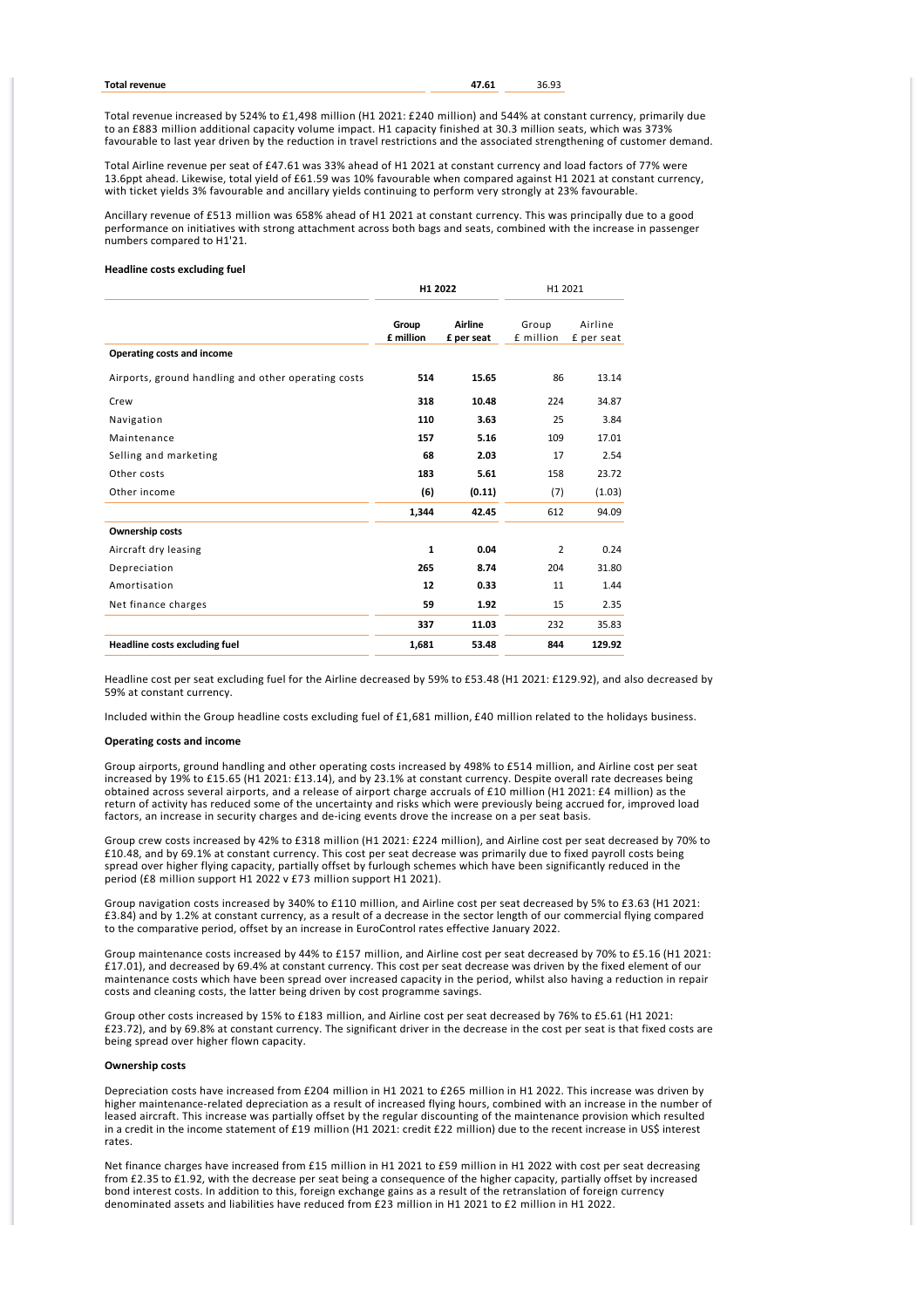### **Fuel costs**

| H1 2022 |         | H1 2021                                                                        |         |
|---------|---------|--------------------------------------------------------------------------------|---------|
| Group   | Airline | Group<br><b>f</b> million <b>f</b> per seat <b>f</b> million <b>f</b> per seat | Airline |
| 362     | 11.94   | 97                                                                             | 15.08   |

Fuel costs for H1 2022 were £362 million, compared to £97 million for H1 2021. This increase in cost is largely driven by the 350% increase in flying volumes. Fuel cost per seat of £11.94 was 20.8% lower than last year, and decreased by 19.8% at constant currency.

During the first half of the year the average market price payable for jet fuel increased by 99% from \$382 per tonne in H1 2021 to \$762 per tonne in H1 2022. However, the post hedge fuel price for H1 2022 was only \$599 per tonne, which is 13% lower than the post hedge fuel price of \$688 per tonne in H1 2021. The low post hedge price in H1 2022 is due to forward contracts maturing which were locked in at low rates when the fuel price was much lower in 2021. The sector length has dropped 10.3% from 1,261km to 1,131km, which has materially reduced the cost per seat in H1 2022 compared to H1 2021.

The Group uses jet fuel derivatives to hedge against sudden and significant increases in jet fuel prices to mitigate cash and P&L volatility in the short term. In order to manage the risk exposure, jet fuel derivative contracts are used in line with the Board approved policy to hedge up to 18 months of estimated exposures in advance, with approximately 60% hedged on average in the first 12 months.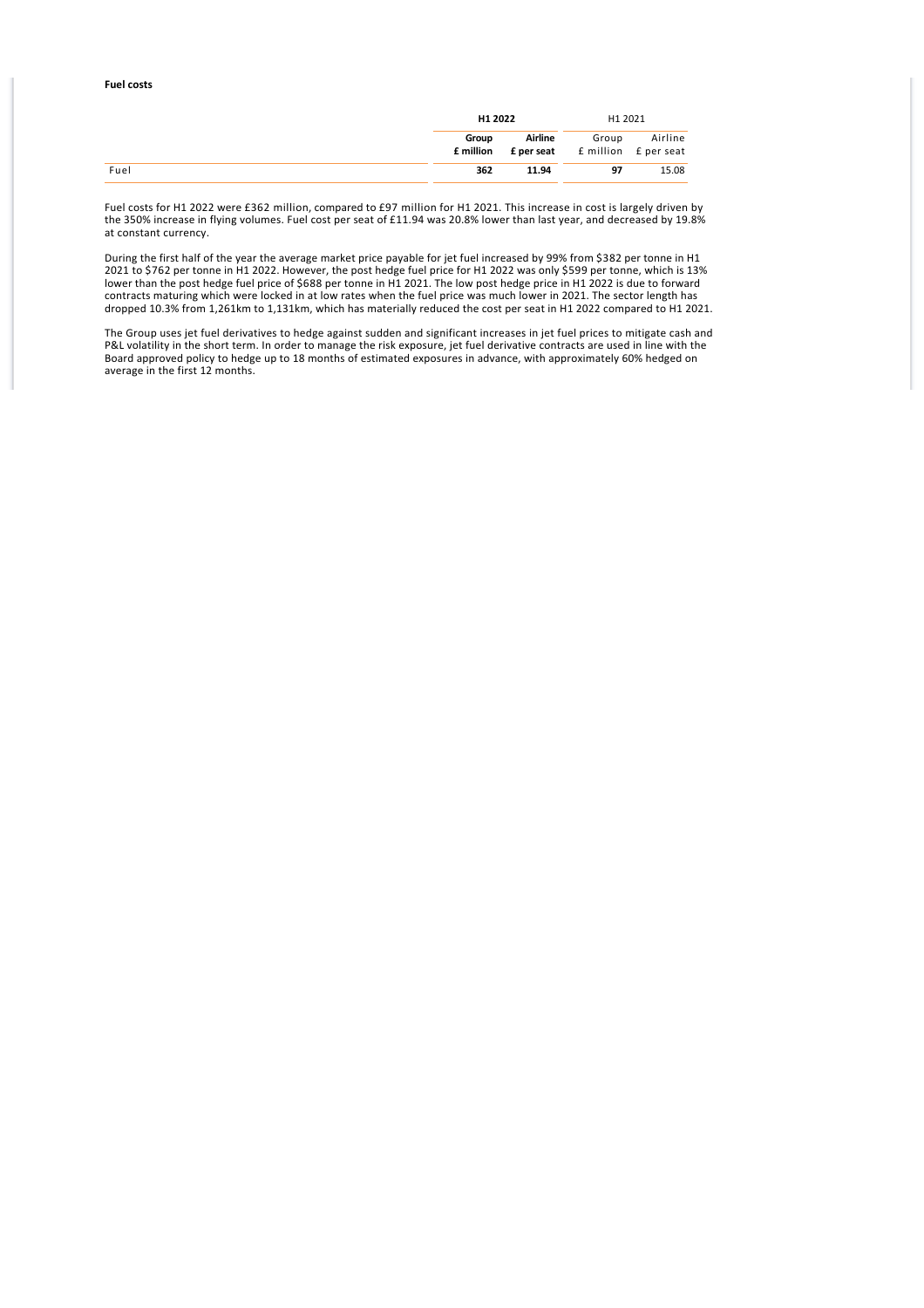# **KEY STATISTICS OPERATING MEASURES**

|                                                       | H <sub>1</sub> 2022 | H1 2021 | Increase/ (decrease) |
|-------------------------------------------------------|---------------------|---------|----------------------|
| Seats flown (millions)                                | 30.3                | 6.4     | 373%                 |
| Passengers (millions)                                 | 23.4                | 4.1     | 471%                 |
| Load factor                                           | 77.3%               | 63.7%   | $13.6$ ppts          |
| Available seat kilometres (ASK) (millions)            | 34,287              | 8,088   | 323.9%               |
| Revenue passenger kilometres (RPK) (millions)         | 26,811              | 5,136   | 422.0%               |
| Average sector length (kilometres)                    | 1,131               | 1,261   | (10.3%)              |
| Sectors                                               | 167,865             | 35,100  | 378.2%               |
| Block hours ('000)                                    | 329,060             | 73,311  | 348.9%               |
| Number of aircraft owned/leased at end of period      | 322                 | 330     | $(2.4\%)$            |
| Average number of aircraft owned/leased during period | 322                 | 338     | (4.6%)               |
| Number of aircraft operated at end of period          | 271                 | 36      | 652.8%               |
| Average number of aircraft operated during period     | 204                 | 58      | 251.7%               |
| Number of routes operated at end of period            | 930                 | 918     | 1.3%                 |
| Number of airports served at end of period            | 150                 | 151     | (0.7%                |

# **FINANCIAL MEASURES**

|                                                                           | H1 2022 | H1 2021  | Favourable/(adverse) |
|---------------------------------------------------------------------------|---------|----------|----------------------|
| Total return on capital employed                                          | (12.3%) | (14.7%)  | 2.4 ppts             |
| Headline return on capital employed                                       | (12.0%) | (16.8%)  | 4.8 ppts             |
| Total Airline loss before tax per seat (£)                                | (18.20) | (99.30)  | 81.7%                |
| Headline Airline loss before tax per seat (£)                             | (17.81) | (108.07) | 83.5%                |
| Total Airline loss before tax per ASK (pence)                             | (1.61)  | (7.87)   | 79.5%                |
| Headline Airline loss before tax per ASK (pence)                          | (1.57)  | (8.57)   | 81.7%                |
| Revenue                                                                   |         |          |                      |
| Airline revenue per seat (£)                                              | 47.61   | 36.93    | 28.9%                |
| Airline revenue per seat at constant currency (£)                         | 49.06   | 36.93    | 32.8%                |
| Airline revenue per ASK (pence)                                           | 4.21    | 2.93     | 43.7%                |
| Airline revenue per ASK at constant currency (pence)                      | 4.24    | 2.93     | 44.7%                |
| Airline revenue per passenger (£)                                         | 61.59   | 57.96    | 6.3%                 |
| Airline revenue per passenger at constant currency (£)                    | 62.08   | 57.96    | 7.1%                 |
| Costs                                                                     |         |          |                      |
| Per seat measures                                                         |         |          |                      |
| Airline headline cost per seat (£)                                        | (65.42) | (145.00) | 54.9%                |
| Airline non-headline (cost)/income per seat (£)                           | (0.40)  | 8.77     | (104.6%)             |
| Airline total cost per seat (£)                                           | (65.81) | (136.23) | 51.7%                |
| Airline headline cost per seat excluding fuel (£)                         | (53.48) | (129.92) | 58.8%                |
| Airline headline cost per seat excluding fuel at constant currency (£)    | (54.71) | (133.51) | 59.0%                |
| Airline total cost per seat excluding fuel $(E)$                          | (53.87) | (121.15) | 55.5%                |
| Airline total cost per seat excluding fuel at constant currency $(f)$     | (55.12) | (124.72) | 55.8%                |
| <b>Per ASK measures</b>                                                   |         |          |                      |
| Airline headline cost per ASK (pence)                                     | (5.78)  | (11.49)  | 49.7%                |
| Airline non-headline (cost)/income per ASK (pence)                        | (0.04)  | 0.70     | (105.7%)             |
| Airline total cost per ASK (£)                                            | (5.82)  | (10.80)  | 46.1%                |
| Airline headline cost per ASK excluding fuel (pence)                      | (4.73)  | (10.30)  | 54.1%                |
| Airline headline cost per ASK excluding fuel at constant currency (pence) | (4.84)  | (9.45)   | 48.8%                |
| Airline total cost per ASK excluding fuel (pence)                         | (4.76)  | (9.61)   | 50.5%                |
| Airline total cost per ASK excluding fuel at constant currency (pence)    | (4.87)  | (9.02)   | 46.0%                |

#### **PRINCIPAL RISKS AND UNCERTAINTIES**

easyJet continues to face a range of risks that could impact delivery of our corporate and strategic initiatives. The easyJet Board is responsible for determining the nature of these risks and ensuring that appropriate mitigating actions are in place to manage them. The Board delegates responsibility to the Corporate Risk team to manage the Corporate Risk Framework. easyJet continues to develop its Corporate Risk Framework to ensure that risks, including emerging risks, are identified, assessed, managed, and articulated.

Over the course of H1 2022 the Corporate Risk team has spent time with each area of the business, ensuring that risks continue to be identified and assessed in line with the Risk Framework. This has been conducted via functional and business unit risk reviews.

The principal risks and uncertainties set out in the 2021 Annual Report and Accounts have not materially changed except for the inclusion of a specific Climate Change Transition Risk. This follows a deep dive into the risks arising from society's transition to a low carbon and a more climate‐friendly future. Two existing principal risks (Carbon Trading Schemes and Increased Taxation) have been incorporated into the new Climate Change Transition Risk.

easyJet's risk themes remain unchanged and are as follows:

- Asset Efficiency & Effectiveness
- Environment & Sustainability
- Legislative / Regulatory Landscape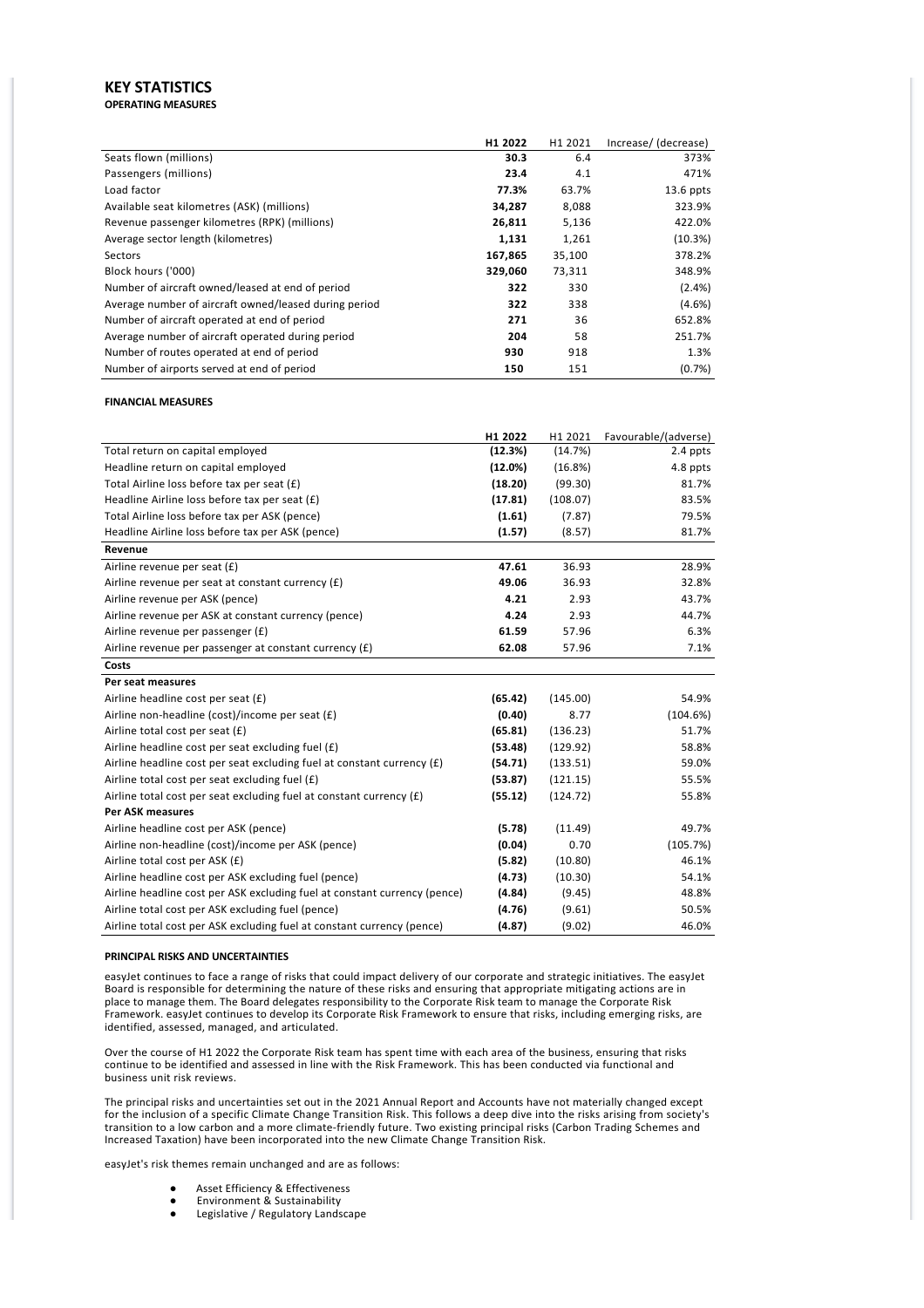- Macro-economic & Geopolitical
- People
- Safety, Security, and Operations
- Technology & Cyber

For the second half of FY22, the Directors consider that the principal risks and uncertainties detailed in the 2021 Annual Report and Accounts (with the addition of the Climate Change Transition risk detailed below) are expected to be representative of the potential impacts on the Group's performance. In addition to continually reviewing the risks reported in the 2021 Annual Report and Accounts, and emerging risks, the Board is monitoring the impact of the Ukraine crisis which is set out below.

Case Study: Climate Change Transition Risks

The Corporate Risk and Sustainability teams have concluded a deep dive to identify the risks that easyJet faces as it transitions to a low carbon and a more climate‐friendly future.

The diagram below shows how the risks identified have been categorised and structured within the Corporate Risk Framework and Register.

| <b>Principal Risk</b>             | <b>Climate Change Transition Risk</b><br>Risks arising from easyJet's response to societal and economic shifts toward a low-carbon<br>and more climate-friendly future                                                                                                                                        |                                                                                                             |                                                                                                                                                                                                      |                                                                                                                                                   |  |  |  |
|-----------------------------------|---------------------------------------------------------------------------------------------------------------------------------------------------------------------------------------------------------------------------------------------------------------------------------------------------------------|-------------------------------------------------------------------------------------------------------------|------------------------------------------------------------------------------------------------------------------------------------------------------------------------------------------------------|---------------------------------------------------------------------------------------------------------------------------------------------------|--|--|--|
| Corporate<br><b>Risk</b>          | <b>Cost of Emissions</b><br>A changing legal<br>and regulatory<br>landscape that<br>impacts price e.g.<br>carbon pricing<br>mechanisms, green<br>taxes (e.g. incl. NOx<br>and "persistent<br>contrails") and<br>demand<br>suppression<br>policies, and how<br>these pricing<br>impacts will affect<br>easyJet | Civil Society (incl.<br>Consumer)<br>Sentiment<br>Changing<br>preferences to<br>sustainable<br>alternatives | <b>Emissions Reduction</b><br>Technological and<br>operational<br>developments that<br>drive a step change<br>reduction in aviation<br>emissions e.g. novel<br>aircraft, SAF,<br>modernised airspace | <b>Financial Markets</b><br>Sentiment<br>Divestment of<br>carbon intensive<br>assets and/or<br>assets that are not<br>working towards<br>Net-Zero |  |  |  |
| <b>Functional</b><br><b>Risks</b> | Reputation<br>Perception of an organisation's contribution to a lower-carbon transition                                                                                                                                                                                                                       |                                                                                                             |                                                                                                                                                                                                      |                                                                                                                                                   |  |  |  |
|                                   | <b>Climate Related Litigation &amp; Regulatory Action</b><br>Climate change-related regulatory and legal challenges faced by organisations                                                                                                                                                                    |                                                                                                             |                                                                                                                                                                                                      |                                                                                                                                                   |  |  |  |
|                                   | Sub-risks                                                                                                                                                                                                                                                                                                     | Sub-risks                                                                                                   | Sub-risks                                                                                                                                                                                            | Sub-risks                                                                                                                                         |  |  |  |

The workshops involved colleagues from every area of the business and identified the key functional level risks within each corporate level risk category. These have been documented in the Climate Change Transition risk register and appropriate ownership and management assigned. Governance for these risks will be applied through easyJet's Sustainability Steering Committee, which will regularly review and challenge the risks and associated controls. The Climate Change Risk Register, along with the Net Zero Plan, will be continually reviewed and are inputs into the five year planning process, which includes the Strategic Plan and Financial Plan.

# Ukraine Crisis

easyJet is deeply shocked and saddened by the Russian invasion of Ukraine. While our flying schedule has been unaffected, risks have arisen and required a response by the appropriate functions. Sharp increases in fuel costs have been mitigated through our fuel hedging policy and have ensured the cost incurred per metric tonne has remained (and will continue to do so through Winter '22) well below the current spot rates. Our Digital Safety team continues to monitor the increased threat of a cyber‐attack to our network and systems. Recent increased investment into our cyber defences has improved our monitoring capabilities and allows the business to respond quickly and effectively as threats arise. The potential for increased aviation insurance premiums and/ or changes to insurance coverage may occur due to the likelihood of a significant insurance claim arising from western leased aircraft trapped in Russia. easyJet has very limited influence over this risk, as it is not involved in this insurance claim, but it will continue to differentiate itself from competitors in the insurance market in order to achieve the insurance costs and pricing that support the business' objectives. Rising costs, especially from our supply chain, continue to be monitored as they develop. It is too early to fully report on the impact, but the Corporate Risk team will work with the central Procurement team to monitor the risk and respond appropriately.

# **CONDENSED CONSOLIDATED INTERIM FINANCIAL INFORMATION**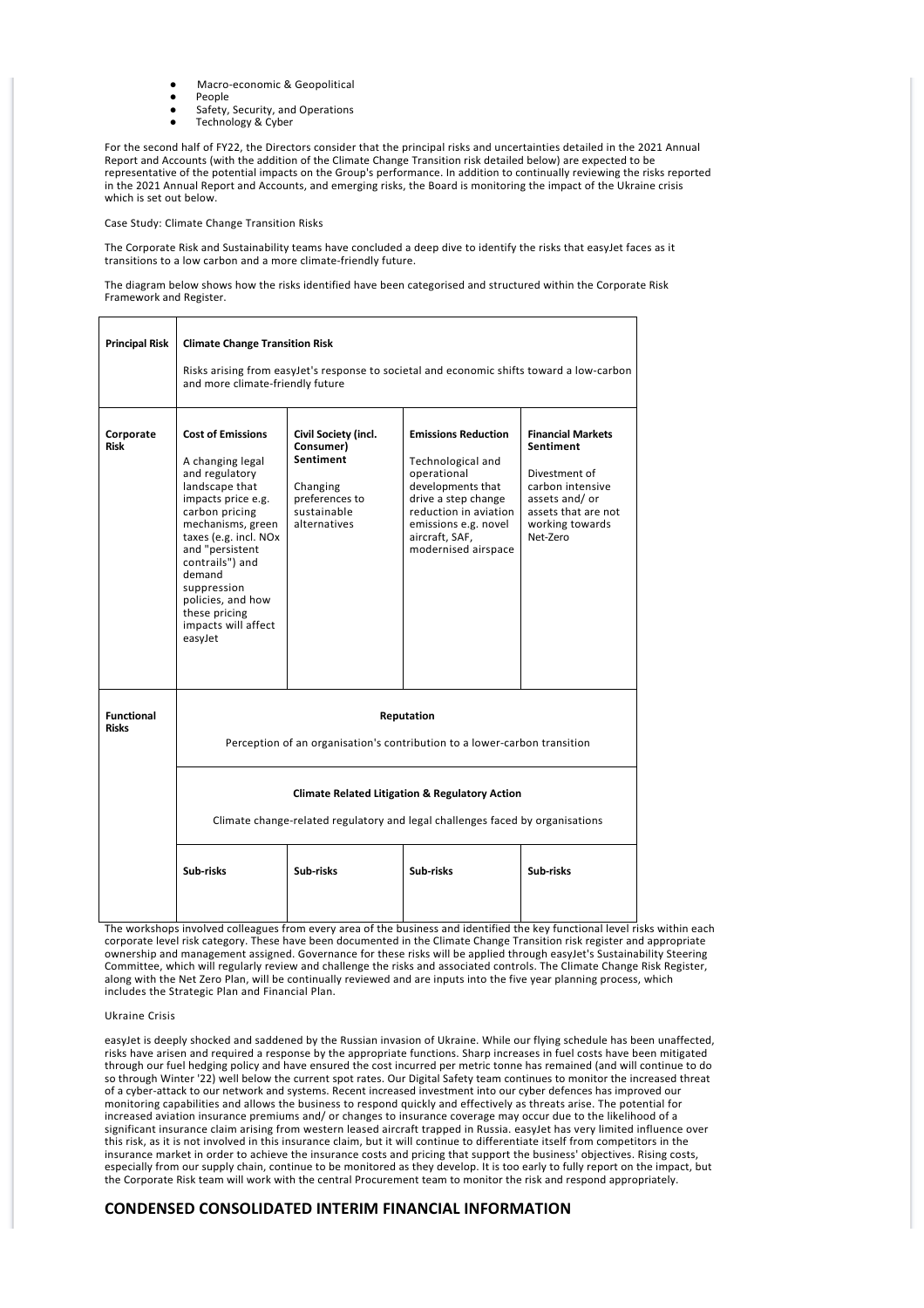# **Condensed consolidated income statement (unaudited)**

|                                                        |           |                              |           | Six months ended 31 March |                              |                     |
|--------------------------------------------------------|-----------|------------------------------|-----------|---------------------------|------------------------------|---------------------|
|                                                        |           | 2022                         |           |                           | 2021                         |                     |
|                                                        | Headline  | Non-<br>headline<br>(note 3) | Total     | Headline                  | Non-<br>headline<br>(note 3) | Total               |
| Notes                                                  | £ million | £ million                    | £ million | £ million                 |                              | £ million £ million |
| Passenger revenue                                      | 985       | $\blacksquare$               | 985       | 170                       | ä,                           | 170                 |
| Ancillary revenue                                      | 513       | $\blacksquare$               | 513       | 70                        | ä,                           | 70                  |
| <b>Total revenue</b>                                   | 1,498     | $\frac{1}{2}$                | 1,498     | 240                       |                              | 240                 |
|                                                        |           |                              |           |                           |                              |                     |
| Fuel                                                   | (362)     | $\overline{\phantom{a}}$     | (362)     | (97)                      |                              | (97)                |
| Airports, ground handling and other operating<br>costs | (514)     | $\overline{\phantom{0}}$     | (514)     | (86)                      | ÷,                           | (86)                |
| Crew                                                   | (318)     | $\overline{\phantom{a}}$     | (318)     | (224)                     | ÷,                           | (224)               |
| Navigation                                             | (110)     | $\overline{\phantom{a}}$     | (110)     | (25)                      | -                            | (25)                |
| Maintenance                                            | (157)     |                              | (157)     | (109)                     | ä,                           | (109)               |
| Selling and marketing                                  | (68)      | $\overline{\phantom{a}}$     | (68)      | (17)                      | $\frac{1}{2}$                | (17)                |
| Other costs                                            | (183)     | (12)                         | (195)     | (158)                     | 17                           | (141)               |
| Other income                                           | 6         | (1)                          | 5         | $\overline{7}$            | 68                           | 75                  |
| <b>EBITDAR</b>                                         | (208)     | (13)                         | (221)     | (469)                     | 85                           | (384)               |
|                                                        |           |                              |           |                           |                              |                     |
| Aircraft dry leasing                                   | (1)       | $\overline{\phantom{a}}$     | (1)       | (2)                       | ÷,                           | (2)                 |
| $\overline{7}$<br>Depreciation                         | (265)     | $\overline{\phantom{a}}$     | (265)     | (204)                     | -                            | (204)               |
| Amortisation of intangible assets                      | (12)      | $\overline{\phantom{a}}$     | (12)      | (11)                      | ÷,                           | (11)                |
| <b>Operating (loss)/profit</b>                         | (486)     | (13)                         | (499)     | (686)                     | 85                           | (601)               |
| Interest receivable and other financing income         | 6         | $\mathbf{z}$                 | 8         | 26                        | 25                           | 51                  |
| Interest payable and other financing<br>charges        | (65)      | (1)                          | (66)      | (41)                      | (54)                         | (95)                |
| Net finance charge                                     | (59)      | 1                            | (58)      | (15)                      | (29)                         | (44)                |
|                                                        |           |                              |           |                           |                              |                     |
| Loss before tax                                        | (545)     | (12)                         | (557)     | (701)                     | 56                           | (645)               |
| Tax credit/(charge)<br>4                               | 123       | 3                            | 126       | 126                       | (30)                         | 96                  |
| Loss for the period                                    | (422)     | (9)                          | (431)     | (575)                     | 26                           | (549)               |
| Loss per share, pence                                  |           |                              |           |                           |                              |                     |
| 5<br>Basic                                             |           |                              | (57.2)    |                           |                              | (102.0)             |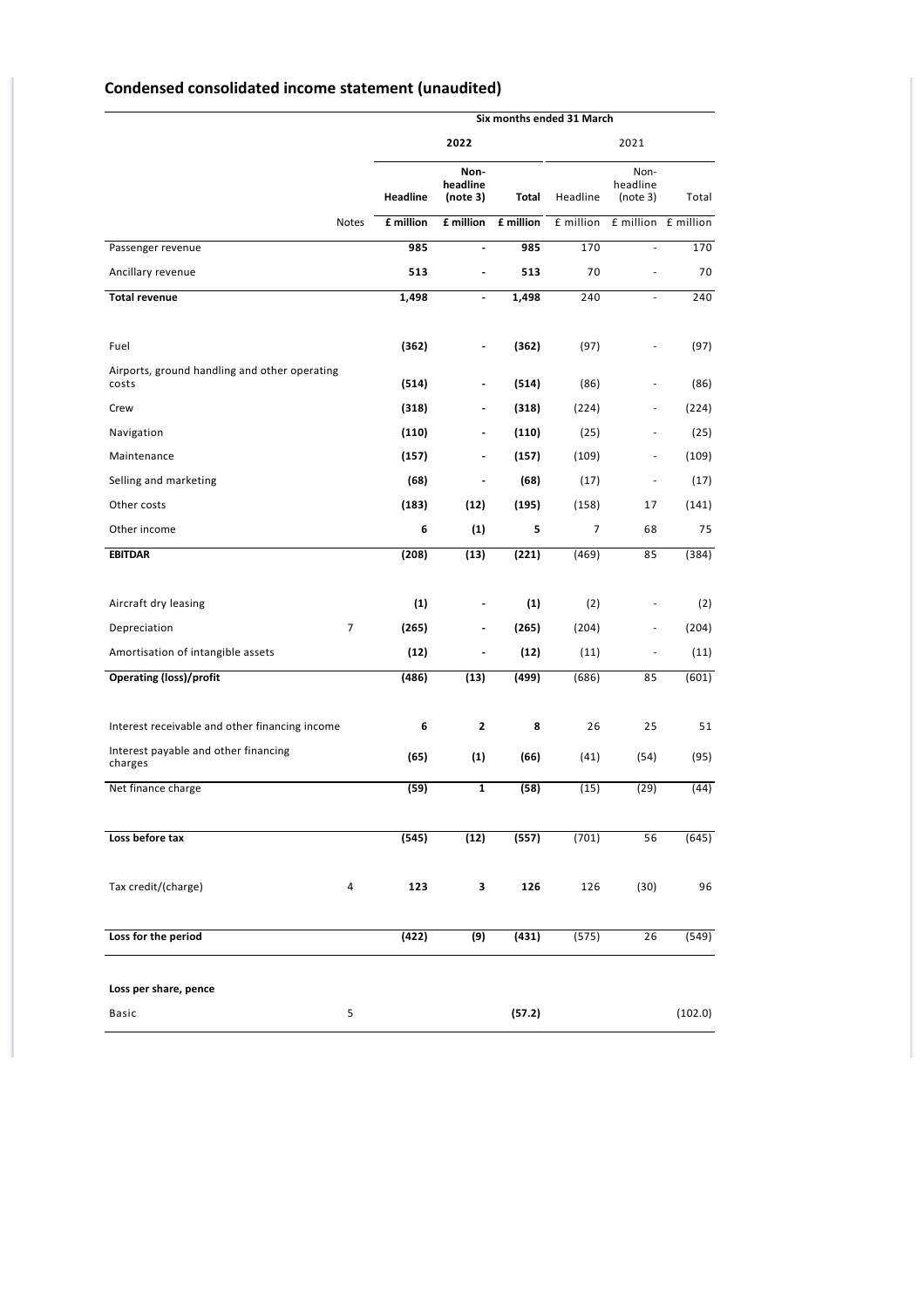# **Condensed consolidated statement of comprehensive income (unaudited)**

|                                                                         |              | <b>Six months ended</b> | Six months ended |
|-------------------------------------------------------------------------|--------------|-------------------------|------------------|
|                                                                         |              | 31 March 2022           | 31 March 2021    |
|                                                                         | <b>Notes</b> | £ million               | £ million        |
| Loss for the period                                                     |              | (431)                   | (549)            |
| Other comprehensive loss                                                |              |                         |                  |
| Items that may be reclassified to the income statement                  |              |                         |                  |
| Cash flow hedges                                                        |              |                         |                  |
|                                                                         |              |                         |                  |
| Fair value gains in the period                                          |              | 396                     | 281              |
| Gains transferred to income statement                                   |              | (118)                   | (27)             |
| Hedge discontinuation (gains)/losses transferred to income<br>statement |              | (5)                     | 28               |
| Related tax charge                                                      | 4            | (53)                    | (53)             |
| Cost of hedging                                                         |              | 3                       | (2)              |
| Items that will not be reclassified to the income statement             |              |                         |                  |
| Remeasurement of post-employment benefit                                |              |                         |                  |
| obligations                                                             |              | 23                      | (2)              |
| Related deferred tax charge                                             | 4            | (6)                     | (1)              |
|                                                                         |              | 240                     | 224              |
| Total comprehensive loss for the period                                 |              | (191)                   | (325)            |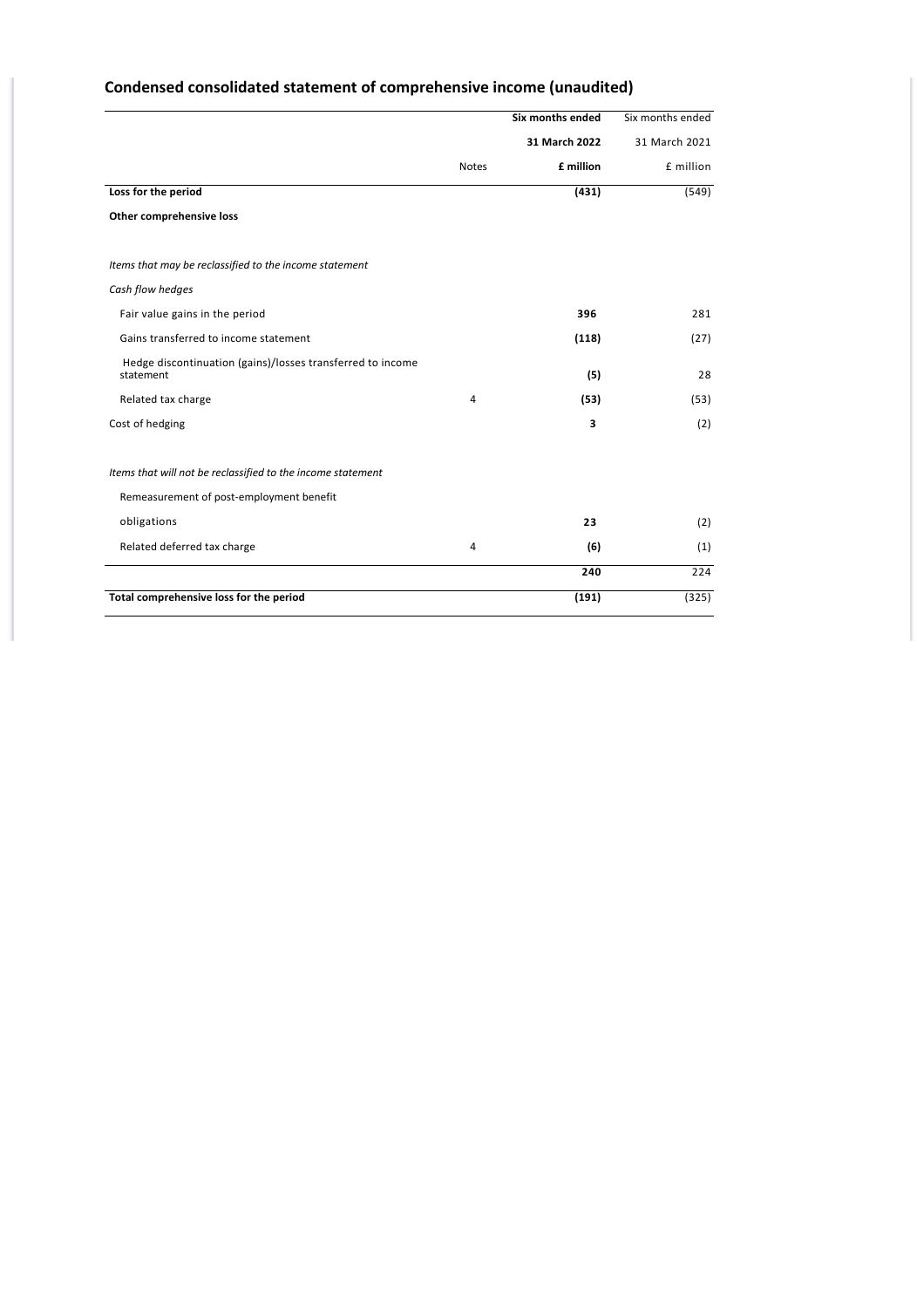|                                        |                | 31 March  | 30 September |
|----------------------------------------|----------------|-----------|--------------|
|                                        |                | 2022      | 2021         |
|                                        | Notes          | £ million | £ million    |
| <b>Non-current assets</b>              |                |           |              |
| Goodwill                               |                | 365       | 365          |
| Other intangible assets                |                | 216       | 217          |
| Property, plant and equipment          | $\overline{7}$ | 4,683     | 4,735        |
| Derivative financial instruments       |                | 31        | 86           |
| <b>Equity investments</b>              |                | 30        | 30           |
| Restricted cash                        |                | 1         | 1            |
| Other non-current assets               |                | 49        | 135          |
| Deferred tax assets                    |                | 109       | 39           |
|                                        |                | 5,484     | 5,608        |
| <b>Current assets</b>                  |                |           |              |
| Trade and other receivables            |                | 336       | 291          |
| Intangible assets                      |                | 519       | 140          |
| Derivative financial instruments       |                | 487       | 185          |
| Restricted cash                        |                | 4         | 13           |
| Money market deposits                  |                | 258       |              |
| Cash and cash equivalents              |                | 3,247     | 3,536        |
|                                        |                | 4,851     | 4,165        |
| <b>Current liabilities</b>             |                |           |              |
| Trade and other payables               |                | (1, 362)  | (1, 128)     |
| Unearned revenue                       |                | (1,778)   | (844)        |
| Borrowings                             | 8              | (423)     | (300)        |
| Lease liabilities                      |                | (230)     | (189)        |
| Derivative financial instruments       |                | (9)       | (31)         |
| Current tax payable                    |                | (6)       | (2)          |
| Provisions for liabilities and charges | 9              | (177)     | (183)        |
|                                        |                | (3,985)   | (2,677)      |
| <b>Net current assets</b>              |                | 866       | 1,488        |
| <b>Non-current liabilities</b>         |                |           |              |
| Unearned revenue                       |                | (2)       | (2)          |
| Borrowings                             | 8              | (2,623)   | (3,067)      |
| Lease liabilities                      |                | (825)     | (890)        |
| Derivative financial instruments       |                | (38)      | (37)         |
| Non-current deferred income            |                | (4)       | (4)          |
| Post-employment benefit obligations    |                | (11)      | (37)         |
| Provisions for liabilities and charges | 9              | (407)     | (420)        |
|                                        |                | (3, 910)  | (4, 457)     |
|                                        |                |           |              |
| Net assets                             |                | 2,440     | 2,639        |

# **Condensed consolidated statement of financial position (unaudited)**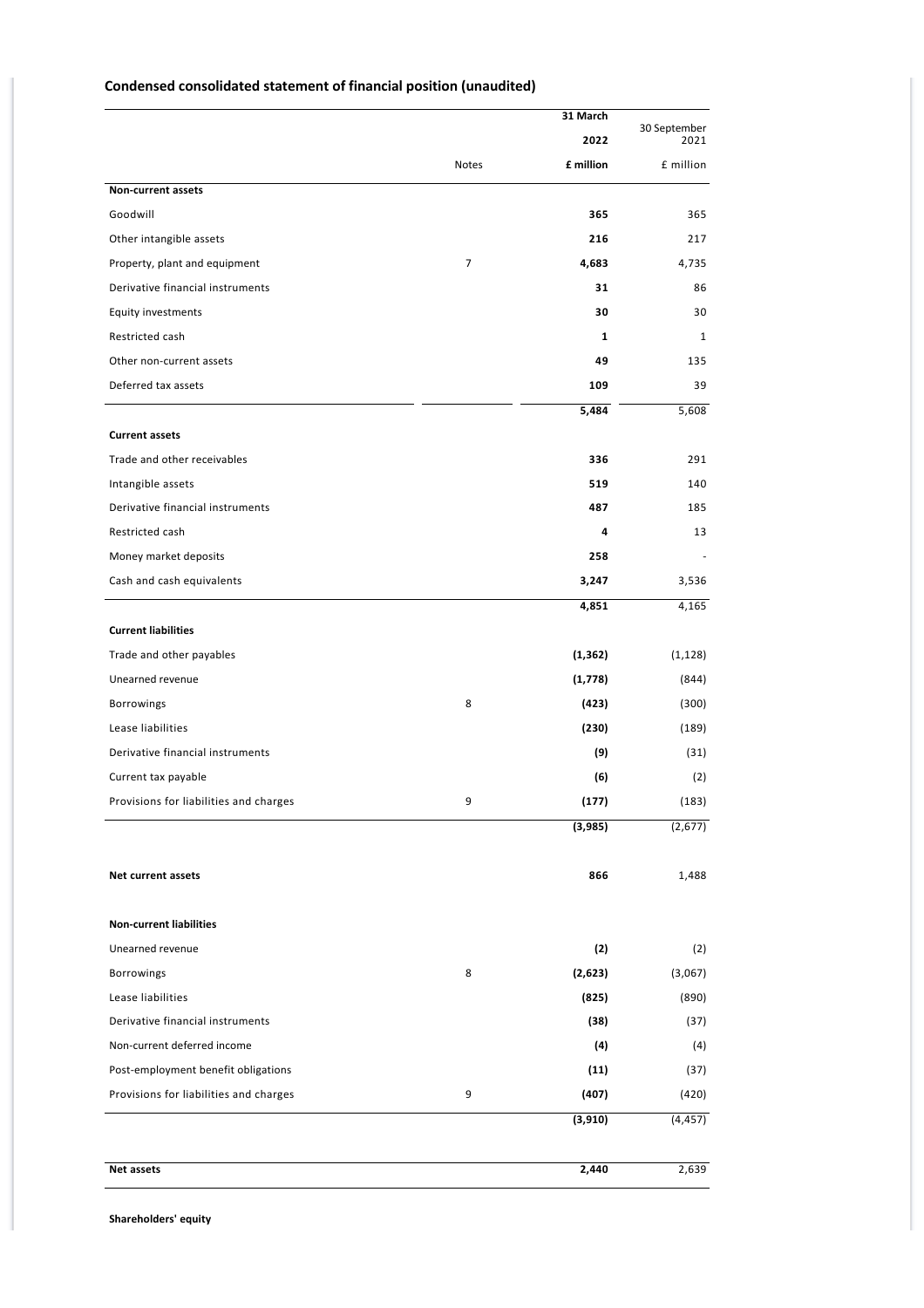| Share capital              | 207          | 207                      |
|----------------------------|--------------|--------------------------|
| Share premium              | 2,166        | 2,166                    |
| Hedging reserve            | 364          | 156                      |
| Cost of hedging reserve    | $\mathbf{2}$ | (1)                      |
| <b>Translation reserve</b> | (2)          | $\overline{\phantom{a}}$ |
| Retained earnings          | (297)        | 111                      |
| <b>Total Equity</b>        | 2,440        | 2,639                    |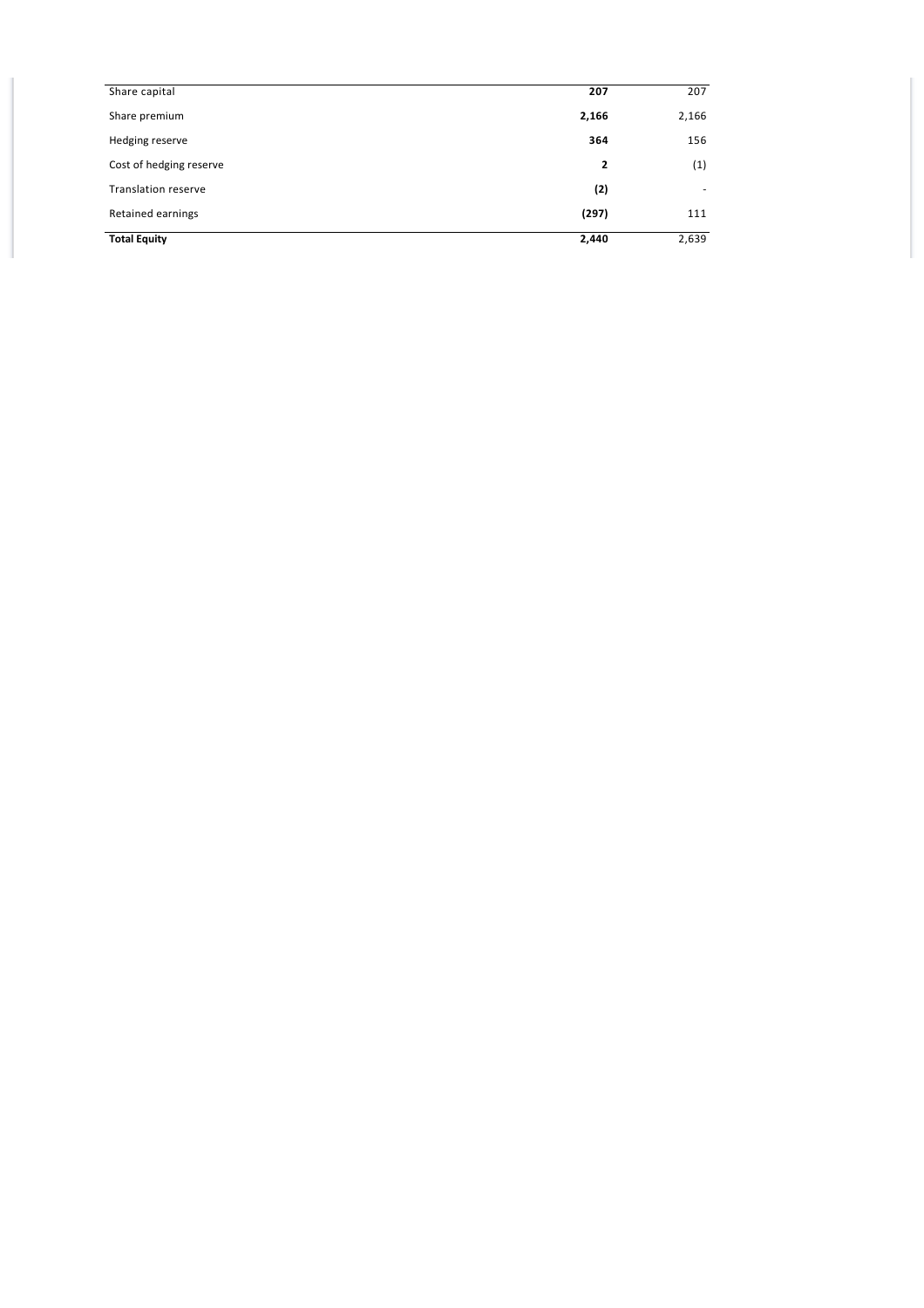|                                                      |       | Six months<br>ended | Six months<br>ended |
|------------------------------------------------------|-------|---------------------|---------------------|
|                                                      |       | 31 March 2022       | 31 March<br>2021    |
|                                                      | Notes | £ million           | £ million           |
| Cash flows from operating activities                 |       |                     |                     |
| Cash generated/(used) from operations                | 11    | 590                 | (1, 118)            |
| Interest and other financing charges paid            |       | (148)               | (71)                |
| Net tax paid                                         |       | 1                   | (5)                 |
| Net cash generated/(used) from operating activities  |       | 443                 | (1, 194)            |
| Cash flows from investing activities                 |       |                     |                     |
| Purchase of property, plant and equipment            |       | (236)               | (71)                |
| Purchase of non-current intangible assets            |       | (11)                | (2)                 |
| Net (increase)/decrease in money market deposits     |       | (258)               | 32                  |
| Net proceeds from sale and leaseback of aircraft     |       | 87                  | 810                 |
| Net cash (used)/generated from investing activities  |       | (418)               | 769                 |
|                                                      |       |                     |                     |
| Cash flows from financing activities                 |       |                     |                     |
| Proceeds from issue of ordinary share capital        |       | 91                  |                     |
| Share issue transaction costs                        |       | (37)                |                     |
| Purchase of own shares for employee share schemes    |       | (4)                 | (3)                 |
| Proceeds from Eurobond issue and UKEF                |       |                     | 1,804               |
| Repayment of bank loans and other borrowings         |       | (300)               | (1,043)             |
| Repayment of capital element of leases               |       | (92)                | (174)               |
| Net decrease in restricted cash                      |       | 9                   | 6                   |
| Net cash (used)/generated by financing activities    |       | (333)               | 590                 |
| Effect of exchange rate changes                      |       | 19                  | (114)               |
| Net (decrease)/increase in cash and cash equivalents |       | (289)               | 51                  |
| Cash and cash equivalents at beginning of period     |       | 3,536               | 2,284               |
| Cash and cash equivalents at end of period           |       | 3,247               | 2,335               |

# **Condensed consolidated statement of cash flows (unaudited)**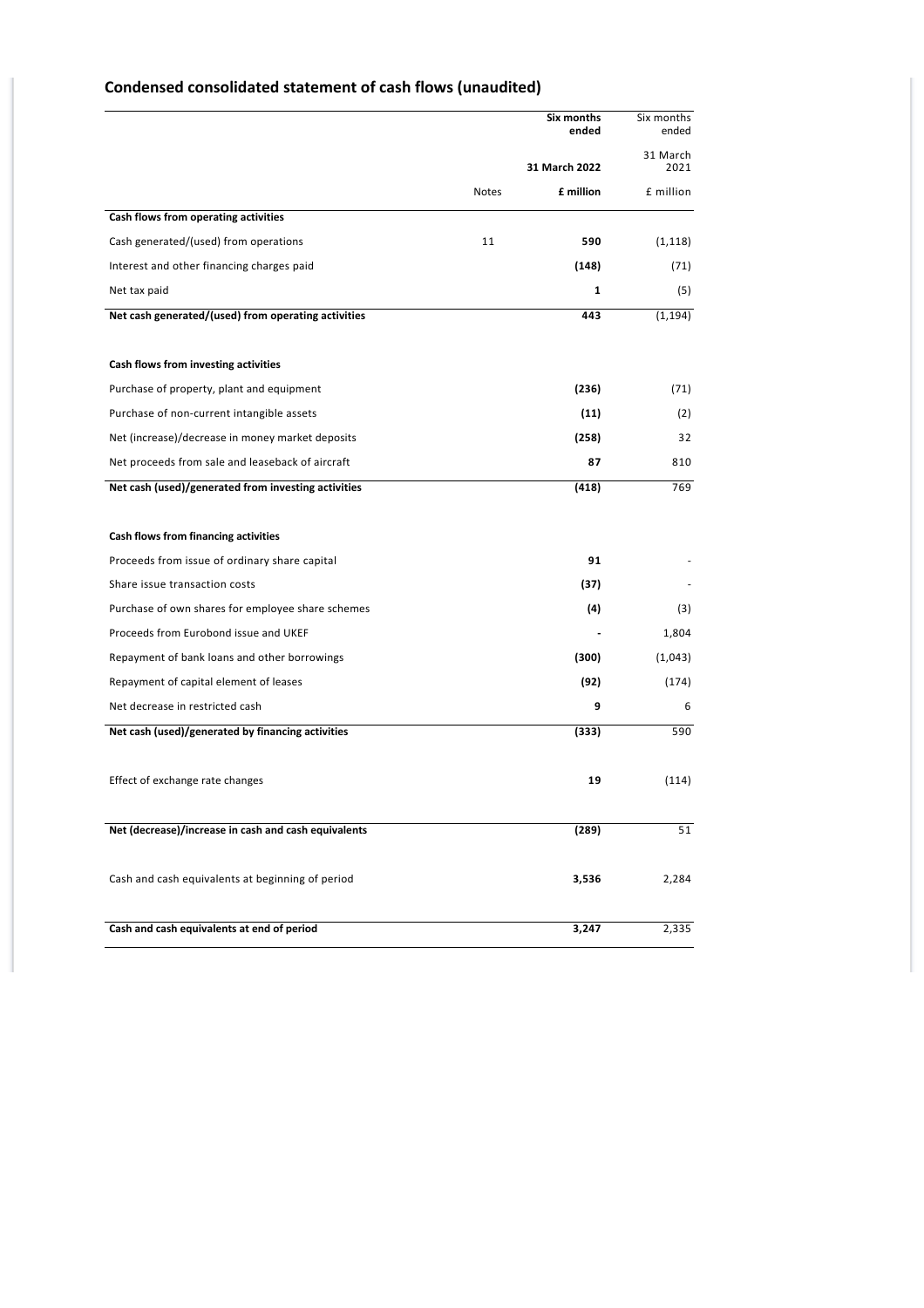# **Condensed consolidated statement of changes in equity (unaudited)**

|                                             | <b>Share</b>   | Share                    |                    | Cost of            |                               | Retained  |           |
|---------------------------------------------|----------------|--------------------------|--------------------|--------------------|-------------------------------|-----------|-----------|
|                                             | capital        | premium                  | Hedging<br>reserve | hedging<br>reserve | <b>Translation</b><br>reserve | earnings  | Total     |
|                                             | £ million      | £ million                | £ million          | £ million          | £ million                     | £ million | £ million |
| At 1 October 2021                           | 207            | 2,166                    | 156                | (1)                | $\overline{\phantom{0}}$      | 111       | 2,639     |
| Loss for the period                         | ٠              | ٠                        |                    |                    | ٠                             | (431)     | (431)     |
| Other comprehensive income                  |                | $\overline{\phantom{0}}$ | 220                | 3                  | ٠                             | 17        | 240       |
| <b>Total comprehensive</b><br>income/(loss) | $\blacksquare$ | $\overline{\phantom{a}}$ | 220                | 3                  |                               | (414)     | (191)     |
| Transfers to Property Plant &<br>Equipment  |                | ٠                        | (12)               |                    |                               |           | (12)      |
| Share incentive schemes                     |                |                          |                    |                    |                               |           |           |
| Value of employee services                  |                |                          |                    |                    |                               | 10        | 10        |
| Purchase of own shares                      |                |                          |                    |                    |                               | (4)       | (4)       |
| Currency translation<br>differences         |                | ۰                        |                    | ٠                  | (2)                           |           | (2)       |
| At 31 March 2022                            | 207            | 2,166                    | 364                | $\overline{2}$     | (2)                           | (297)     | 2,440     |

|                                             | Share     | Share                    | Hedging | Cost of<br>hedging  | Translation  | Retained  |           |
|---------------------------------------------|-----------|--------------------------|---------|---------------------|--------------|-----------|-----------|
|                                             | capital   | premium                  | reserve | reserve             | reserve      | earnings  | Total     |
|                                             | £ million | £ million                |         | £ million £ million | £ million    | £ million | £ million |
| At 1 October 2020                           | 125       | 1,051                    | (236)   | 1                   | (2)          | 960       | 1,899     |
| Loss for the period                         | ۰         | ٠                        | ٠       | ٠                   | ۰            | (549)     | (549)     |
| Other comprehensive<br>income/(expense)     | ٠         | $\overline{\phantom{0}}$ | 228     | (2)                 | ٠            | (2)       | 224       |
| <b>Total comprehensive</b><br>income/(loss) | -         |                          | 228     | (2)                 | -            | (551)     | (325)     |
| Share incentive schemes                     |           |                          |         |                     |              |           |           |
| Value of employee services                  | ٠         |                          |         |                     |              | 8         | 8         |
| Purchase of own shares                      | ٠         |                          |         |                     |              | (3)       | (3)       |
| Currency translation<br>differences         | ٠         |                          |         |                     | 3            |           | 3         |
| At 31 March 2021                            | 125       | 1,051                    | (8)     | (1)                 | $\mathbf{1}$ | 414       | 1,582     |

The hedging reserve comprises the effective portion of the cumulative net change in fair value of cash flow hedging instruments relating to highly probable transactions that are forecast to occur after the period end.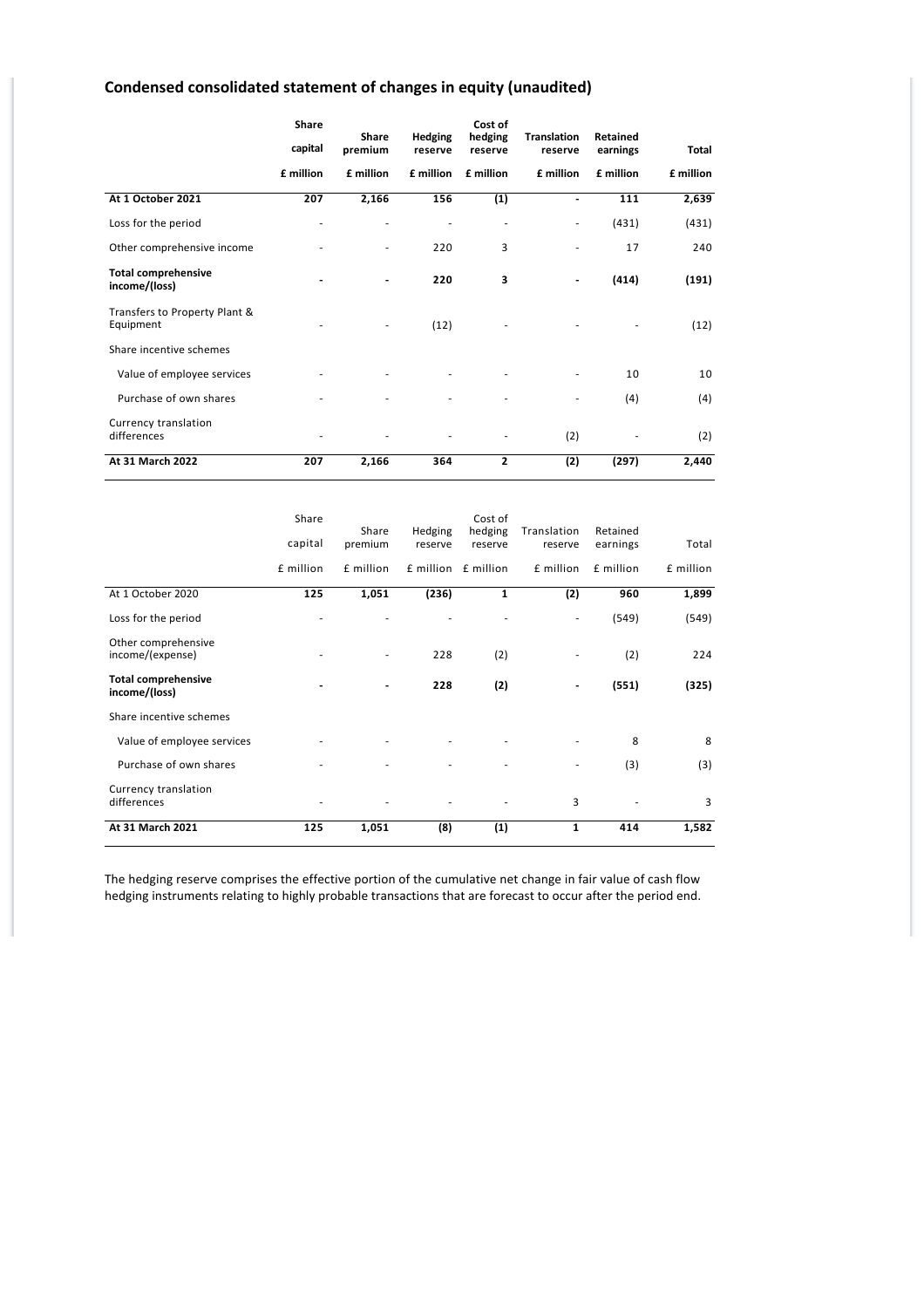# **Notes to the condensed consolidated interim financial information (unaudited)**

### **1. General information**

easyJet plc (the Company) is a Company registered in England (Company no. 03959649) domiciled in the United Kingdom (UK). The condensed consolidated interim financial information of the Company as at and for the six months ended 31 March 2022 comprise the Company and its interest in its subsidiaries (together referred to as the Group). Its principal business is that of a low‐cost airline carrier operating primarily in Europe. The consolidated financial statements of the Group as at and for the year ended 30 September 2021 are available upon request to the Company Secretary from the Company's registered office at Hangar 89, London Luton Airport, Luton, Bedfordshire, LU2 9PF or are available on the corporate website at http://corporate.easyJet.com.

#### **Basis of preparation**

The condensed consolidated interim financial information has been prepared in accordance with IAS 34 'Interim Financial Reporting' under UK‐adopted international accounting standards and the Disclosure and Transparency Rules of the United Kingdom's Financial Conduct Authority. It should be read in conjunction with the Annual Report and Accounts for the year ended 30 September 2021, which were prepared in accordance with international accounting standards in conformity with the requirements of the Companies Act 2006 and in accordance with IFRSs adopted pursuant to Regulation (EC) No 1606/2002 as it applies in the European Union.

The annual financial statements for the Group for the year ended 30 September 2022 will be prepared in accordance with UK‐adopted international accounting standards in conformity with the requirements of the Companies Act 2006. This will not result in any change in accounting from the year ended 30 September 2021.

The interim financial information does not constitute statutory accounts within the meaning of sections 434 and 435 of the Companies Act 2006. Statutory accounts for the year ended 30 September 2021 were approved by the Board of Directors on 30 November 2021 and have been delivered to the Registrar of Companies. The report of the auditors was unqualified.

The Group's financial risk management objectives and policies are materially consistent with those disclosed in the consolidated financial statements as at and for the year ended 30 September 2021.

#### **Going concern**

In adopting the going concern basis for preparing these interim financial statements, the Directors have considered easyJet's business activities, together with factors likely to affect its future development and performance, as well as easyJet's principal risks and uncertainties.

As at 31 March 2022 easyJet has a net debt position of £0.6 billion including cash and cash equivalents and money market deposits of £3.5 billion, with unrestricted access to £4.4 billion of liquidity (including £258 million of money market deposits) and has retained ownership of 55% of the total fleet with 39% being unencumbered.

The Directors have reviewed the financial forecasts and funding requirements with consideration given to the potential impact of severe but plausible risks. easyJet has modelled a base case representing management's best estimation of how the business plans to recover trading in light of the relaxation of travel restrictions coming out of the pandemic. The model assumes near 2019 capacity for H2 2022 and a return to 2019 capacity for 2023 financial year.

The business is exposed to fluctuations in fuel prices and foreign exchange rates. easyJet is currently c.71% hedged for fuel in H2 of FY22 at c.US\$619 per metric tonne, c.49% hedged for H1 FY23 at c.US\$701 and c.20% hedged for H2 FY23 at c.US\$807 per metric tonne.

In modelling the impact of severe but plausible downside risks, the Directors have considered demand suppression leading to a reduction in yield for 2023 to 2022 levels and reduced capacity of 5% as well as sensitivities on fuel price (fuel price assumed to remain at higher levels to currently hedged/forward rates throughout the forecast period), operational costs (additional inflation assumed on all costs), and delays in delivery of strategic initiatives. These impacts have been modelled across the whole going concern period. In addition, this downside scenario also includes a short‐term partial grounding of 25% of the fleet for one month in August to cover the range of severe but plausible risks that could result in significant operational disruption. This downside scenario resulted in a significant reduction in liquidity but still maintained sufficient headroom on external liquidity requirements.

After reviewing the current liquidity position, committed funding facilities and the base case and severe but plausible downside financial forecasts incorporating the uncertainties described above, the Directors have a reasonable expectation that the Group has sufficient resources to continue in operation for the foreseeable future. For these reasons the Directors continue to adopt the going concern basis of accounting in preparing the Group's financial statements.

#### **Accounting policies**

The accounting policies adopted are consistent with those described in the Annual report and accounts for the year ended 30 September 2021.

### **New and revised standards and interpretations**

The amendments that became applicable for the first time in the current annual reporting period, and did not have a material impact were:

- Covid‐19 related rent concessions beyond June 30, 2021 ‐ Amendments to IFRS 16 Leases; and
- Interest rate benchmark reform Phase 2 amendments to IFRS 9, IAS 39, IFRS 7, IFRS 4 and IFRS 16

In the financial year ending September 2020, the Group early adopted the 'Interest Rate Benchmark Reform Phase 1' amendments to IFRS 9 and IFRS 7 applying it retrospectively to accounting relationships that existed before the start of the current reporting period. The impact of IBOR reform on the Group was assessed as being limited, with this amendment only applicable to one hedge relationship. This allowed the Group to continue hedge accounting for the impacted fair value hedge during the period of uncertainty from interest rate benchmark reforms.

During the current reporting period, the Group has adopted the 'Interest Rate Benchmark Reform Phase 2' amendments to IFRS 9, and IFRS 7 and has applied this to the specific hedging relationship identified. Three cross‐currency interest rate swaps are used to convert the entire €500 million fixed rate Eurobond to a Sterling floating rate exposure. All three swaps originally were based on three‐month LIBOR. Following the cessation of GBP LIBOR, the floating interest transitioned to the ISDA Fallback Rate for fixings from January 2022.

The Group has elected to apply the phase 2 reliefs and has amended its hedge designation and documentation to reflect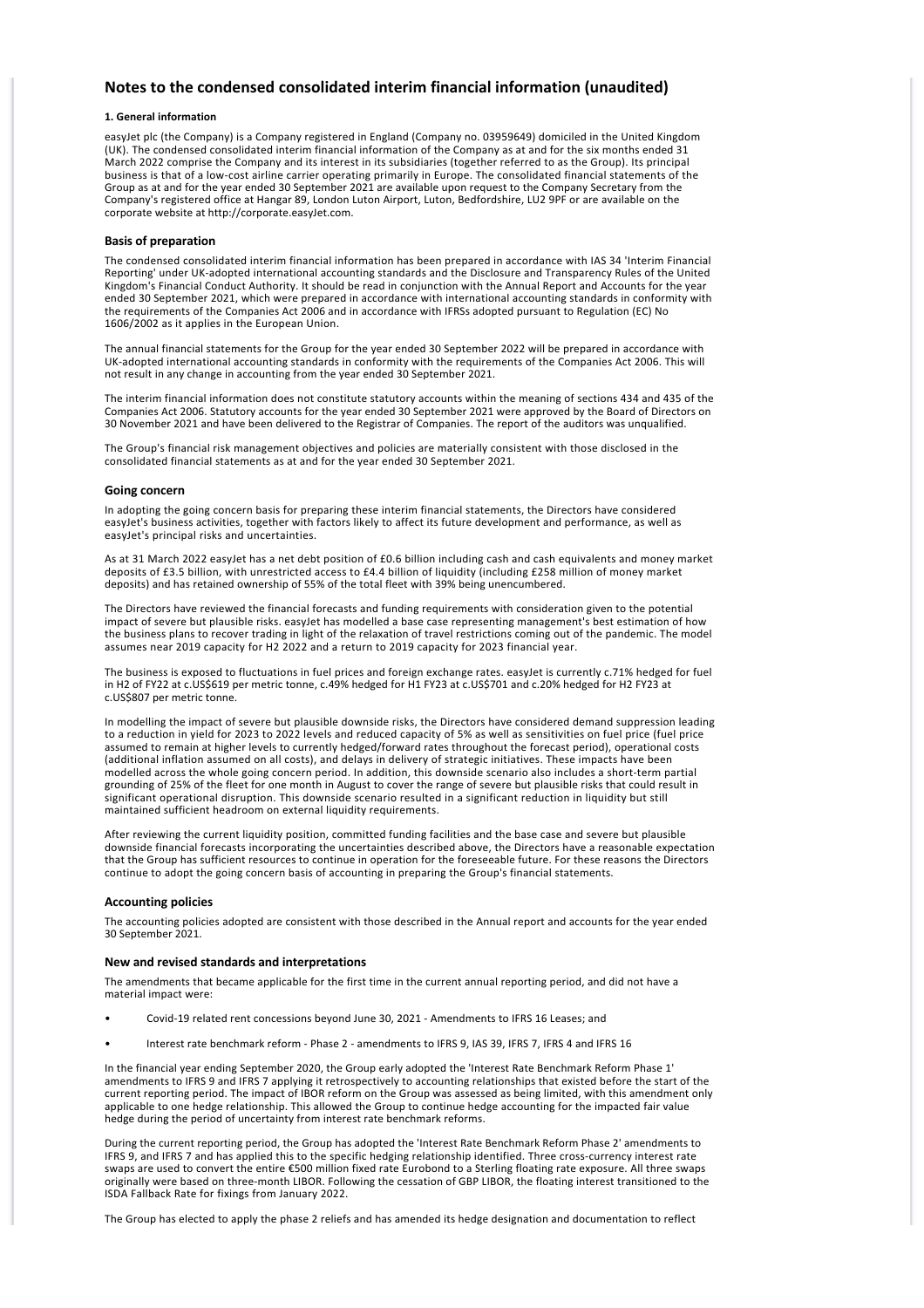these changes which are required by IBOR reform. Such amendments did not give rise to the hedge relationship being discontinued.

The LIBOR transition working group which was formed in the prior year continues to consider the wider impacts on the business of these changes. No other material impacts have emerged during the period.

There are no standards that are issued but not yet effective that would be expected to have a material impact on the entity in the current or future reporting periods and on foreseeable future transactions.

### **Estimates and judgements**

The preparation of accounts in conformity with generally accepted accounting principles requires the use of estimates and assumptions that affect the reported amounts of assets and liabilities at the date of the accounts and the reported amounts of income and expenses during the reporting period. Although these amounts are based on management's best estimates, events or actions may mean that actual results ultimately differ from those estimates, and these differences may be material. The estimates and the underlying assumptions are reviewed regularly.

In preparing these condensed consolidated interim financial statements, the key judgements and estimates are, with the exception of hedge discontinuation and ineffectiveness which is no longer considered to be a key judgement, the same as those applied in the most recently published consolidated financial statements.

The Group has concluded that the deferred tax assets will be recoverable against the unwind of the taxable temporary differences and the future taxable income based on the strategic plans of the Group. The losses can be carried forward indefinitely and have no expiry date, but it is expected that the deferred tax asset would be recovered within a seven‐year time horizon.

#### **2. Seasonality**

The airline industry is highly seasonal and demand and yields are significantly higher during the summer. Accordingly, revenue and profitability are usually higher in the second half of the financial year. Historically, easyJet has reported a loss/low profit for the first half of the financial year which the ongoing impact of the Covid‐19 pandemic has continued to exacerbate.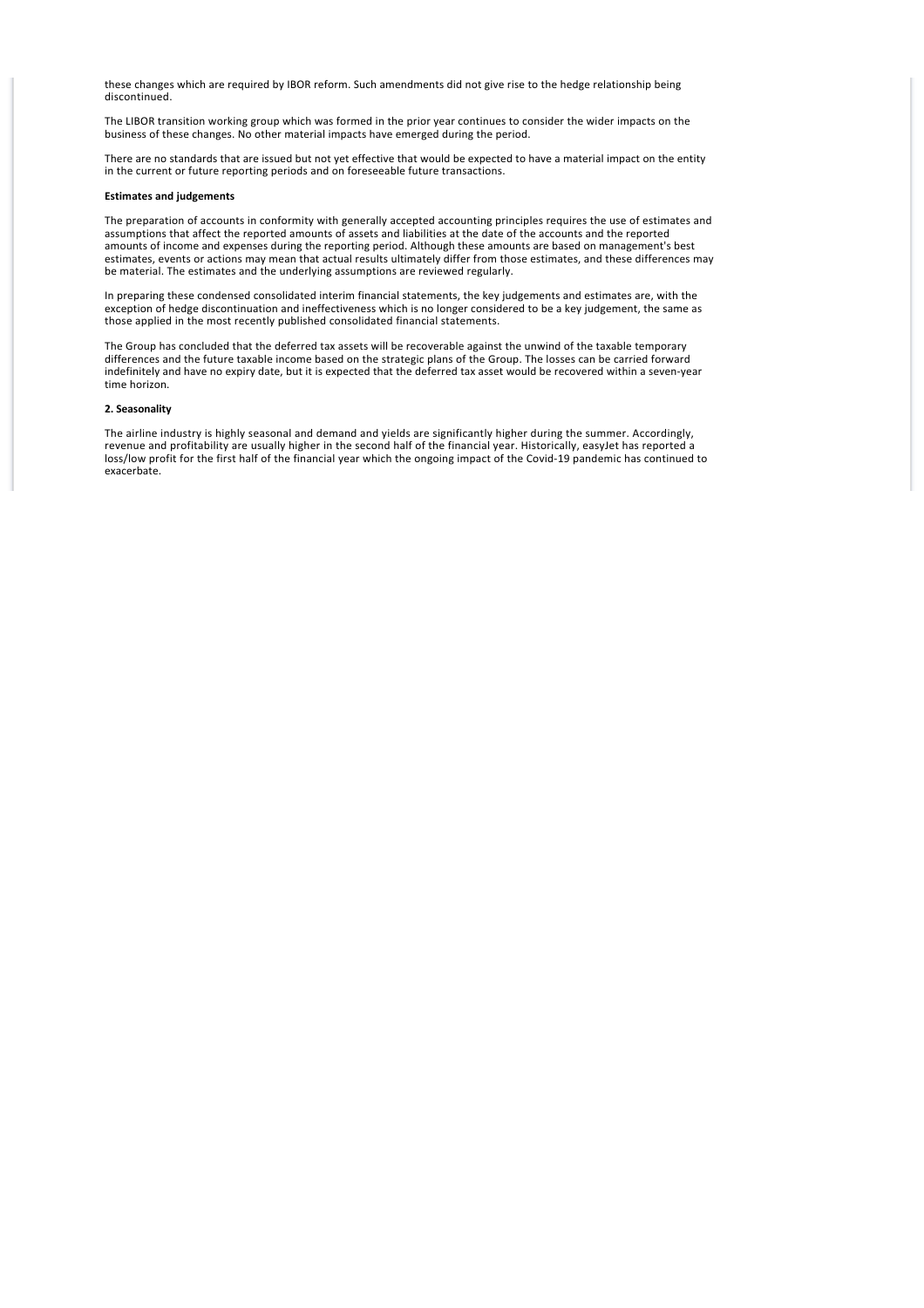#### **3. Non‐headline items**

Non‐headline items are those where, in management's opinion, their separate reporting provides an additional understanding to users of the financial statements of easyJet's underlying trading performance, and which are significant by virtue of their size and/or nature. In considering the categorisation of an item as non-headline, management's judgement includes, but is not limited to, a consideration of:

- · Whether the item is outside of the principal activities of the easyJet Group (being to provide point‐to‐point airline services and package holidays).
- · The specific circumstances which have led to the item arising, including, if extinguishing an item from the balance sheet, whether that item was first generated via headline or non‐headline activity. The rebuttable presumption

being that when subsequently extinguishing an item from the balance sheet, any impact on the income statement should be reflected in the same way as that which was used in the initial creation of the item.

- · The likelihood and potential regularity of recurrence.
- · Whether the item is unusual by virtue of its size.

Non‐headline items may include impairments, amounts relating to corporate acquisitions and disposals, expenditure on major restructuring programmes and the gain or loss resulting from the initial recognition of sale and leaseback transactions.

The measure of profit which excludes non-headline items is described as 'headline' and is used by the Directors to measure and monitor performance.

An analysis of the amounts presented as 'non‐headline' is given below:

|                                               | Six months ended | Six months ended |
|-----------------------------------------------|------------------|------------------|
|                                               | 31 March 2022    | 31 March 2021    |
|                                               | £ million        | £ million        |
| Sale and leaseback loss/(gain)                | 21               | (60)             |
| Restructuring credit                          | (8)              | (25)             |
| <b>Recognised in operating loss</b>           | 13               | (85)             |
| Hedge discontinuation (credit)/charge         | (1)              | 29               |
| Total non-headline charge/(credit) before tax | 12               | (56)             |
| Tax on non-headline items                     | (3)              | 30               |
| Total non-headline charge/(credit) after tax  | 9                | (26)             |

#### *Sale and leaseback*

During the period, easyJet completed the sale and leaseback of 10 A319 aircraft (H1 2021: 7), nil A320 (H1 2021: 24) and nil A321 (H1 2021: 4). The Income Statement impact of the 10 sale and leasebacks was a £21 million loss recognised in Other costs (H1 2021: £68 million gain recognised in Other income offset by a £8m loss recognised in Other costs).

#### *Restructuring*

As a result of the Covid‐19 pandemic a restructuring process was undertaken. During the period the associated provision was updated to reflect ongoing discussions with unions which resulted in an £8 million credit being recognised within Other costs (H1 2021: £25 million credit). The programme is expected to complete in the financial year 2022.

#### *Hedge discontinuations*

This relates to hedge accounting ineffectiveness for items currently held in fair value and cash flow hedge relationships, and the cumulative fair value of financial derivatives at the time of being discontinued from a previous hedge accounting relationship.

In accordance with IFRS 9, hedge effectiveness testing is performed on a regular, periodic basis. For cash flow hedges this includes an assessment of highly probable future cash exposures with the amount compared to the notional value of derivatives held in a hedge relationship. Due to the reduced level of commercial flying over the pandemic, easyJet has been in an over‐hedged position from both a jet fuel and FX perspective. Where forecast exposures are no longer expected to occur, these previously hedged amounts no longer qualify for hedge accounting. The cumulative fair value movement of a £1m million net gain (2021: £29 million loss) related to these ineffective derivatives held in Other Comprehensive Income has then been immediately recorded in the income statement.

#### *Tax on non‐headline items*

After the necessary tax adjustments which principally relate to the sale and leaseback transactions in both the current and comparative periods, the tax adjusted non‐headline items amount to a loss of £14 million ( H1 2021: £159 million profit) which results in a tax credit of £3 million (H1 2021: £30 million charge) for the period.

# **4. Tax credit**

Tax on loss on ordinary activities: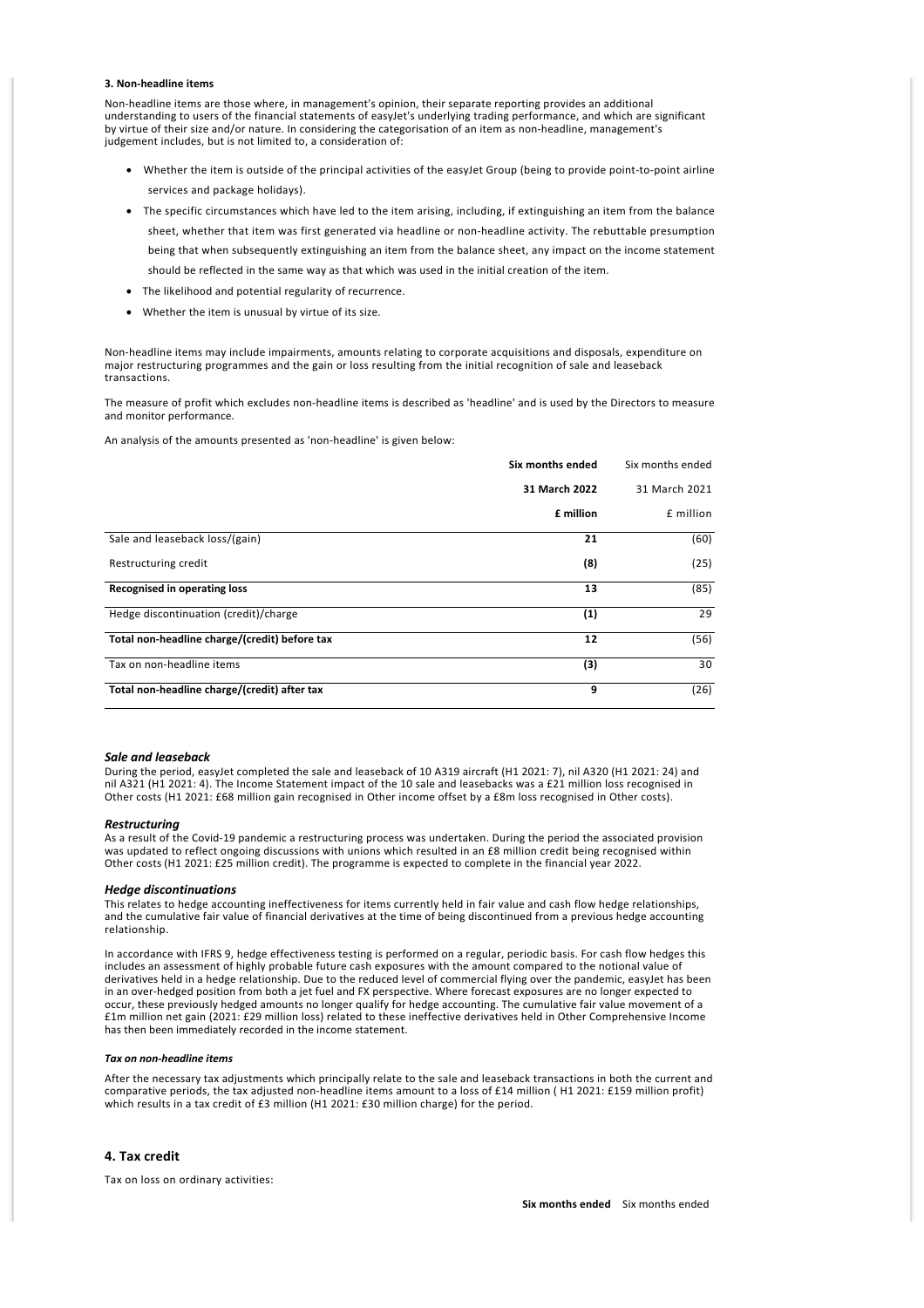|                                                 | 31 March 2022 | 31 March 2021 |
|-------------------------------------------------|---------------|---------------|
|                                                 | £ million     | £ million     |
| Current tax                                     | 3             | $\mathbf{1}$  |
| Deferred tax                                    | (129)         | (97)          |
|                                                 | (126)         | (96)          |
|                                                 |               |               |
| Effective tax rate                              | 22.7%         | 14.9%         |
| Effective tax rate excluding rate change impact | 16.8%         | 14.9%         |

The forecast effective tax rate (using currently enacted rates) is higher than the standard rate of corporation tax in the United Kingdom (19%), principally due to timing differences being recognised at the substantively enacted tax rate for deferred tax (generally 25%). This is on the basis that the Finance Act 2021 confirmed the increase of the UK Corporation Tax rate from 19% to 25% effective from 1 April 2023. As such, timing differences that unwind after this date are recognised at 25%.

Had this change in tax rate not been substantively enacted, the effective tax rate (15.6%) would be lower than the standard rate of corporation tax, principally due to permanent tax differences and differences in tax rates in jurisdictions where easyJet has a taxable presence outside of the UK. The permanent tax costs are as a result of the sale and leaseback transactions (disclosed within note 3) as well as other disallowable expenses.

The forecasted effective tax rates have been determined on the premise that the tax loss as at H1 2022 is recoverable in full.

# **Tax on items recognised directly in other comprehensive income**

|                                                          | Six months ended | Six months ended |
|----------------------------------------------------------|------------------|------------------|
|                                                          | 31 March 2022    | 31 March 2021    |
|                                                          | £ million        | f million        |
| Charge to other comprehensive income                     |                  |                  |
| Deferred tax charge on defined benefit scheme            | (6)              | (1)              |
| Deferred tax on fair value movements of cash flow hedges | (53)             | (53)             |
| Total charge to other comprehensive income               | (59)             | (54)             |

There was no tax on items recognised directly in shareholders' equity in the period (H1 2021: £nil).

# **5. Loss per share**

As a result of the rights issue in September 2021, the comparative loss per share has been restated having applied the relevant bonus factor to the calculator of the weighted average number of shares.

|                                                              | Six months ended                             | Six months ended                                           |
|--------------------------------------------------------------|----------------------------------------------|------------------------------------------------------------|
|                                                              | 31 March 2022                                | 31 March 2021                                              |
|                                                              | <b>£million</b>                              | <b>£million</b>                                            |
|                                                              |                                              | (restated)                                                 |
| Headline loss for the period                                 | (422)                                        | (575)                                                      |
| Total loss for the period                                    | (431)                                        | (549)                                                      |
| Weighted average number of ordinary shares used to calculate | Six months ended<br>31 March 2022<br>million | Six months ended<br>31 March 2021<br>million<br>(restated) |
| basic loss per share                                         | 754                                          | 538                                                        |
|                                                              |                                              |                                                            |

|                      | Six months ended | Six months ended |
|----------------------|------------------|------------------|
|                      | 31 March 2022    | 31 March 2021    |
|                      | pence            | pence            |
| Basic loss per share |                  | (restated)       |
| Total                | (57.2)           | (102.0)          |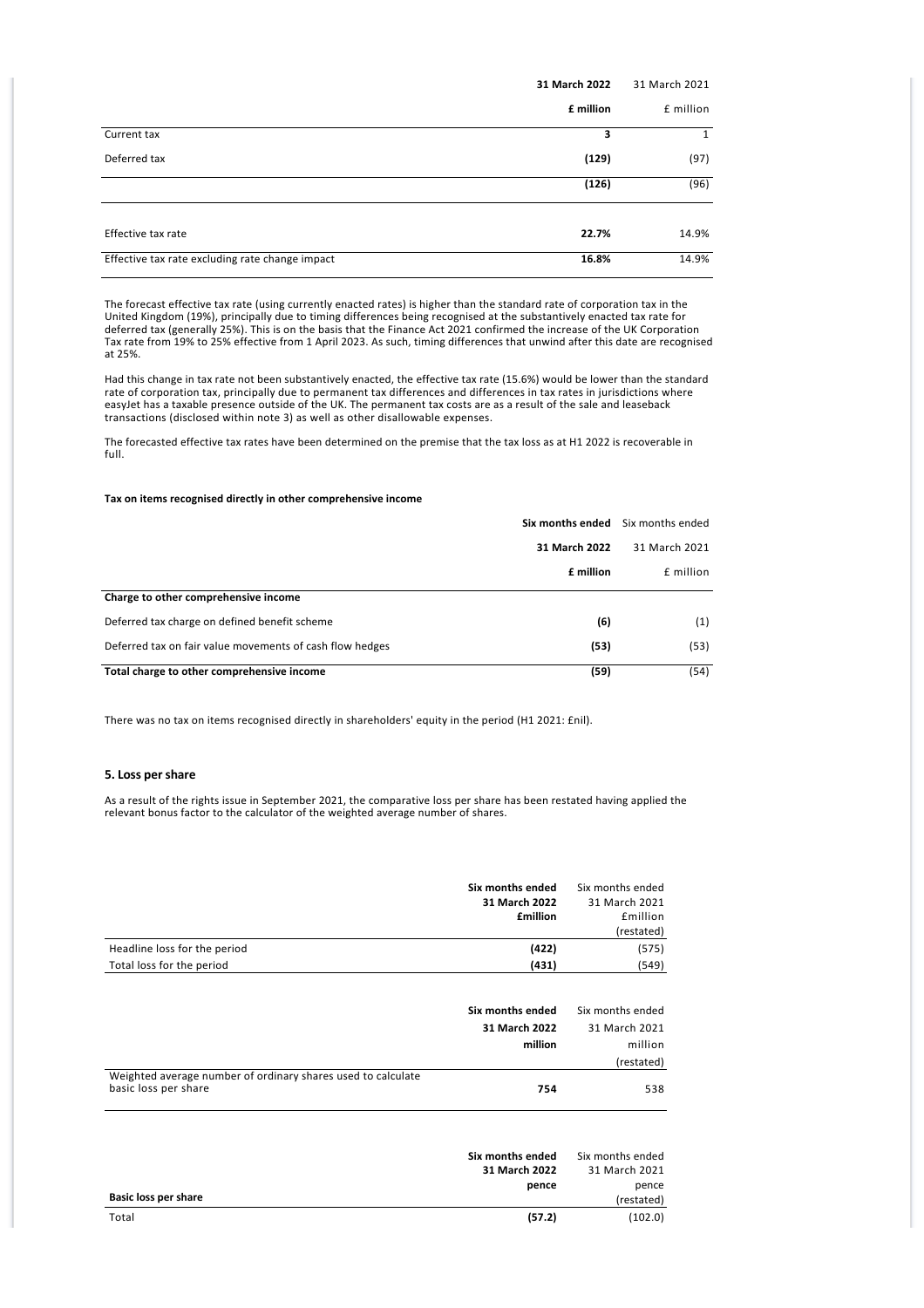| Adiustment for non-headline |        | .4.5  |
|-----------------------------|--------|-------|
| Headline                    | (56.0) | 106.9 |

Diluted earnings per share figures are not presented for either period as the impact of potential ordinary shares is anti‐ dilutive.

# **6. Segmental Reporting**

|                              |           | Six months ending 31 March 2022 |                             |           |  |  |  |
|------------------------------|-----------|---------------------------------|-----------------------------|-----------|--|--|--|
|                              | Airline   | <b>Holidays</b>                 | Intra-group<br>transactions | Group     |  |  |  |
|                              | £ million | £ million                       | £ million                   | £ million |  |  |  |
| Revenue                      | 1,444     | 73                              | (19)                        | 1,498     |  |  |  |
| Operating costs excl fuel    | (1, 287)  | (76)                            | 19                          | (1, 344)  |  |  |  |
| Fuel                         | (362)     |                                 | ٠                           | (362)     |  |  |  |
| Ownership costs              | (335)     | (2)                             | ۰                           | (337)     |  |  |  |
| Headline loss before tax     | (540)     | (5)                             | ٠                           | (545)     |  |  |  |
| Non-headline items           | (12)      | ۰                               | ٠                           | (12)      |  |  |  |
| <b>Total loss before tax</b> | (552)     | (5)                             | ٠                           | (557)     |  |  |  |
|                              |           |                                 |                             |           |  |  |  |

|                                 | Six months ending 31 March 2021 |                 |                             |           |  |  |
|---------------------------------|---------------------------------|-----------------|-----------------------------|-----------|--|--|
|                                 | Airline                         | <b>Holidays</b> | Intra-group<br>transactions | Group     |  |  |
|                                 | £ million                       | £ million       | £ million                   | £ million |  |  |
| Revenue                         | 237                             | 4               | (1)                         | 240       |  |  |
| Operating costs excl fuel       | (604)                           | (10)            | 1                           | (613)     |  |  |
| Fuel                            | (97)                            | ٠               | ٠                           | (97)      |  |  |
| Ownership costs                 | (229)                           | (2)             | ۰                           | (231)     |  |  |
| <b>Headline loss before tax</b> | (693)                           | (8)             | ۰                           | (701)     |  |  |
| Non-headline items              | 56                              | ۰               | ٠                           | 56        |  |  |
| Total loss before tax           | (637)                           | (8)             | ۰                           | (645)     |  |  |

The intra‐group transaction column represents intercompany costs from Airline to holidays which are recorded at arm's length and are eliminated on consolidation. Individual cost lines are not reported separately as these are not key metrics reported to the Chief Operating Decision Maker (CODM). Assets and liabilities are not allocated to individual segments and are not separately reported to or reviewed by the CODM, and therefore these have not been disclosed. Interest income and expenditure are not allocated to segments as this activity is driven by the central treasury function which manages the cash position of the Group.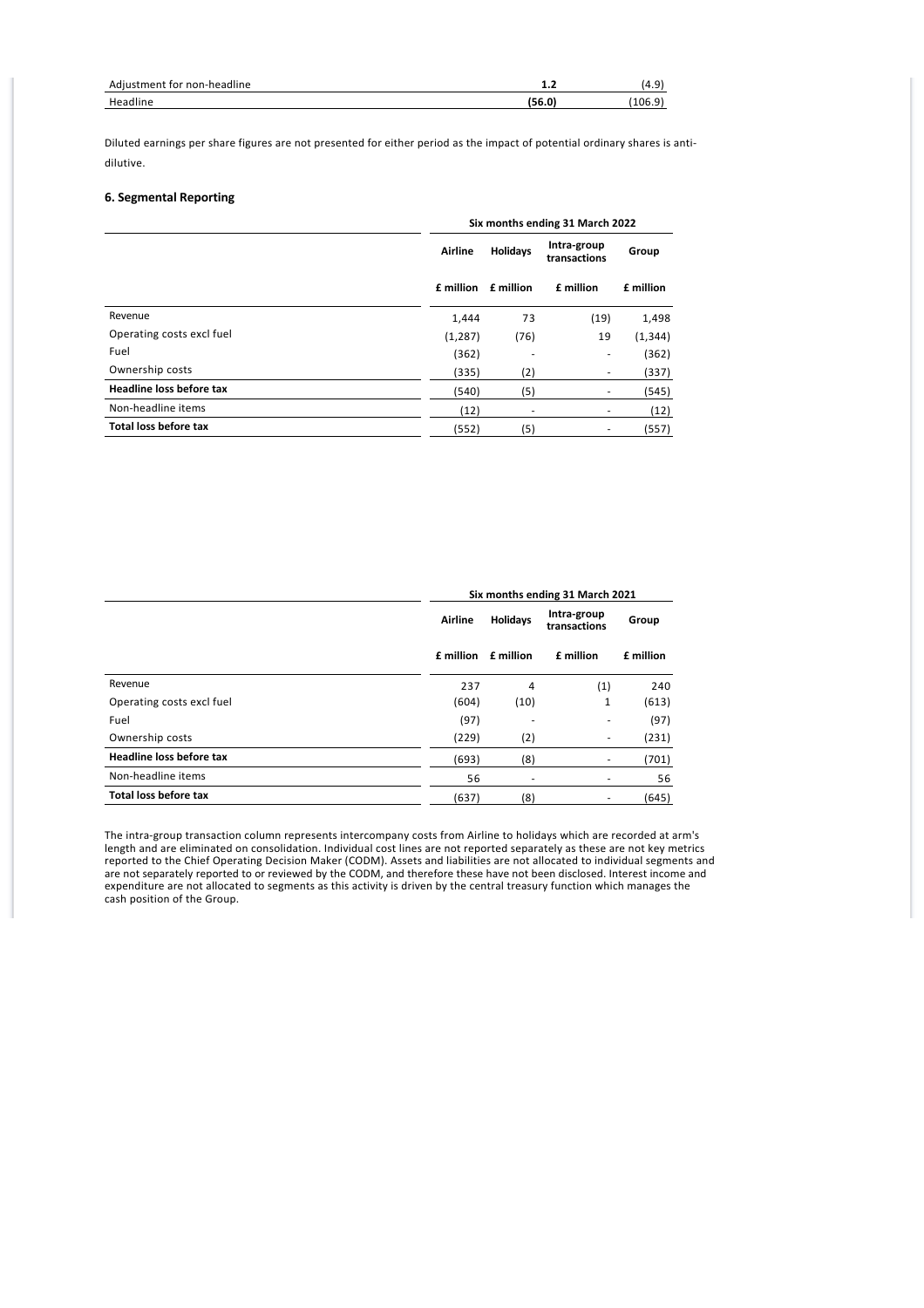# **7. Property, plant and equipment**

|                               |                        | <b>Owned assets</b>   |                          |                        | Right of use assets held<br>under leasing<br>arrangements |           |
|-------------------------------|------------------------|-----------------------|--------------------------|------------------------|-----------------------------------------------------------|-----------|
|                               | Aircraft<br>and spares | Land and<br>buildings | Other                    | Aircraft<br>and spares | Other                                                     | Total     |
|                               | £ million              | £ million             | £ million                | £ million              | £ million                                                 | £ million |
| Cost                          |                        |                       |                          |                        |                                                           |           |
| At 1 October 2021             | 4,802                  | 44                    | 55                       | 2,335                  | 45                                                        | 7,281     |
| Additions                     | 240                    |                       | 5                        | 56                     | ٠                                                         | 301       |
| Aircraft sold and leased back | (215)                  |                       | $\overline{\phantom{a}}$ | 26                     |                                                           | (189)     |
| <b>Disposals</b>              | (3)                    |                       |                          |                        |                                                           | (3)       |
| At 31 March 2022              | 4,824                  | 44                    | 60                       | 2,417                  | 45                                                        | 7,390     |
| Depreciation                  |                        |                       |                          |                        |                                                           |           |
| At 1 October 2021             | 1,243                  |                       | 19                       | 1,255                  | 29                                                        | 2,546     |
| Charge for the period         | 129                    |                       | 5                        | 130                    | 3                                                         | 267       |
| Aircraft sold and leased back | (104)                  |                       | $\overline{\phantom{a}}$ |                        |                                                           | (104)     |
| Disposals                     | (2)                    |                       |                          |                        |                                                           | (2)       |
| At 31 March 2022              | 1,266                  | $\blacksquare$        | 24                       | 1,385                  | 32                                                        | 2,707     |
| Net book value                |                        |                       |                          |                        |                                                           |           |
| At 31 March 2022              | 3,558                  | 44                    | 36                       | 1,032                  | 13                                                        | 4,683     |
| At 1 October 2021             | 3,559                  | 44                    | 36                       | 1,080                  | 16                                                        | 4,735     |

|                               | Owned assets           |                          |                | Right of use assets held<br>under leasing<br>arrangements | Total                    |           |
|-------------------------------|------------------------|--------------------------|----------------|-----------------------------------------------------------|--------------------------|-----------|
|                               | Aircraft<br>and spares | Land and<br>buildings    | Other          | Aircraft<br>and spares                                    | Other                    | Total     |
|                               | £ million              | £ million                | £ million      | £ million                                                 | £ million                | £ million |
| Cost                          |                        |                          |                |                                                           |                          |           |
| At 1 October 2020             | 5,520                  | 44                       | 44             | 1,692                                                     | 37                       | 7,337     |
| Additions                     | 112                    | L                        | 28             | 148                                                       | 8                        | 296       |
| <b>Transfers</b>              | 64                     | ä,                       | ÷,             | (64)                                                      | $\overline{\phantom{a}}$ |           |
| Aircraft sold and leased back | $(828)*$               |                          | (15)           | 559                                                       | $\overline{\phantom{a}}$ | $(284)^*$ |
| <b>Disposals</b>              | $(66)*$                |                          | (2)            |                                                           |                          | $(68)*$   |
| At 30 September 2021          | 4,802                  | 44                       | 55             | 2,335                                                     | 45                       | 7,281     |
| <b>Depreciation</b>           |                        |                          |                |                                                           |                          |           |
| At 1 October 2020             | 1,187                  |                          | 12             | 1,062                                                     | 23                       | 2,284     |
| Charge for the period         | 227                    |                          | $\overline{7}$ | 216                                                       | 6                        | 456       |
| <b>Transfers</b>              | 23                     |                          | ÷,             | (23)                                                      | $\overline{\phantom{a}}$ |           |
| Aircraft sold and leased back | $(153)*$               |                          |                |                                                           | ÷,                       | $(153)*$  |
| Disposals                     | $(41)^*$               |                          |                |                                                           | ä,                       | $(41)^*$  |
| At 30 September 2021          | 1,243                  | $\overline{\phantom{a}}$ | 19             | 1,255                                                     | 29                       | 2,546     |
| Net book value                |                        |                          |                |                                                           |                          |           |
| At 30 September 2021          | 3,559                  | 44                       | 36             | 1,080                                                     | 16                       | 4,735     |
| At 1 October 2020             | 4,333                  | 44                       | 32             | 630                                                       | 14                       | 5,053     |

The net book value of aircraft includes £308 million (H1 2021: £312 million) relating to advance and option payments for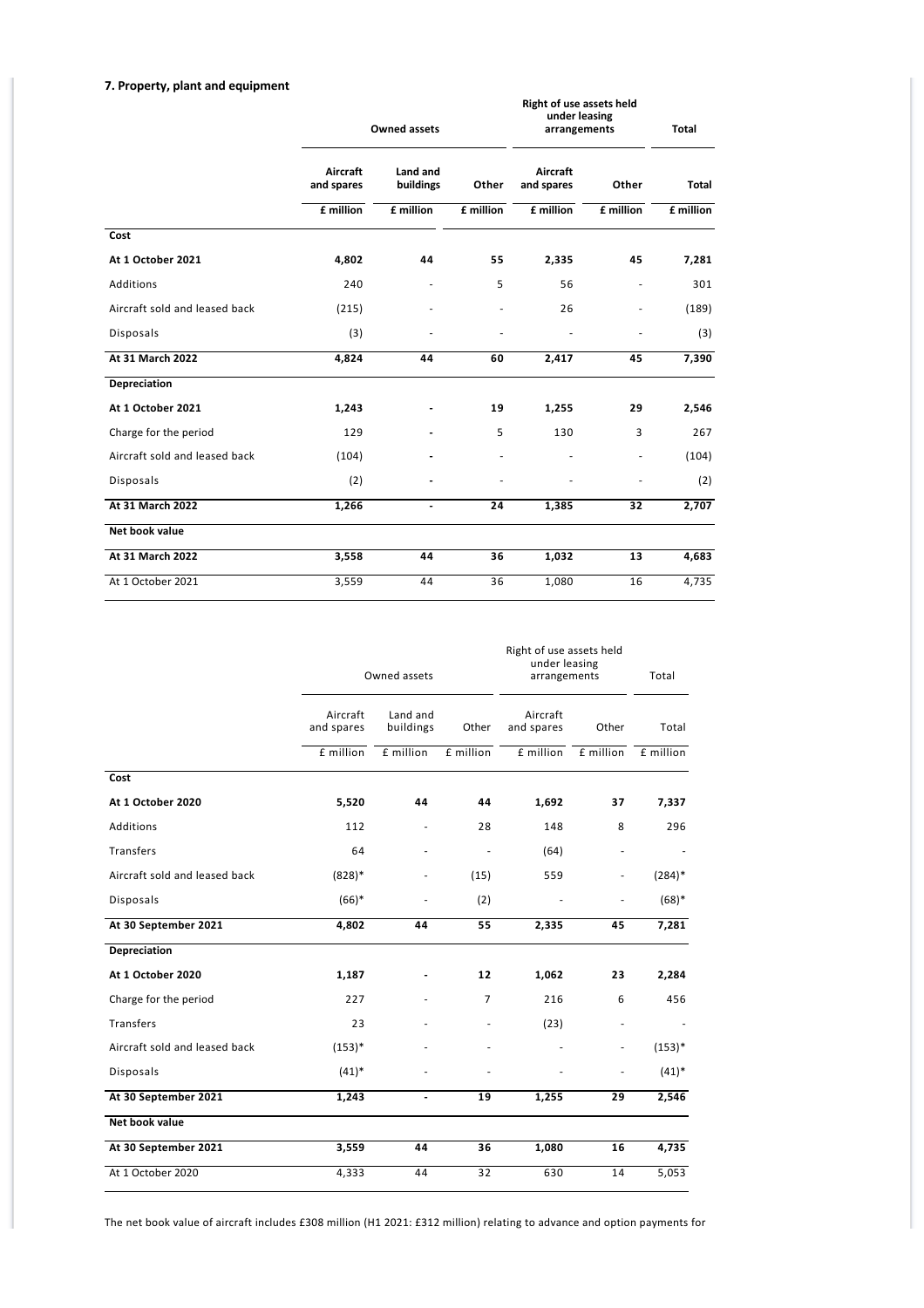future aircraft deliveries. This amount is not depreciated.

At 31 March 2022 easyJet was contractually committed to the acquisition of 115 (H1 2021: 101) Airbus A320 family aircraft, with a total list price of US\$14.46 billion (H1 2021: US\$12.31 billion) before escalations and discounts for delivery. It is expected that three aircraft will be delivered for the remainder of FY 2022 and seven aircraft deliveries in FY 2023.

\*£33m of cost and £33m of accumulated depreciation from components disposed of in the year ended 30 September 2021 were identified which were previously included as Disposals, which have now been presented in Aircraft sold and leased back, reflecting the aircraft with which they were associated.

#### **8. Borrowings**

|                                                       | Current   | Non-current | Total     |
|-------------------------------------------------------|-----------|-------------|-----------|
|                                                       | £ million | £ million   | £ million |
| At 31 March 2022                                      |           |             |           |
| Eurobonds                                             | 423       | 1,838       | 2,261     |
| Term Loan (UK Export Finance backed facility)         |           | 785         | 785       |
|                                                       | 423       | 2,623       | 3,046     |
|                                                       |           |             |           |
| At 30 September 2021                                  |           |             |           |
| Eurobonds                                             |           | 2,303       | 2,303     |
| Term Loan (UK Export Finance backed facility)         |           | 764         | 764       |
| Commercial Paper (Covid Corporate Financing facility) | 300       |             | 300       |
|                                                       | 300       | 3,067       | 3,367     |

Amounts above are shown net of issue costs or discounted amounts which are amortised at the effective interest rate over the life of the debt instruments.

The remaining Covid Corporate Financing Facility (CCFF) of £300 million was repaid in November 2021.

See the note 10 for further information on borrowings.

# **9. Provisions for liabilities and charges**

|                                             | Maintenance<br>provisions | <b>Provisions for</b><br>customer<br>claims | Restructuring | Other<br><b>Provisions</b> | Total<br>provisions |
|---------------------------------------------|---------------------------|---------------------------------------------|---------------|----------------------------|---------------------|
|                                             | £ million                 | £ million                                   | £ million     | £ million                  | £ million           |
| At 1 October 2021                           | 550                       | 21                                          | 18            | 14                         | 603                 |
| Exchange adjustments                        | 10                        |                                             |               | ٠                          | 10                  |
| Charged/(credited) to income<br>statement   | 44                        | 13                                          | (8)           | $\mathbf{1}$               | 50                  |
| Related to aircraft sold and leased<br>back | 6                         | ٠                                           | ٠             | $\overline{\phantom{a}}$   | 6                   |
| Unwinding of discount                       | (19)                      | ٠                                           | ٠             | ٠                          | (19)                |
| Utilised                                    | (51)                      | (11)                                        | (4)           | ٠                          | (66)                |
| At 31 March 2022                            | 540                       | 23                                          | 6             | 15                         | 584                 |

Maintenance provisions comprise of maintenance costs arising from legal and constructive obligations relating to the condition of the aircraft when returned to the lessor. Restructuring and other provisions include amounts in respect of potential liabilities for employee‐related matters and litigation which arose in the normal course of business.

|         | 31 March 2022 | 30 September<br>2021 |
|---------|---------------|----------------------|
|         | £ million     | £ million            |
| Current | 177           | 183                  |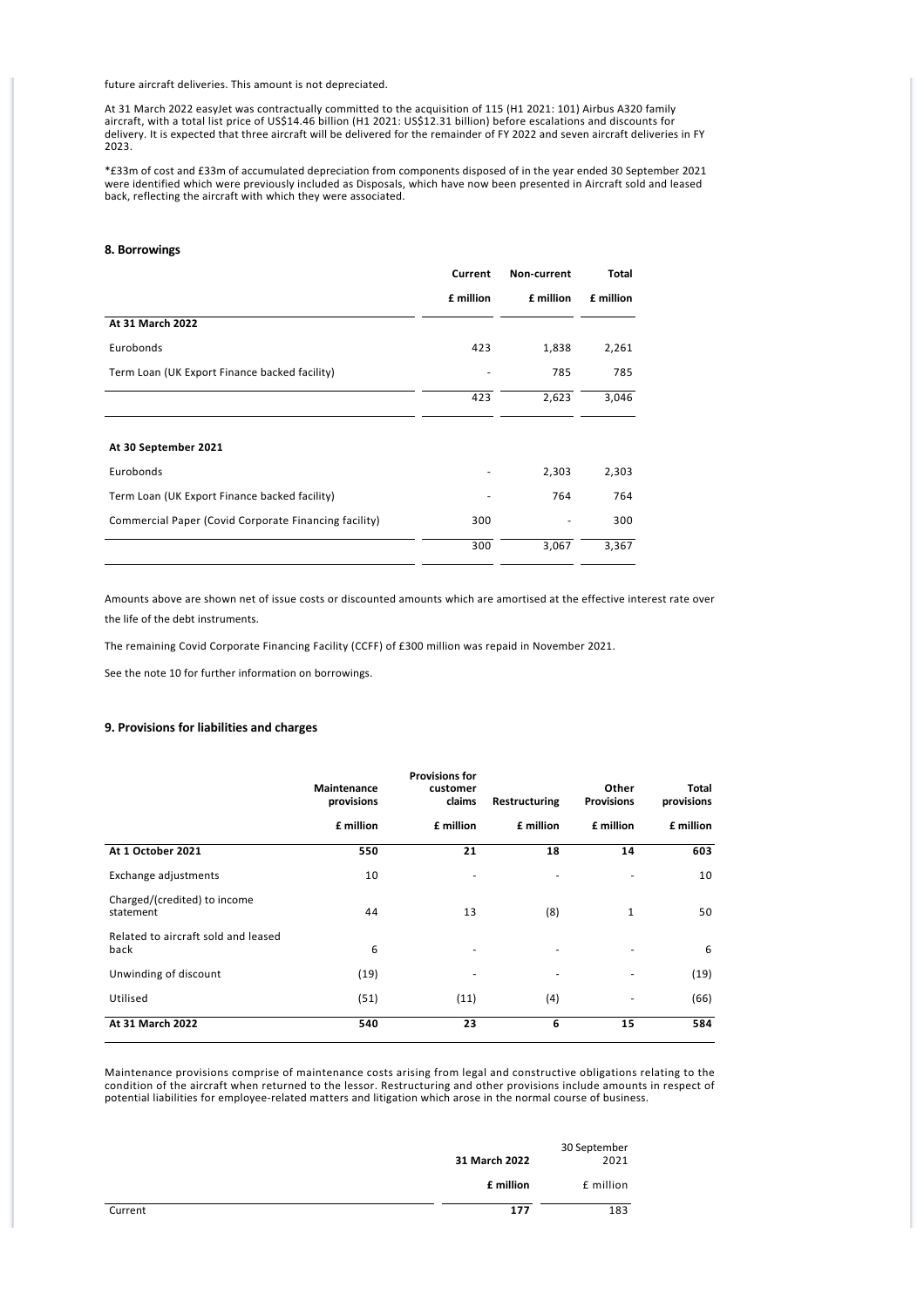| Non-current | 407 | 420 |
|-------------|-----|-----|
|             | 584 | 603 |

Maintenance provisions are expected to be utilised within ten years. Provisions for customer claims, restructuring, and other provisions could be fully utilised within one year from 31 March 2022 and therefore are classified as current.

The split of the current / non-current maintenance provision is based on the current expected maintenance event timings. If actual aircraft usage varies from expectations, the timing of the utilisation of the maintenance provision could result in a material change in the classification between current and non‐current.

#### **10. Financial instruments**

# **Carrying value and fair value of financial assets and liabilities**

The fair values of financial assets and liabilities, together with the carrying value at each reporting date, are as follows:

|                                     |                     | <b>Amortised cost</b>    | Held at fair value          |                     |                                   |                          |                   |               |
|-------------------------------------|---------------------|--------------------------|-----------------------------|---------------------|-----------------------------------|--------------------------|-------------------|---------------|
|                                     | Financial<br>assets | Financial<br>liabilities | <b>Fair value</b><br>hedges | Cash flow<br>hedges | Other<br>financial<br>instruments | Other <sup>(1)</sup>     | Carrying<br>value | Fair<br>value |
| At 31 March 2022                    | £<br>million        | £ million                | £ million                   | £ million           | £ million                         | £<br>million             | f<br>million      | £<br>million  |
| Other non-current assets            | 49                  |                          |                             |                     |                                   |                          | 49                | 49            |
| Trade and other receivables         | 141                 |                          |                             |                     |                                   | 195                      | 336               | 336           |
| Trade and other payables            |                     | (1, 125)                 |                             |                     | $\overline{\phantom{a}}$          | (237)                    | (1, 362)          | (1, 362)      |
| Derivative financial<br>instruments |                     |                          | 44                          | 417                 | 10                                | $\blacksquare$           | 471               | 471           |
| Restricted cash                     | 5                   |                          |                             |                     |                                   |                          | 5                 | 5             |
| Money market deposits               | 258                 |                          |                             |                     |                                   | $\overline{\phantom{0}}$ | 258               | 258           |
| Cash and cash equivalents           | 1,909               |                          |                             |                     | 1,338                             | $\overline{\phantom{a}}$ | 3,247             | 3,247         |
| Eurobonds (3), (4), (5), (6)        |                     | (2, 261)                 |                             |                     |                                   | $\overline{\phantom{a}}$ | (2, 261)          | (2, 218)      |
| Other Borrowings <sup>(7)</sup>     |                     | (785)                    |                             |                     |                                   | ٠                        | (785)             | (785)         |
| Lease liabilities                   |                     | (1,055)                  |                             |                     |                                   | $\overline{\phantom{a}}$ | (1,055)           | N/A           |
| Equity Investments <sup>(2)</sup>   |                     |                          |                             |                     | 30                                |                          | 30                | 30            |

|                                     | Amortised cost      |                          |                         | Held at fair value     |                                   |                          |                   |               |
|-------------------------------------|---------------------|--------------------------|-------------------------|------------------------|-----------------------------------|--------------------------|-------------------|---------------|
|                                     | Financial<br>assets | Financial<br>liabilities | Fair<br>value<br>hedges | Cash<br>flow<br>hedges | Other<br>financial<br>instruments | Other <sup>(1)</sup>     | Carrying<br>value | Fair<br>value |
| At 30 September 2021                | £ million           | £ million                | £ million               | £ million              | £ million                         | £<br>million             | f<br>million      | £<br>million  |
| Other non-current assets            | 135                 |                          |                         |                        |                                   |                          | 135               | 135           |
| Trade and other<br>receivables      | 178                 |                          |                         |                        |                                   | 113                      | 291               | 291           |
| Trade and other payables            |                     | (826)                    |                         |                        | ٠                                 | (302)                    | (1, 128)          | (1, 128)      |
| Derivative financial<br>instruments |                     | $\overline{\phantom{0}}$ | 53                      | 153                    | (3)                               | ٠                        | 203               | 203           |
| Restricted cash                     | 14                  |                          |                         |                        |                                   | $\overline{\phantom{m}}$ | 14                | 14            |
| Cash and cash<br>equivalents        | 1,932               |                          |                         |                        | 1,604                             | $\overline{\phantom{0}}$ | 3,536             | 3,536         |
| Eurobonds (3), (4), (5)             | ٠                   | (2,303)                  |                         |                        |                                   | $\overline{\phantom{a}}$ | (2,303)           | (2,380)       |
| Other Borrowings                    | ٠                   | (1,064)                  |                         |                        |                                   | $\overline{\phantom{0}}$ | (1,064)           | (1,064)       |
| Lease liabilities                   | ٠                   | (1,079)                  |                         |                        |                                   | $\overline{\phantom{a}}$ | (1,079)           | N/A           |
| Equity Investments <sup>(2)</sup>   |                     |                          |                         |                        | 30                                |                          | 30                | 30            |

(1). Amounts disclosed in the 'Other' column are items that do not meet the definition of a financial instrument. They are disclosed to facilitate<br>reconciliation of the carrying values of financial instruments to line item

(2). The equity investment of £30 million represents a 13.2% shareholding in a non-listed entity, The Airline Group Limited. Valuation<br>movements are designated as being fair valued through other comprehensive income due to

(3). In February 2016, easyJet plc issued a €500 million bond under the £3,000 million Euro Medium Term Note Programme guaranteed by<br>easyJet Airline Company Limited. The Eurobond is for a seven year-term and pays an annua entered into three cross‐currency interest rate swaps to convert the entire €500 million fixed rate Eurobond to a Sterling floating rate exposure.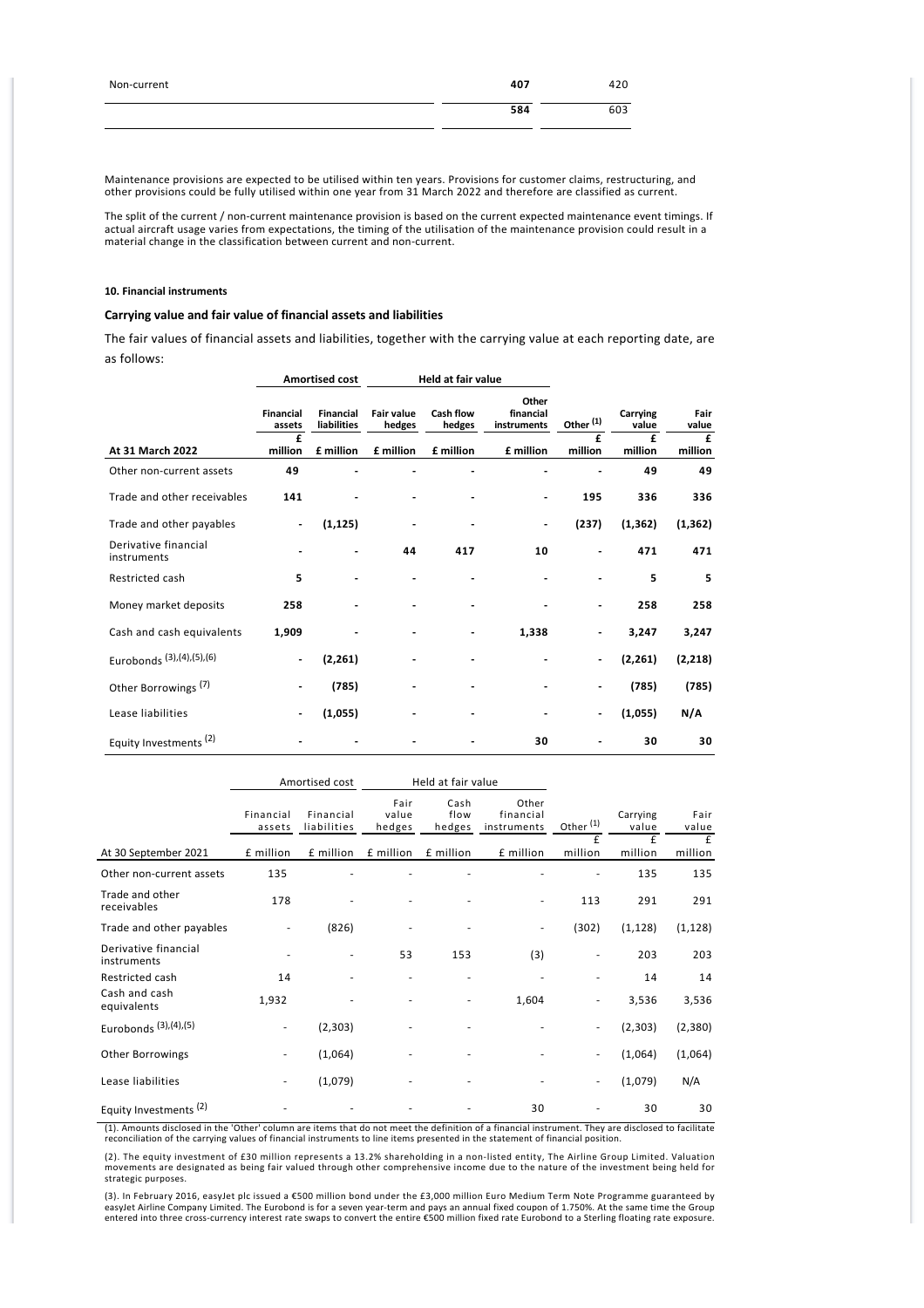All three swaps originally paid floating interest (three‐month LIBOR plus a margin) quarterly, receive fixed interest annually, and have maturities matching the Eurobond. Following the cessation of GBP LIBOR the floating interest transitioned to the ISDA Fallback Rate for fixings from January<br>2022. The Group designated all three cross-currency interest rate swaps as million Eurobond. The swaps are measured at fair value through profit or loss with any gains or losses being taken immediately to the income<br>statement (except where related to timing differences related to-cross currency b adjusted for changes in fair value attributable to the risks being hedged. This net carrying value differs to the swap's fair value depending on<br>movements in the Group's credit risk and cross-currency basis. The carrying v rate swap at 31 March 2022 was £380 million. This value does not include capitalised set-up costs incurred in the issuing of the bond.

(4). In October 2016 easylet plc issued a €500 million bond under the £3,000 million Euro Medium Term Note Programme guaranteed by easylet<br>Airline Company Limited. The Eurobond is for a seven year term and pays an annual €500 million bond the Group entered into three cross‐currency interest rate swaps to convert the entire €500 million fixed rate Eurobond to a Sterling fixed rate exposure. The cross‐currency interest rate swaps were executed on 8 November 2016 with settlement and notional exchange occurring on 14 November 2016. All three swaps pay fixed interest semi‐annually, receive fixed interest annually, and have maturities matching the Eurobond. The Group designated all three cross‐currency interest rate swaps as a cash flow hedge of the currency risk on the €500 million Eurobond. The cross-currency interest rate swaps are measured at fair value with the effective portion taken through the statement of<br>comprehensive income. The element of the fair value generated by the change in the spot currency interest rate swap at 31 March 2022 was £440 million. This value does not include capitalised set‐up costs incurred in the issuing of the bond.

(5). In June 2019 easyJet plc issued a €500 million bond under the £3,000 million Euro Medium Term Note Programme guaranteed by easyJet<br>Airline Company Limited. The Eurobond is for a six year-term and pays an annual fixed into three cross-currency interest rate swaps to convert the entire €500 million fixed rate Eurobond to a Sterling fixed rate exposure. All three<br>swaps pay fixed interest semi-annually, receive fixed interest annually, an three cross-currency interest rate swaps as a cash flow hedge of the currency risk on the €500 million Eurobond. The cross-currency interest rate<br>swaps are measured at fair value with the effective portion taken through t value generated by the change in the spot rate is recycled to the income statement from the statement of comprehensive income to offset the<br>revaluation of the Eurobond. The carrying value of the fixed rate Eurobond net of £440 million. This value does not include capitalised set‐up costs incurred in the issuing of the bond.

(6) In March 2021 easyJet FinCo B.V. issued a €1,200 million bond under the £3,000 million Euro Medium Term Note Programme guaranteed by easyJet Airline Company Limited and easyJet PLC. The Eurobond is for a seven-year term and pays an annual fixed coupon of 1.875%. As at the period end this was not hedged.

(7) In January 2021 easyJet entered into a new five-year term loan facility of \$1.87 billion underwritten by a syndicate of banks and supported by<br>a partial guarantee from UK Export Finance under their Export Development G

#### **Fair value calculation methodology**

Where available the fair values of financial instruments have been determined by reference to observable market prices where the instruments are traded. Where market prices are not available, the fair value has been estimated by discounting expected future cash flows at prevailing interest rates and by applying year end exchange rates (excluding The Airline Group Limited equity investment).

The fair values of the four Eurobonds are classified as level 1 of the IFRS 13 'Fair Value Measurement' fair value hierarchy (valuations taken as the closing market trade price for each respective Eurobond as on 31 March 2022). Apart from the equity investment, the remaining financial instruments for which fair value is disclosed in the table above, and derivative financial instruments, are classified as level 2.

The fair values of derivatives are calculated using observable market forward curves (e.g. forward foreign exchange rates, forward interest rates or forward jet fuel prices) and discounted to present value using risk free rates. The impacts of counterparty credit, cross currency basis and market volatility are also included where appropriate as part of the fair valuation.

The equity investment is classified as level 3 due to the use of forecast cash flows not based on observable market data. which are discounted to present value. The fair value is assessed at each reporting date based on the discounted cash flows. If the level 3 forecast cash flows were 10% higher or lower the fair value would not increase / decrease by a significant amount.

The fair value measurement hierarchy levels have been defined as follows;

•Level 1, fair value of financial instruments based on quoted prices (unadjusted) in active markets for identical assets or liabilities.

•Level 2, fair value of financial instruments in an active market (for example, over the counter derivatives) which are determined using valuation techniques which maximise the use of observable market data and rely as little as possible on entity specific estimates.

•Level 3, fair value of financial instruments that are not based on observable market data (i.e. unobservable inputs).

# **11. Reconciliation of operating loss to cash generated from/(used in) operations**

|                                                                   | Six months ended | Six months ended |
|-------------------------------------------------------------------|------------------|------------------|
|                                                                   | 31 March 2022    | 31 March 2021    |
|                                                                   | £ million        | £ million        |
| Operating loss                                                    | (499)            | (601)            |
|                                                                   |                  |                  |
| Adjustments for non-cash items:                                   |                  |                  |
| Depreciation                                                      | 265              | 204              |
| Amortisation of intangible assets                                 | 12               | 11               |
| Loss on disposal of property, plant and equipment and intangibles | 4                | 3                |
| Loss/(gain) on sale and leaseback                                 | 21               | (60)             |
| Share-based payments                                              | 10               | 8                |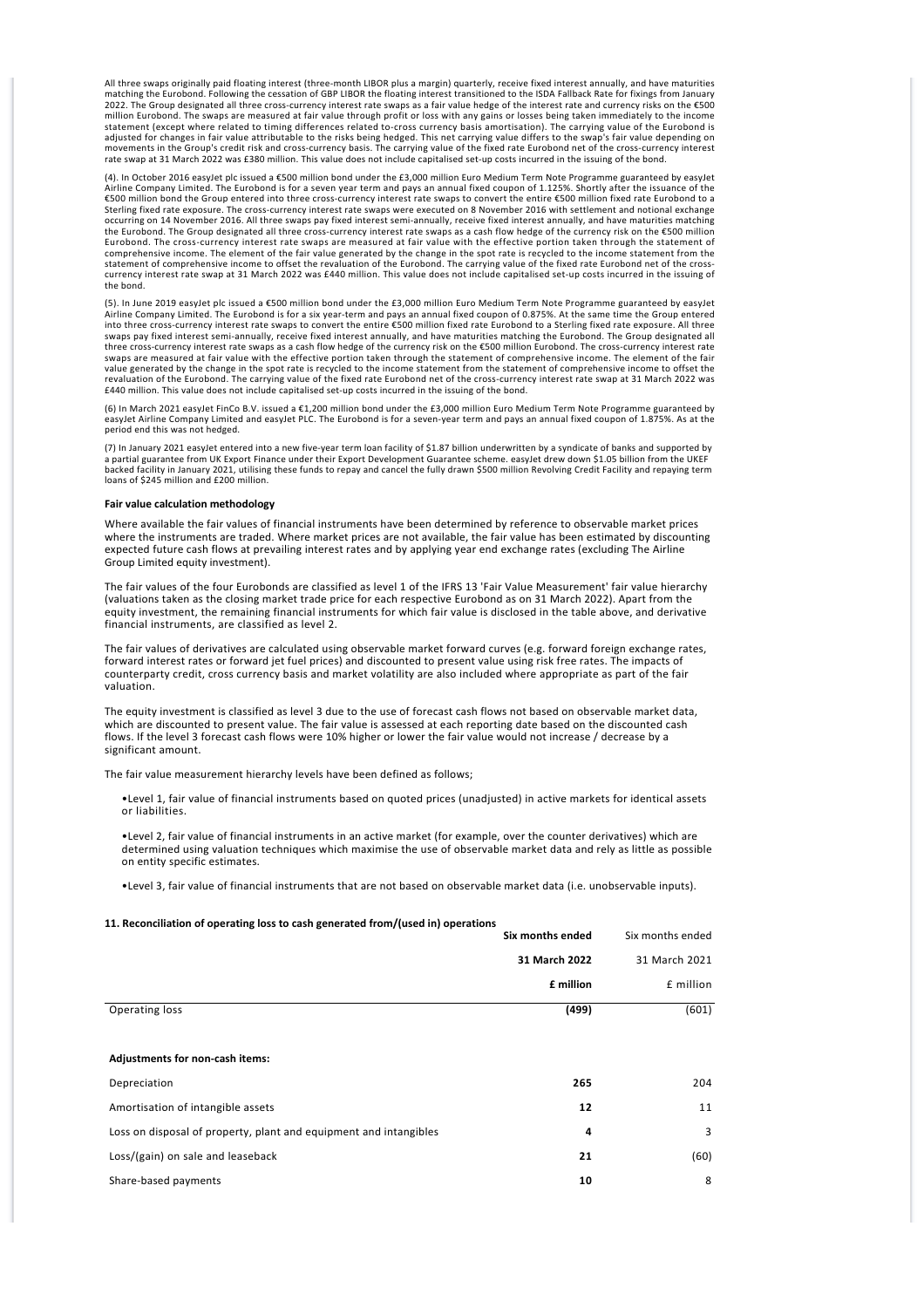#### **Changes in working capital and other items of an operating nature:**

| (Increase)/decrease in trade and other receivables          | (133) | 31       |
|-------------------------------------------------------------|-------|----------|
| Increase in current intangible assets                       | (86)  | (88)     |
| Decrease in trade and other payables                        | (9)   | (448)    |
| Increase in unearned revenue                                | 934   | 48       |
| Increase/(decrease) in post-employment benefit contribution | 5     | (6)      |
| Decrease in provisions                                      | (75)  | (71)     |
| Decrease/(increase) in other non-current assets             | 86    | (4)      |
| Decrease in derivative financial instruments                | 55    | (144)    |
| Decrease in non-current deferred income                     |       | (1)      |
| Cash generated from/(used in) operations                    | 590   | (1, 118) |

#### **12. Government Grants and assistance**

In the period, the Group utilised schemes provided by governments in Germany, France and Switzerland whereby employees designated as being 'furloughed workers' are eligible to have a portion of their wage costs recovered.

The total amount of such relief received by the Group in the period amounted to £8 million (H1 2021: £73 million) and is offset within employee costs in the Income statement. There are no unfulfilled conditions or contingencies relating to these schemes.

On 6 April 2020, easyJet issued a commercial paper through the Covid Corporate Finance Facility (CCFF) implemented by the government of the United Kingdom. Under the CCFF, easyJet received £600 million, with interest incurred at the prevailing market rate. In the previous financial year easyJet repaid £300 million with the remaining £300 million repaid in November 2021.

#### **13. Contingent liabilities and commitments**

easyJet is involved in a number of disputes and litigation which arose in the normal course of business. Where cases have proceeded to a point that an estimation of a probable liability can be reasonably estimated, a provision is recognised (note 9). However, the likely outcome of many disputes and litigation cannot be predicted, and in complex cases reliable estimates of any potential obligation may not be possible.

On 19 May 2020, easyJet announced that it had been the target of a cyber‐attack from a highly sophisticated source. The email addresses and travel details of approximately 9 million customers were accessed and for a very small subset of customers (2,208), credit card details were accessed.

The cyber-attack continues to be under investigation by the Information Commissioner's Office (ICO). As the cyber-attack took place before the United Kingdom left the European Union, the Group expects the ICO to be investigating on behalf of all EU data protection authorities as lead supervisory authority under the GDPR. Any penalty or enforcement action will need to be reviewed and approved by the other EU data protection authorities under the GDPR's cooperation process. In addition, in May 2020, a class action claim was filed in the UK High Court by a law firm representing a class of affected customers and claims have also been commenced or threatened in certain other courts and jurisdictions.

The merit, likely outcome and potential impact on the Group of the continued investigation by the ICO, group action and other claims are still subject to a number of significant uncertainties and therefore the Group is unable to assess the likely outcome or quantum of the claims as at the date of these financial statements.

At 31 March 2022 easyJet had outstanding letters of credit and performance bonds totalling £72 million (H1 2021: £72 million), of which £40 million (H1 2021: £43 million) expires within one year. The fair value of these instruments at each period end was negligible.

No amount is recognised in the statement of financial position in respect of any of these financial instruments as it is not probable that there will be an outflow of resources.

As part of the commitment to voluntary carbon offsetting, easyJet currently has contractual commitments to purchase Verified Emission Reductions worth £6 million (H1 2021: £22 million) in total over the next year.

At 31 March 2022, easyJet has a capital commitment to purchase two engines for £19 million by December 2022.

### **14. Related party transactions**

The Company licenses the easyJet brand from easyGroup Ltd ('easyGroup'), a wholly owned subsidiary of easyGroup Holdings Limited, an entity in which easyJet's founder, Sir Stelios Haji‐Ioannou, holds a beneficial controlling interest. The Haji‐Ioannou family concert party shareholding (being easyGroup Holdings Limited and Polys Holding Limited) holds, in total, approximately 15.27% of the issued share capital of easyJet plc as at 31 March 2022.

Under the Amended Brand Licence signed in October 2010 and approved by the shareholders of easyJet plc in December 2010, an annual royalty of 0.25% of total revenue is payable by easyJet to easyGroup. The full term of the agreement is 50 years.

easyJet and easyGroup have established a fund to meet the annual costs of protecting the 'easy' (and related marks) and the 'easyJet' brands. easyJet contributes up to £1 million per annum to this fund and easyGroup contributes £100,000 per annum. If easyJet contributes more than £1 million per annum, easyGroup will match its contribution in the ratio of 1:10 up to a limit of £5 million contributed by easyJet and £500,000 contributed by easyGroup.

Three side letters have been entered into: (i) a letter dated 29 September 2016 in which easyGroup consented to easyJet acquiring a portion of the equity share capital in Founders Factory Limited; (ii) a letter dated 26 June 2017 in which easyJet's permitted usage of the brand was slightly extended; and (iii) a letter dated 02 February 2018 in which easyGroup agreed that certain affiliates of easyJet have the right to use the brand.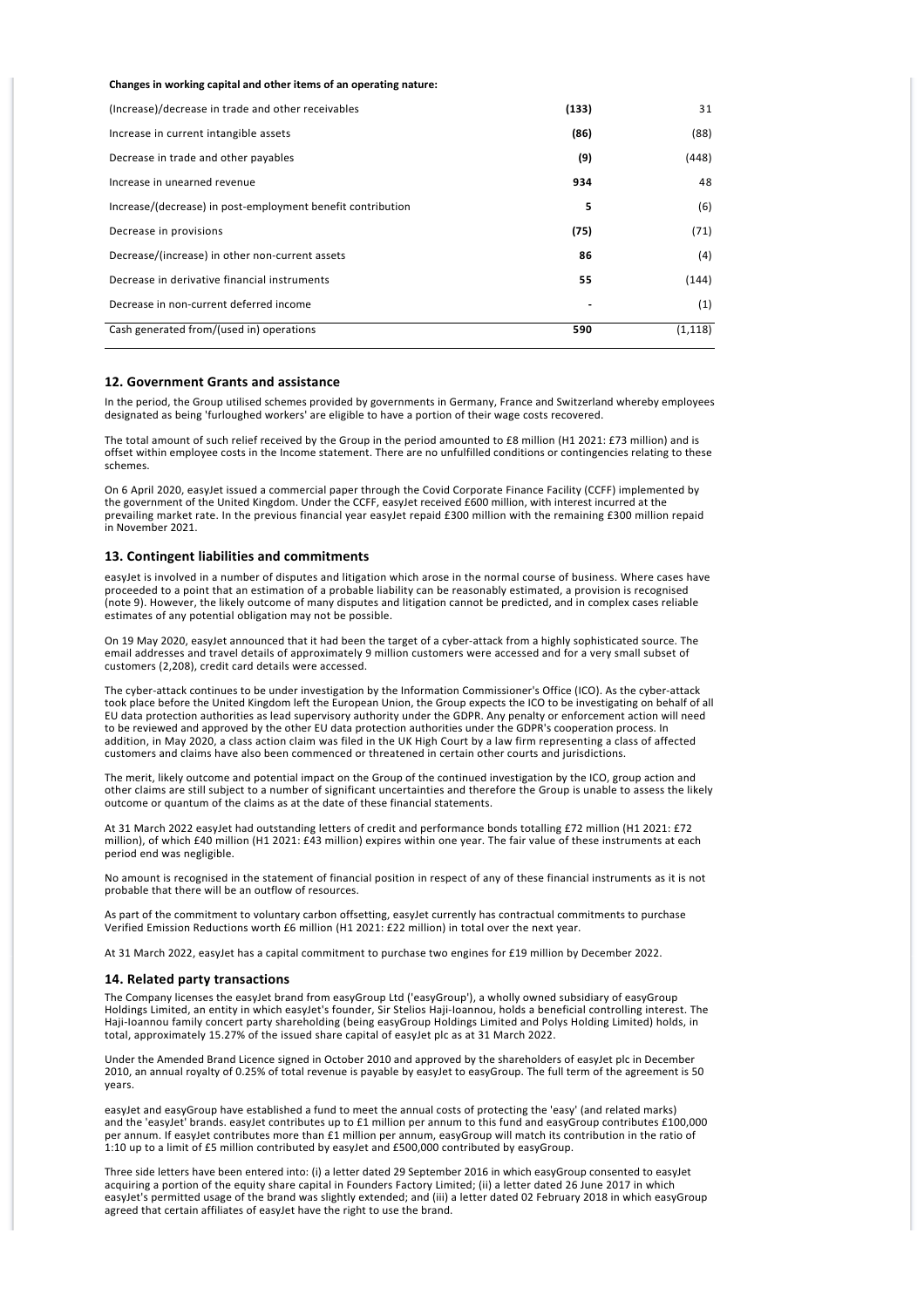The amounts included in the income statement, within other costs, for these items were as follows:

|                                                                       | Six months<br>ended | Six months<br>ended |
|-----------------------------------------------------------------------|---------------------|---------------------|
|                                                                       | 31 March 2022       | 31 March 2021       |
|                                                                       | £ million           | £ million           |
| Royalty                                                               | 3.6                 | 0.1                 |
| Brand protection (legal fees paid through easyGroup to third parties) | ٠                   | 0.1                 |
|                                                                       | 3.6                 | 0.2                 |

As at 31 March 2022, £1.9 million net payable (H1 2021: £4.6 million net receivable) of related party balances were held in trade and other receivables and payables.

# **15. Events after the balance sheet date**

On 7 April 2022, \$100 million of the UK Export Finance backed facility was repaid. This relates to the Commercial Paper (UK Export Finance) disclosed in note 8.

# **Glossary: Alternative Performance Measures**

### **Non-headline items**

Non‐headline items are those where, in management's opinion, their separate reporting provides an additional understanding to users of the financial statements of easyJet's underlying trading performance, and which are significant by virtue of their size and/or nature (see Note 3).

# **Headline loss before Tax**

A measure of underlying performance which is not impacted by non‐headline items.

|                                                  | Six months ended Six months ended |               |
|--------------------------------------------------|-----------------------------------|---------------|
|                                                  | 31 March 2022                     | 31 March 2021 |
|                                                  | £ million                         | £ million     |
| Statutory loss before tax                        | (557)                             | (645)         |
| Total non-headline charge/ (credit) (see note 3) | 12                                | (56)          |
| Headline loss before tax                         | (545)                             | 701)          |

### **EBITDAR**

Earnings before interest, taxes, depreciation, amortisation and aircraft rental.

# **Headline EBITDAR**

Earnings before non‐headline items, interest, taxes, depreciation, amortisation and aircraft rental.

|                                                                   | Six months ended | Six months ended |
|-------------------------------------------------------------------|------------------|------------------|
|                                                                   | 31 March 2022    | 31 March 2021    |
|                                                                   | £ million        | £ million        |
| Statutory operating loss                                          | (499)            | (601)            |
| Add back;                                                         |                  |                  |
| Aircraft dry leasing                                              | 1                | 2                |
| Depreciation                                                      | 265              | 204              |
| Amortisation                                                      | 12               | 11               |
| <b>EBITDAR</b>                                                    | (221)            | (384)            |
| Non-headline charge/(credit) within operating profit (see note 3) | 13               | (85)             |
| <b>Headline EBITDAR</b>                                           | (208)            | (469)            |

#### **Net debt**

Total cash less borrowings and lease liabilities. (Cash includes money market deposits but excludes restricted cash).

|                                                            | 31 March 2022  | 31 March<br>2021 |
|------------------------------------------------------------|----------------|------------------|
|                                                            | £ million      | £ million        |
| <b>Borrowings</b><br>Lease liabilities                     | 3,046<br>1,055 | 3,323<br>1,027   |
| Cash and money market deposits (excluding restricted cash) | (3,505)        | (2, 335)         |
| <b>Net Debt</b>                                            | 596            | 2,015            |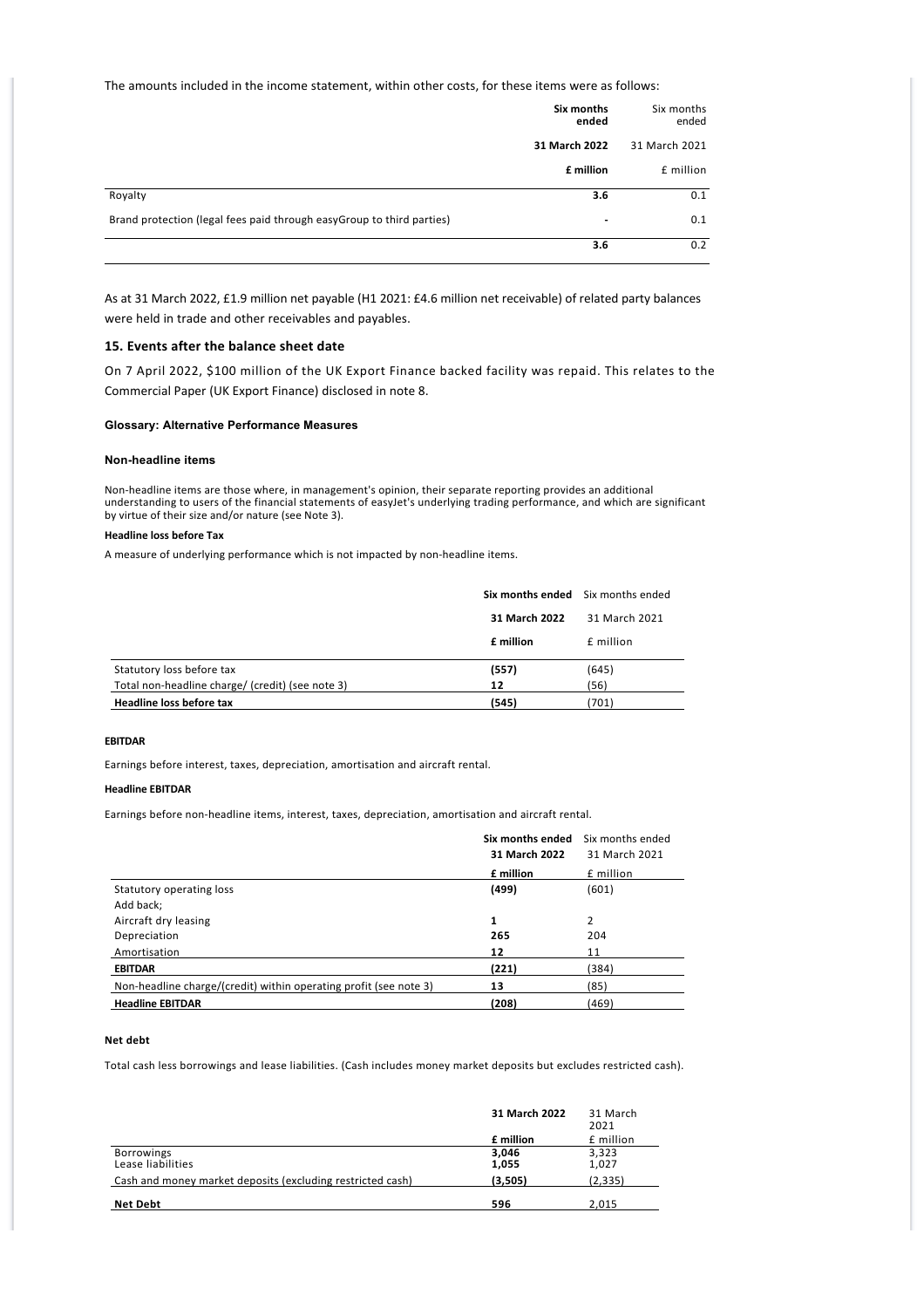#### **Return on Capital employed (ROCE**)

Operating profit, less tax at the prevailing UK corporation tax rate at the end of the financial year, divided by average capital employed (shareholder equity less net cash/debt).

#### **Headline return on capital employed (ROCE**)

Operating profit less non‐headline items, less tax at the prevailing UK corporation tax rate at the end of the financial year, divided by average capital employed (shareholder equity less net cash/debt).

|                                                                 | 31 March 2022 | 31 March<br>2021 |
|-----------------------------------------------------------------|---------------|------------------|
|                                                                 | £ million     | £ million        |
| Opening shareholder's equity                                    | 2,639         | 1,899            |
| Closing shareholder equity                                      | 2,440         | 1,582            |
| Average shareholder equity                                      | 2,540         | 1,741            |
| Opening net Debt                                                | 910           | 1,125            |
| Closing net det                                                 | 596           | 2,015            |
| Average net debt                                                | 753           | 1,570            |
| Average capital employed                                        | 3,293         | 3,311            |
|                                                                 |               |                  |
| Reported operating loss                                         | (499)         | (601)            |
| Tax rate                                                        | 19%           | 19%              |
| Normalised operating loss after tax                             | (404)         | (487)            |
| Return on capital employed                                      | (12.3%)       | (14.7%)          |
| Reported operating loss                                         | (499)         | (601)            |
| Non-headline charge/(credit) within operating loss (see note 3) | 13            | 85)              |
| Headline reported operating loss                                | (486)         | (686)            |
| Tax rate                                                        | 19%           | 19%              |
| Normalised headline operating loss after tax                    | (394)         | (556)            |
| Headline return on capital employed                             | (12.0%)       | (16.8%)          |

#### **Basic headline loss per share ‐ pence**

Total headline loss for the year divided by the weighted average number of shares in issue during the year after adjusting for shares held in employee benefit trusts.

# **Diluted headline loss per share ‐ pence**

Diluted headline loss per share, the weighted average number of ordinary shares in issue is adjusted to assume conversion of all dilutive potential shares.

|                                                  | Six months ended | Six months ended |
|--------------------------------------------------|------------------|------------------|
|                                                  | 31 March 2022    | 31 March 2021    |
|                                                  | £ million        | £ million        |
| Statutory loss after tax                         | (431)            | (549)            |
| Total non-headline charge/ (credit) (see note 3) | 12               | (56)             |
| Tax impact on non-headline items                 | (3)              | 30               |
| <b>Headline loss</b>                             | (422)            | (575)            |

|                                                                                                                                                              | million | million<br>restated<br>(see note 5) |  |
|--------------------------------------------------------------------------------------------------------------------------------------------------------------|---------|-------------------------------------|--|
| Weighted average number of ordinary shares used to calculate basic<br>loss per share<br>Weighted average number of ordinary shares used to calculate diluted | 754     | 538                                 |  |
| loss per share                                                                                                                                               | 754     | 538                                 |  |
|                                                                                                                                                              |         |                                     |  |
| Headline loss per share                                                                                                                                      | pence   | pence                               |  |
|                                                                                                                                                              |         | restated                            |  |
| Basic                                                                                                                                                        | (56.0)  | (106.9)                             |  |
| Diluted                                                                                                                                                      | (56.0)  | (106.9)                             |  |

#### **Constant currency measures**

These performance measures are calculated by translating the H1 2022 financial period performance at the H1 2021 financial period effective exchange rate, excluding foreign exchange gains and losses in the statement of financial position. The purpose of this APM to give insight on performance by comparing metrics on a constant currency basis thereby excluding the impact of exchange rate movements.

#### **Statement of Directors' responsibilities**

The Directors are responsible for preparing the interim report in accordance with applicable law and regulations. The Directors confirm that the condensed consolidated interim financial information has been prepared in accordance with UK adopted International Accounting Standard 34, 'Interim Financial Reporting' and the Disclosure Guidance and Transparency Rules sourcebook of the United Kingdom's Financial Conduct Authority.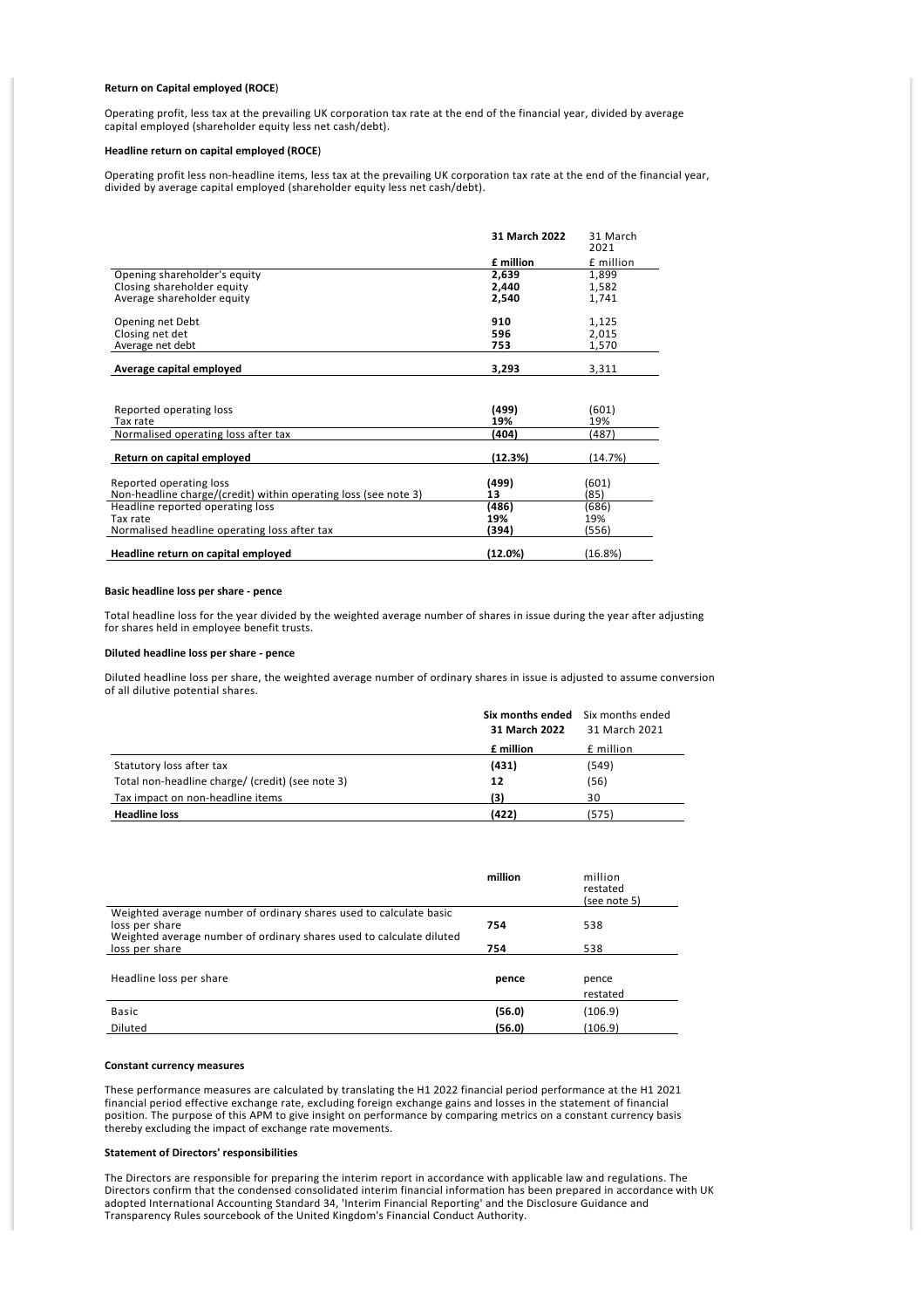The interim management report includes a fair review of the information required by the Disclosure and Transparency Rules paragraphs 4.2.7 R and 4.2.8 R, namely:

- · an indication of important events that have occurred during the six months ended 31 March 2022 and their impact on the condensed set of financial information, and a description of the principal risks and uncertainties for the remaining six months of the financial year; and
- · material related‐party transactions during the six months ended 31 March 2022 and any material changes in the related‐party transactions described in the Annual report and Accounts 2021.

The Directors of easyJet plc are listed in the Annual report and Accounts 2021. A list of current Directors is maintained on the easyJet plc website: [http://corporate.easyJet.com](http://corporate.easyjet.com) and includes Stephen Hester who became Chair on 1 December 2021.

The Directors are responsible for the maintenance and integrity of, amongst other things, the financial and corporate governance information as provided on the easyJet website (http://corporate.easyJet.com). Legislation in the United Kingdom governing the preparation and dissemination of financial information may differ from legislation in other jurisdictions.

The interim report was approved by the Board of Directors and authorised for issue on 18 May 2022 and signed on its behalf by:

| Johan Lundgren | Alistair Kenton Jarvis |
|----------------|------------------------|
|                |                        |

Chief Executive Chief Financial Officer

### **Independent review report to easyJet plc**

# **Report on the condensed consolidated interim financial statements**

#### **Our conclusion**

We have reviewed easyJet plc's condensed consolidated interim financial statements (the "interim financial statements") in the interim report of easyJet plc for the 6 month period ended 31 March 2022 (the "period").

Based on our review, nothing has come to our attention that causes us to believe that the interim financial statements are not prepared, in all material respects, in accordance with UK adopted International Accounting Standard 34, 'Interim Financial Reporting' and the Disclosure Guidance and Transparency Rules sourcebook of the United Kingdom's Financial Conduct Authority.

The interim financial statements comprise:

- · the condensed consolidated statement of financial position as at 31 March 2022;
- · the condensed consolidated income statement and condensed consolidated statement of comprehensive income for the period then ended;
- · the condensed consolidated statement of cash flows for the period then ended;
- · the condensed consolidated statement of changes in equity for the period then ended; and
- · the explanatory notes to the interim financial statements.

The interim financial statements included in the interim report of easyJet plc have been prepared in accordance with UK adopted International Accounting Standard 34, 'Interim Financial Reporting' and the Disclosure Guidance and Transparency Rules sourcebook of the United Kingdom's Financial Conduct Authority.

# **What a review of interim financial statements involves**

We conducted our review in accordance with International Standard on Review Engagements (UK and Ireland) 2410, 'Review of Interim Financial Information Performed by the Independent Auditor of the Entity' issued by the Auditing Practices Board for use in the United Kingdom. A review of interim financial information consists of making enquiries, primarily of persons responsible for financial and accounting matters, and applying analytical and other review procedures.

A review is substantially less in scope than an audit conducted in accordance with International Standards on Auditing (UK) and, consequently, does not enable us to obtain assurance that we would become aware of all significant matters that might be identified in an audit. Accordingly, we do not express an audit opinion.

We have read the other information contained in the interim report and considered whether it contains any apparent misstatements or material inconsistencies with the information in the interim financial statements.

### **Responsibilities for the interim financial statements and the review**

#### **Our responsibilities and those of the directors**

The interim report, including the interim financial statements, is the responsibility of, and has been approved by the directors. The directors are responsible for preparing the interim report in accordance with the Disclosure Guidance and Transparency Rules sourcebook of the United Kingdom's Financial Conduct Authority.

Our responsibility is to express a conclusion on the interim financial statements in the interim report based on our review. This report, including the conclusion, has been prepared for and only for the company for the purpose of complying with the Disclosure Guidance and Transparency Rules sourcebook of the United Kingdom's Financial Conduct Authority and for no other purpose. We do not, in giving this conclusion, accept or assume responsibility for any other purpose or to any other person to whom this report is shown or into whose hands it may come save where expressly agreed by our prior consent in writing.

PricewaterhouseCoopers LLP

Chartered Accountants